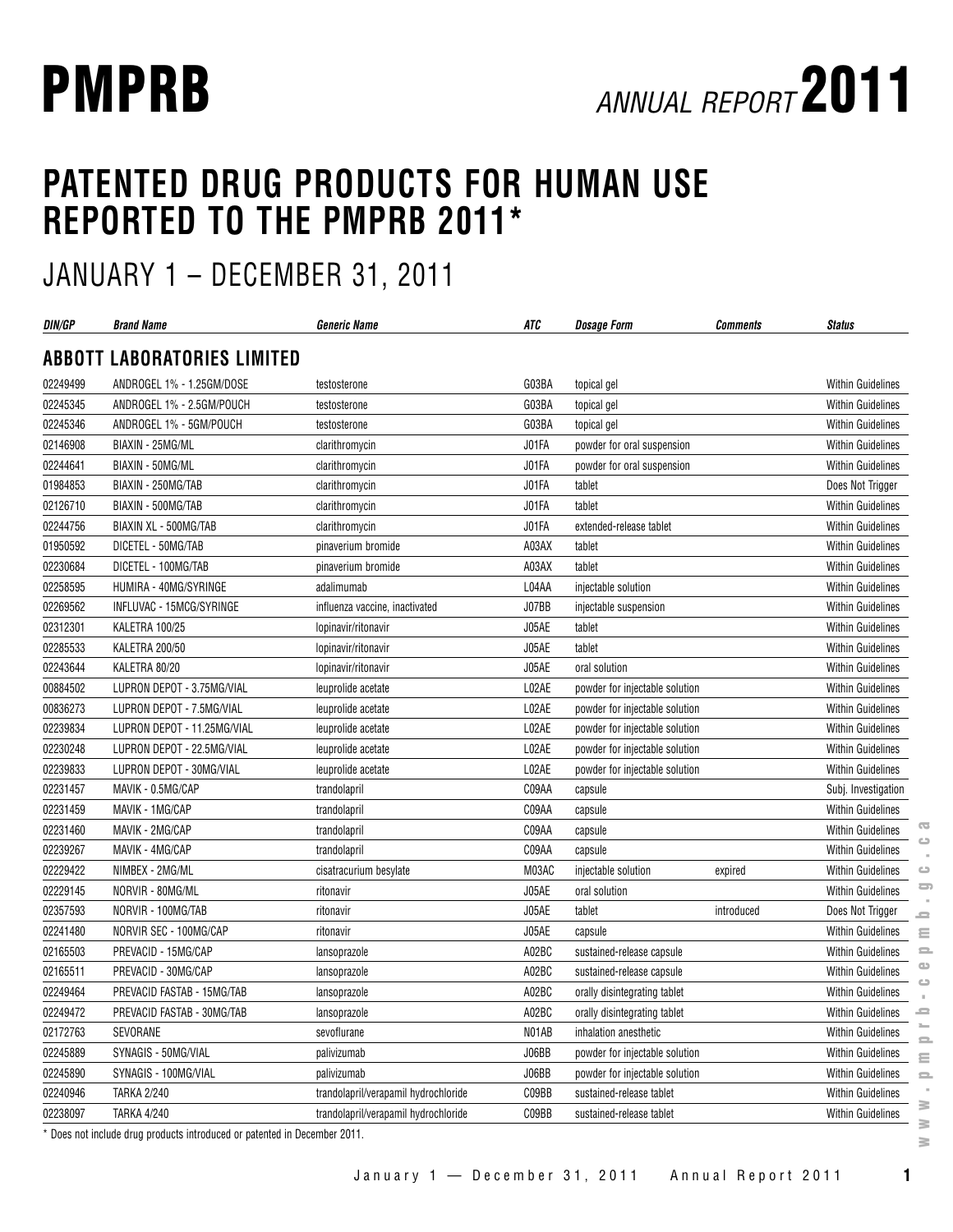| DIN/GP   | <b>Brand Name</b>                              | <b>Generic Name</b>                     | ATC   | Dosage Form         | Comments | <b>Status</b>            |  |  |  |  |
|----------|------------------------------------------------|-----------------------------------------|-------|---------------------|----------|--------------------------|--|--|--|--|
|          | <b>ABBOTT LABORATORIES LIMITED (continued)</b> |                                         |       |                     |          |                          |  |  |  |  |
| 02240432 | TEVETEN - 400MG/TAB                            | eprosartan mesylate                     | C09CA | tablet              |          | <b>Within Guidelines</b> |  |  |  |  |
| 02243942 | TEVETEN - 600MG/TAB                            | eprosartan mesylate                     | C09CA | tablet              |          | <b>Within Guidelines</b> |  |  |  |  |
| 02253631 | TEVETEN PLUS                                   | eprosartan mesylate/hydrochlorothiazide | C09DA | tablet              |          | <b>Within Guidelines</b> |  |  |  |  |
| 02266202 | ZEMPLAR - 5MCG/ML                              | paricalcitol                            | A11CC | injectable solution |          | <b>Within Guidelines</b> |  |  |  |  |

## **ACTELION PHARMACEUTICALS CANADA INC.**

| 02337630 | TOCTINO - 10MG/CAP    | alitretinoin | D11AX | capsule | introduced | <b>Within Guidelines</b> |
|----------|-----------------------|--------------|-------|---------|------------|--------------------------|
| 02337649 | TOCTINO - 30MG/CAP    | alitretinoin | D11AX | capsule |            | <b>Within Guidelines</b> |
| 02244981 | TRACLEER - 62.5MG/TAB | bosentan     | CO2KX | tablet  |            | Does Not Trigger         |
| 02244982 | TRACLEER - 125MG/TAB  | bosentan     | CO2KX | tablet  |            | <b>Within Guidelines</b> |
| 02250519 | ZAVESCA - 100MG/CAP   | miglustat    | A16AX | capsule |            | <b>Within Guidelines</b> |

## **ALCON CANADA INC.**

| 02331624 | AZARGA 1/0.5           | brinzolamide/timolol maleate              | S01ED | ophthalmic suspension |            | <b>Within Guidelines</b> |
|----------|------------------------|-------------------------------------------|-------|-----------------------|------------|--------------------------|
| 02238873 | AZOPT - 10MG/ML        | brinzolamide                              | S01EC | ophthalmic suspension |            | <b>Within Guidelines</b> |
| 02252716 | CIPRODEX 3/1           | ciprofloxacin hydrochloride/dexamethasone | S02CA | otic suspension       |            | <b>Within Guidelines</b> |
| 02278251 | DUO TRAV 0.04/5        | travoprost/timolol maleate                | S01ED | ophthalmic solution   |            | <b>Within Guidelines</b> |
| 02237355 | EMADINE - 0.5MG/ML     | emedastine difumarate                     | S01GX | ophthalmic solution   |            | <b>Within Guidelines</b> |
| 02308983 | NEVANAC - 1MG/ML       | nepafenac                                 | S01BC | ophthalmic suspension |            | <b>Within Guidelines</b> |
| 02362171 | PATADAY - 2MG/ML       | olopatadine hydrochloride                 | S01GX | ophthalmic solution   | introduced | Does Not Trigger         |
| 02233143 | PATANOL - 1MG/ML       | olopatadine hydrochloride                 | S01GX | ophthalmic solution   |            | <b>Within Guidelines</b> |
| 00778915 | TOBRADEX 3/1           | tobramycin/dexamethasone                  | S01CA | ophthalmic ointment   |            | <b>Within Guidelines</b> |
| 00778907 | TOBRADEX 3/1           | tobramycin/dexamethasone                  | S01CA | ophthalmic suspension |            | <b>Within Guidelines</b> |
| 02244896 | TRAVATAN - 0.04MG/ML   | travoprost                                | S01EE | ophthalmic solution   |            | <b>Within Guidelines</b> |
| 02318008 | TRAVATAN Z - 0.04MG/ML | travoprost                                | S01EE | ophthalmic solution   |            | <b>Within Guidelines</b> |
| 02163691 | VEXOL - 10MG/ML        | rimexolone                                | S01BA | ophthalmic suspension |            | <b>Within Guidelines</b> |
| 02252260 | VIGAMOX - 5MG/ML       | moxifloxacin hydrochloride                | S01AX | ophthalmic solution   |            | <b>Within Guidelines</b> |

|                                   |              | ALEXION PHARMACEUTICALS INC.  |                                      |       |                                |            |                          |
|-----------------------------------|--------------|-------------------------------|--------------------------------------|-------|--------------------------------|------------|--------------------------|
|                                   | 02322285     | SOLIRIS - 10MG/ML             | eculizumab                           | L04AA | injectable solution            |            | <b>Within Guidelines</b> |
|                                   |              | ALLERGAN INC.                 |                                      |       |                                |            |                          |
|                                   | 01968300     | ACULAR - 5MG/ML               | ketorolac tromethamine               | S01BC | ophthalmic solution            | expired    | Does Not trigger         |
|                                   | 02248722     | ACULAR LS - 4MG/ML            | ketorolac tromethamine               | S01BC | ophthalmic solution            | expired    | <b>Within GUidelines</b> |
| $\overline{\mathbf{C}}$           | 02236876     | ALPHAGAN - 2MG/ML             | brimonidine tartrate                 | S01EA | ophthalmic solution            |            | <b>Within Guidelines</b> |
| ده                                | 02248151     | ALPHAGAN P - 1.5MG/ML         | brimonidine tartrate                 | S01EA | ophthalmic solution            |            | <b>Within Guidelines</b> |
|                                   | 01981501     | BOTOX - 100UNIT/VIAL          | botulinum toxin type A               | M03AX | powder for injectable solution |            | <b>Within Guidelines</b> |
| ده<br>۵                           | 02243721     | BOTOX COSMETIC - 100UNIT/VIAL | botulinum toxin type A               | M03AX | powder for injectable solution |            | <b>Within Guidelines</b> |
|                                   | 02248347     | COMBIGAN 2/5                  | brimonidine tartrate/timolol maleate | S01ED | ophthalmic solution            |            | <b>Within Guidelines</b> |
| د                                 | 02350939     | LATISSE - 0.3MG/ML            | bimatoprost                          | S01EE | topical solution               |            | <b>Within Guidelines</b> |
| Ξ                                 | 02324997     | LUMIGAN - 0.1MG/ML            | bimatoprost                          | S01EE | ophthalmic solution            |            | <b>Within Guidelines</b> |
| $\qquad \qquad \blacksquare$<br>œ | 02245860     | LUMIGAN - 0.3MG/ML            | bimatoprost                          | S01EE | ophthalmic solution            |            | <b>Within Guidelines</b> |
| ت                                 | 02363445     | OZURDEX - 0.7MG/IMP           | dexamethasone                        | S01BA | ophthalmic implant             | introduced | <b>Within Guidelines</b> |
|                                   | 02355655     | RESTASIS - 0.2MG/VIAL         | cyclosporine                         | S01XA | ophthalmic solution            |            | <b>Within Guidelines</b> |
| 0                                 | 02230784     | TAZORAC - 0.5MG/G             | tazarotene                           | D05AX | topical gel                    |            | Does Not Trigger         |
|                                   | $= 02243894$ | TAZORAC - 0.5MG/G             | tazarotene                           | D05AX | topical cream                  |            | <b>Within Guidelines</b> |

 $\equiv$  $\equiv$ 

 $\bullet$  $\bigcirc$  $\bar{a}$  $\equiv$  $\bar{a}$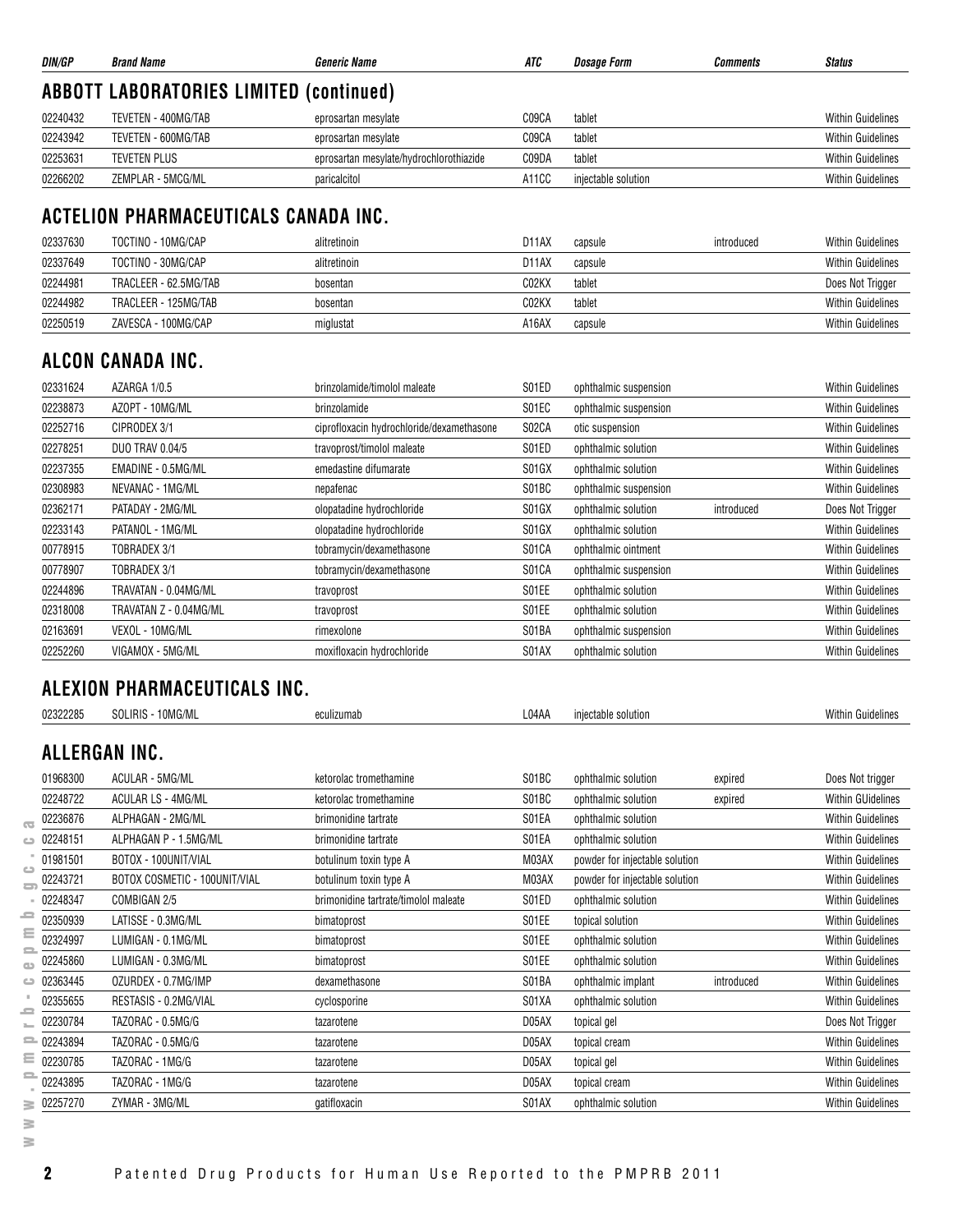| DIN/GP   | <b>Brand Name</b>            | <b>Generic Name</b>      | ATC                | <b>Dosage Form</b>             | <b>Comments</b>  | <b>Status</b>            |
|----------|------------------------------|--------------------------|--------------------|--------------------------------|------------------|--------------------------|
|          | AMGEN CANADA INC.            |                          |                    |                                |                  |                          |
| 02246354 | ARANESP HSA FREE - 25MCG/ML  | darbepoetin alfa         | B03XA              | injectable solution            |                  | <b>Within Guidelines</b> |
| 02246355 | ARANESP HSA FREE - 40MCG/ML  | darbepoetin alfa         | B03XA              | injectable solution            |                  | <b>Within Guidelines</b> |
| 02246357 | ARANESP HSA FREE - 100MCG/ML | darbepoetin alfa         | B03XA              | injectable solution            |                  | <b>Within Guidelines</b> |
| 02246358 | ARANESP HSA FREE - 200MCG/ML | darbepoetin alfa         | B03XA              | injectable solution            |                  | <b>Within Guidelines</b> |
| 02246360 | ARANESP HSA FREE - 500MCG/ML | darbepoetin alfa         | B03XA              | injectable solution            |                  | <b>Within Guidelines</b> |
| 02274728 | ENBREL - 50MG/SYRINGE        | etanercept               | L04AA              | injectable solution            |                  | <b>Within Guidelines</b> |
| 02242903 | ENBREL - 25MG/VIAL           | etanercept               | L04AA              | powder for injectable solution |                  | <b>Within Guidelines</b> |
| 02249790 | NEULASTA - 10MG/ML           | pegfilgrastim            | L03AA              | injectable solution            |                  | <b>Within Guidelines</b> |
| 01968017 | NEUPOGEN - 0.3MG/ML          | filgrastim               | L03AA              | injectable solution            |                  | Subj. Investigation      |
| 02343541 | PROLIA - 60MG/SYRINGE        | denosumab                | M05BX              | injectable solution            |                  | <b>Within Guidelines</b> |
| 02257130 | SENSIPAR - 30MG/TAB          | cinacalcet hydrochloride | H05BX              | tablet                         |                  | <b>Within Guidelines</b> |
| 02257149 | SENSIPAR - 60MG/TAB          | cinacalcet hydrochloride | H <sub>05</sub> BX | tablet                         |                  | <b>Within Guidelines</b> |
| 02257157 | SENSIPAR - 90MG/TAB          | cinacalcet hydrochloride | H <sub>05</sub> BX | tablet                         |                  | <b>Within Guidelines</b> |
| 02308487 | VECTIBIX - 20MG/ML           | panitumumab              | L01XC              | injectable solution            | introduced (nas) | <b>Within Guidelines</b> |
| 02368153 | XGEVA - 120MG/VIAL           | denosumab                | M05BX              | injectable solution            | introduced       | <b>Within Guidelines</b> |

## **ASTELLAS PHARMA CANADA INC.**

| 02296462 | ADVAGRAF - 0.5MG/CAP  | tacrolimus            | L04AD              | extended-release capsule       | <b>Within Guidelines</b> |
|----------|-----------------------|-----------------------|--------------------|--------------------------------|--------------------------|
| 02296470 | ADVAGRAF - 1MG/CAP    | tacrolimus            | L04AD              | extended-release capsule       | <b>Within Guidelines</b> |
| 02331667 | ADVAGRAF - 3MG/CAP    | tacrolimus            | L04AD              | extended-release capsule       | Does Not Trigger         |
| 02296489 | ADVAGRAF - 5MG/CAP    | tacrolimus            | L04AD              | extended-release capsule       | <b>Within Guidelines</b> |
| 02241630 | AMBISOME - 50MG/VIAL  | amphotericin B        | J02AA              | powder for injectable solution | <b>Within Guidelines</b> |
| 02259052 | AMEVIVE - 15MG/VIAL   | alefacept             | L04AA              | powder for injectable solution | <b>Within Guidelines</b> |
| 02294222 | MYCAMINE - 50MG/VIAL  | micafungin sodium     | J02AX              | powder for injectable solution | <b>Within Guidelines</b> |
| 02311054 | MYCAMINE - 100MG/VIAL | micafungin sodium     | J02AX              | powder for injectable solution | Does Not Trigger         |
| 02243144 | PROGRAF - 0.5MG/CAP   | tacrolimus            | L04AD              | capsule                        | <b>Within Guidelines</b> |
| 02175991 | PROGRAF - 1MG/CAP     | tacrolimus            | L04AD              | capsule                        | <b>Within Guidelines</b> |
| 02175983 | PROGRAF - 5MG/CAP     | tacrolimus            | L04AD              | capsule                        | Within Guidelines        |
| 02176009 | PROGRAF - 5MG/ML      | tacrolimus            | L04AD              | injectable solution            | <b>Within Guidelines</b> |
| 02244149 | PROTOPIC - 0.3MG/G    | tacrolimus            | D <sub>1</sub> 1AX | topical ointment               | Within Guidelines        |
| 02244148 | PROTOPIC - 1MG/G      | tacrolimus            | D <sub>1</sub> 1AX | topical ointment               | <b>Within Guidelines</b> |
| 02277263 | VESICARE - 5MG/TAB    | solifenacin succinate | G04BD              | tablet                         | <b>Within Guidelines</b> |
| 02277271 | VESICARE - 10MG/TAB   | solifenacin succinate | G04BD              | tablet                         | <b>Within Guidelines</b> |

## **ASTRAZENECA CANADA INC.**

| 02236606 | ACCOLATE - 20MG/TAB              | zafirlukast                               | R03DC              | tablet                |                  | <b>Within Guidelines</b> | œ                            |
|----------|----------------------------------|-------------------------------------------|--------------------|-----------------------|------------------|--------------------------|------------------------------|
| 02224135 | ARIMIDEX - 1MG/TAB               | anastrozole                               | L02BG              | tablet                |                  | <b>Within Guidelines</b> |                              |
| 02239090 | ATACAND - 4MG/TAB                | candesartan cilexetil                     | C09CA              | tablet                |                  | <b>Within Guidelines</b> | $\circ$                      |
| 02239091 | ATACAND - 8MG/TAB                | candesartan cilexetil                     | C09CA              | tablet                |                  | <b>Within Guidelines</b> | ᆖ                            |
| 02239092 | ATACAND - 16MG/TAB               | candesartan cilexetil                     | C09CA              | tablet                |                  | <b>Within Guidelines</b> | <b>S</b>                     |
| 02311658 | ATACAND - 32MG/TAB               | candesartan cilexetil                     | C09CA              | tablet                |                  | <b>Within Guidelines</b> | Ξ                            |
| 02244021 | ATACAND PLUS 16/12.5             | candesartan cilexetil/hydrochlorothiazide | C09DA              | tablet                |                  | <b>Within Guidelines</b> |                              |
| 02332922 | ATACAND PLUS 32/12.5             | candesartan cilexetil/hydrochlorothiazide | C09DA              | tablet                |                  | <b>Within Guidelines</b> | C3                           |
| 02332957 | ATACAND PLUS 32/25               | candesartan cilexetil/hydrochlorothiazide | C09DA              | tablet                |                  | <b>Within Guidelines</b> |                              |
| 00786616 | BRICANYL TURBUHALER - 0.5MG/DOSE | terbutaline sulfate                       | R03AC              | powder for inhalation |                  | <b>Within Guidelines</b> |                              |
| 02368544 | BRILINTA - 90MG/TAB              | ticagrelor                                | B01AC              | tablet                | introduced (nas) | <b>Within Guidelines</b> | $\qquad \qquad \blacksquare$ |
| 02265540 | CRESTOR - 5MG/TAB                | rosuvastatin calcium                      | C <sub>10</sub> AA | tablet                |                  | <b>Within Guidelines</b> | Ξ                            |
| 02247162 | CRESTOR - 10MG/TAB               | rosuvastatin calcium                      | C10AA              | tablet                |                  | <b>Within Guidelines</b> | $\equiv$                     |
| 02247163 | CRESTOR - 20MG/TAB               | rosuvastatin calcium                      | C10AA              | tablet                |                  | <b>Within Guidelines</b> | ≊                            |
| 02247164 | CRESTOR - 40MG/TAB               | rosuvastatin calcium                      | C <sub>10</sub> AA | tablet                |                  | Within Guidelines        | s                            |
|          |                                  |                                           |                    |                       |                  |                          | ≧                            |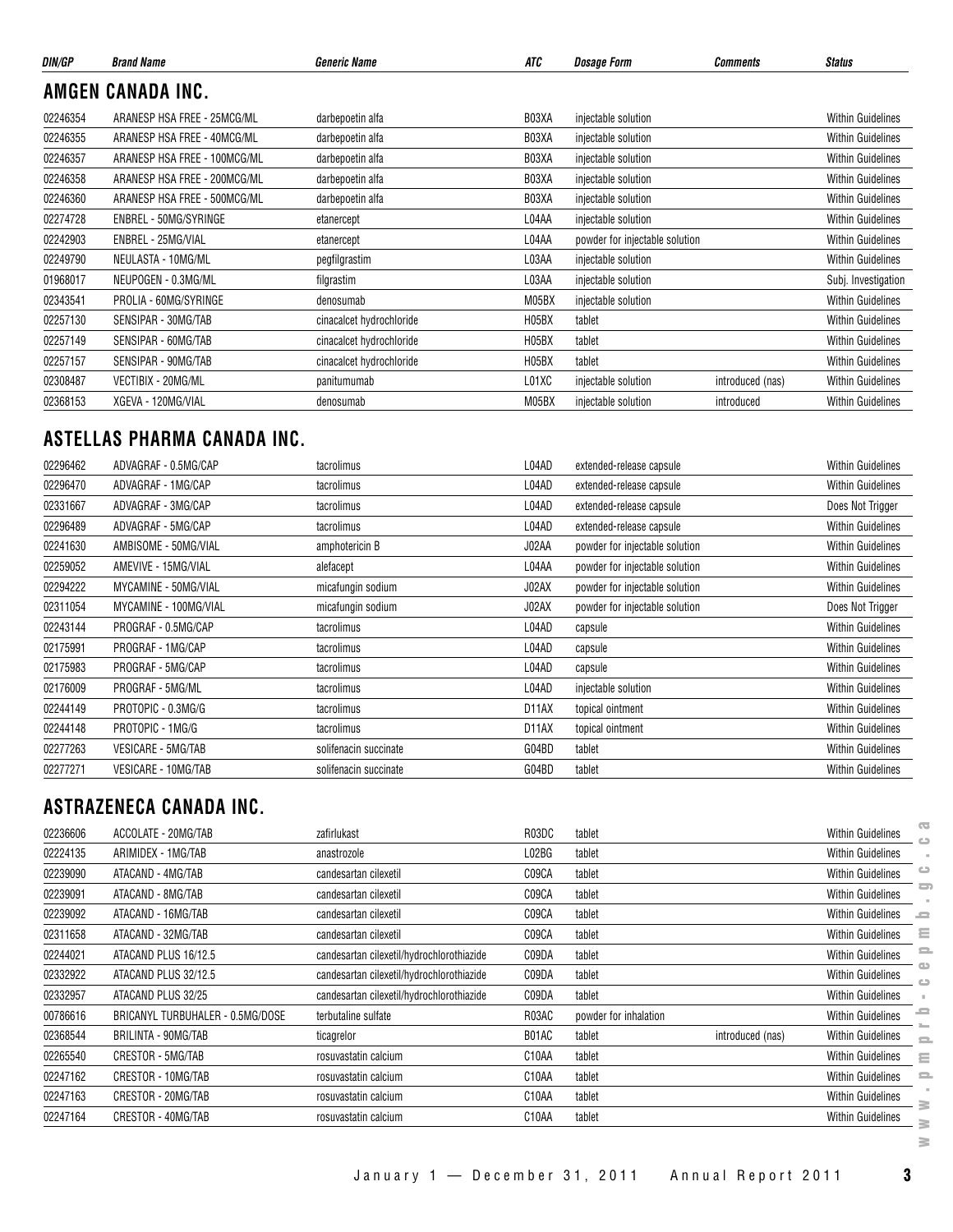| DIN/GP               | <b>Brand Name</b>                                        | <b>Generic Name</b>                                              | ATC   | Dosage Form                                       | <b>Comments</b> | <b>Status</b>                                        |
|----------------------|----------------------------------------------------------|------------------------------------------------------------------|-------|---------------------------------------------------|-----------------|------------------------------------------------------|
|                      | <b>ASTRAZENECA CANADA INC. (continued)</b>               |                                                                  |       |                                                   |                 |                                                      |
| 02018950             | DIPRIVAN - 10MG/ML                                       | propofol                                                         | N01AX | injectable solution                               | expired         | <b>Within Guidelines</b>                             |
| 02057794             | EMLA 25/25 - 1GM/PATCH                                   | lidocaine/prilocaine                                             | D04AB | transdermal patch                                 |                 | <b>Within Guidelines</b>                             |
| 02229293             | ENTOCORT - 3MG/CAP                                       | budesonide                                                       | A07EA | sustained-release capsule                         |                 | <b>Within Guidelines</b>                             |
| 02052431             | ENTOCORT - 0.02MG/ML                                     | budesonide                                                       | A07EA | enema                                             |                 | <b>Within Guidelines</b>                             |
| 02248624             | FASLODEX - 250MG/SYRINGE                                 | fulvestrant                                                      | L02BA | injectable solution                               |                 | <b>Within Guidelines</b>                             |
| 02248676             | IRESSA - 250MG/TAB                                       | gefitinib                                                        | L01XX | tablet                                            |                 | <b>Within Guidelines</b>                             |
| 02119579             | LOSEC - 10MG/CAP                                         | omeprazole                                                       | A02BC | capsule                                           |                 | Does Not Trigger                                     |
| 00846503             | LOSEC - 20MG/CAP                                         | omeprazole                                                       | A02BC | capsule                                           |                 | <b>Within Guidelines</b>                             |
| 02016788             | LOSEC - 40MG/CAP                                         | omeprazole                                                       | A02BC | capsule                                           |                 | <b>Within Guidelines</b>                             |
| 02230737             | LOSEC - 10MG/TAB                                         | omeprazole magnesium                                             | A02BC | sustained-release tablet                          |                 | <b>Within Guidelines</b>                             |
| 02190915             | LOSEC - 20MG/TAB                                         | omeprazole magnesium                                             | A02BC | sustained-release tablet                          |                 | <b>Within Guidelines</b>                             |
| 02242462             | LOSEC MUPS - 20MG/TAB                                    | omeprazole magnesium                                             | A02BC | sustained-release tablet                          |                 | <b>Within Guidelines</b>                             |
| 02218488             | MERREM - 500MG/VIAL                                      | meropenem                                                        | J01DH | powder for injectable solution                    |                 | <b>Within Guidelines</b>                             |
| 02218496             | MERREM - 1000MG/VIAL                                     | meropenem                                                        | J01DH | powder for injectable solution                    |                 | <b>Within Guidelines</b>                             |
| 02229411             | NAROPIN - 2MG/ML                                         | ropivacaine hydrochloride                                        | N01BB | injectable solution                               |                 | <b>Within Guidelines</b>                             |
| 02229415             | NAROPIN - 5MG/ML                                         | ropivacaine hydrochloride                                        | N01BB | injectable solution                               |                 | <b>Within Guidelines</b>                             |
| 02229418             | NAROPIN - 10MG/ML                                        | ropivacaine hydrochloride                                        | N01BB | injectable solution                               |                 | <b>Within Guidelines</b>                             |
| 02300524             | NEXIUM - 10MG/POUCH                                      | esomeprazole magnesium                                           | A02BC | effervescent granules                             |                 | <b>Within Guidelines</b>                             |
| 02244521             | NEXIUM - 20MG/TAB                                        | esomeprazole magnesium                                           | A02BC | sustained-release tablet                          |                 | <b>Within Guidelines</b>                             |
| 02244522             | NEXIUM - 40MG/TAB                                        | esomeprazole magnesium                                           | A02BC | sustained-release tablet                          |                 | <b>Within Guidelines</b>                             |
| 02237225             | OXEZE TURBUHALER - 0.006MG/DOSE                          | formoterol fumarate                                              | R03AC | powder for inhalation                             |                 | <b>Within Guidelines</b>                             |
| 02237224             | OXEZE TURBUHALER - 0.012MG/DOSE                          | formoterol fumarate                                              | R03AC | powder for inhalation                             |                 | Subj. Investigation                                  |
| 02057778             | PLENDIL - 2.5MG/TAB                                      | felodipine                                                       | C08CA | sustained-release tablet                          |                 | <b>Within Guidelines</b>                             |
| 00851779             | PLENDIL - 5MG/TAB                                        | felodipine                                                       | C08CA | sustained-release tablet                          |                 | <b>Within Guidelines</b>                             |
| 00851787             | PLENDIL - 10MG/TAB                                       | felodipine                                                       | C08CA | sustained-release tablet                          |                 | <b>Within Guidelines</b>                             |
| 02229099             | PULMICORT NEBUAMP - 0.125MG/ML                           | budesonide                                                       | R03BA | suspension for inhalation                         |                 | <b>Within Guidelines</b>                             |
| 01978918             | PULMICORT NEBUAMP - 0.25MG/ML                            | budesonide                                                       | R03BA | suspension for inhalation                         |                 | <b>Within Guidelines</b>                             |
| 01978926             | PULMICORT NEBUAMP - 0.5MG/ML                             | budesonide                                                       | R03BA | suspension for inhalation                         |                 | <b>Within Guidelines</b>                             |
| 00852074             | PULMICORT TURBUHALER - 0.1MG/DOSE                        | budesonide                                                       | R03BA | powder for inhalation                             |                 | <b>Within Guidelines</b>                             |
| 00851752             | PULMICORT TURBUHALER - 0.2MG/DOSE                        | budesonide                                                       | R03BA | powder for inhalation                             |                 | <b>Within Guidelines</b>                             |
| 00851760             | PULMICORT TURBUHALER - 0.4MG/DOSE                        | budesonide                                                       | R03BA | powder for inhalation                             |                 | Subj. Investigation                                  |
| 02231923             | RHINOCORT AQUA - 0.064MG/DOSE                            | budesonide                                                       | R01AD | nasal aerosol                                     |                 | Within Guidelines                                    |
| 02035324             | RHINOCORT TURBUHALER - 0.1MG/DOSE                        | budesonide                                                       | R01AD | powder for nasal inhalation                       |                 | <b>Within Guidelines</b>                             |
| 02236951             | SEROQUEL - 25MG/TAB                                      | quetiapine fumarate                                              | N05AH | tablet                                            |                 | <b>Within Guidelines</b>                             |
| 02236952             | SEROQUEL - 100MG/TAB                                     | quetiapine fumarate                                              | N05AH | tablet                                            |                 | <b>Within Guidelines</b>                             |
| 02236953             | SEROQUEL - 200MG/TAB                                     | quetiapine fumarate                                              | N05AH | tablet                                            |                 | <b>Within Guidelines</b>                             |
| 02244107             | SEROQUEL - 300MG/TAB                                     | quetiapine fumarate                                              | N05AH | tablet                                            |                 | <b>Within Guidelines</b>                             |
| 02300184             | SEROQUEL XR - 50MG/TAB                                   | quetiapine fumarate                                              | N05AH | sustained-release tablet                          |                 | Within Guidelines                                    |
| 02321513             | SEROQUEL XR - 150MG/TAB                                  | quetiapine fumarate                                              | N05AH | sustained-release tablet                          |                 | <b>Within Guidelines</b>                             |
| 02300192             | SEROQUEL XR - 200MG/TAB                                  |                                                                  | N05AH | sustained-release tablet                          |                 | <b>Within Guidelines</b>                             |
| 02300206             | SEROQUEL XR - 300MG/TAB                                  | quetiapine fumarate<br>quetiapine fumarate                       | N05AH | sustained-release tablet                          |                 | <b>Within Guidelines</b>                             |
| 02300214             | SEROQUEL XR - 400MG/TAB                                  |                                                                  | N05AH |                                                   |                 | <b>Within Guidelines</b>                             |
|                      |                                                          | quetiapine fumarate                                              | R03AK | sustained-release tablet                          |                 |                                                      |
| 02245385<br>02245386 | SYMBICORT 100/6 TURBUHALER<br>SYMBICORT 200/6 TURBUHALER | budesonide/formoterol fumarate<br>budesonide/formoterol fumarate | R03AK | powder for inhalation                             |                 | <b>Within Guidelines</b><br><b>Within Guidelines</b> |
| 02361701             | VIMOVO 20/375                                            |                                                                  | M01AE | powder for inhalation<br>sustained-release tablet | introduced      | <b>Within Guidelines</b>                             |
| 02361728             | VIMOVO 20/500                                            | esomeprazole magnesium/naproxen                                  |       |                                                   |                 | <b>Within Guidelines</b>                             |
|                      |                                                          | esomeprazole magnesium/naproxen                                  | M01AE | sustained-release tablet                          | introduced      |                                                      |
| 02248992             | ZOMIG - 2.5MG/DOSE<br>ZOMIG - 5MG/DOSE                   | zolmitriptan                                                     | N02CC | nasal spray                                       | expired         | <b>Within Guidelines</b>                             |
| 02248993             |                                                          | zolmitriptan                                                     | N02CC | nasal spray                                       | expired         | <b>Within Guidelines</b>                             |
| 02238660             | ZOMIG - 2.5MG/TAB                                        | zolmitriptan                                                     | N02CC | tablet                                            | expired         | <b>Within Guidelines</b>                             |
| 02243045             | ZOMIG RAPIMELT - 2.5MG/TAB                               | zolmitriptan                                                     | N02CC | orally disintegrating tablet                      | expired         | Within Guidelines                                    |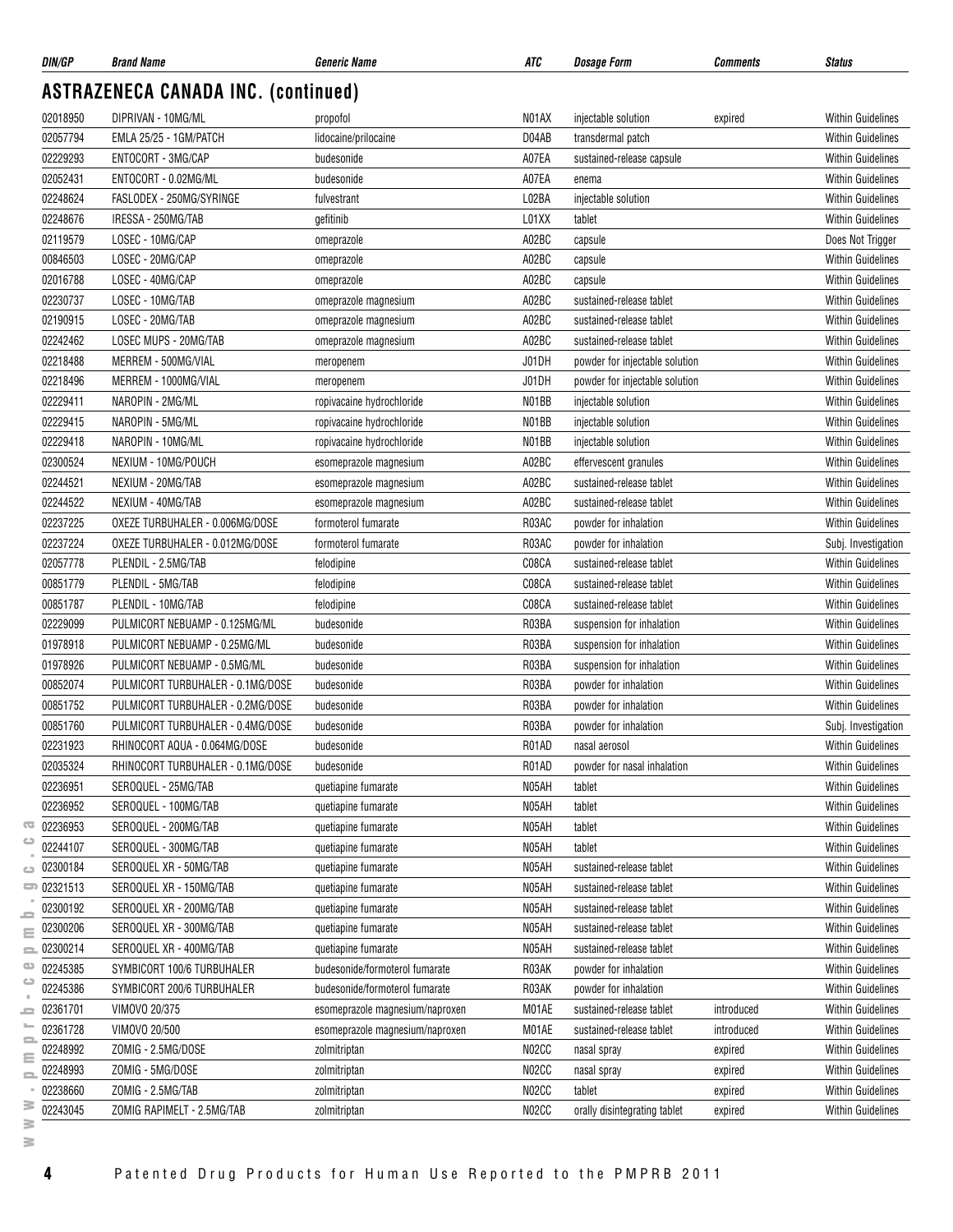| DIN/GP               | <b>Brand Name</b>                              | <b>Generic Name</b>                | ATC            | <b>Dosage Form</b>                                 | <b>Comments</b> | <b>Status</b>                                       |
|----------------------|------------------------------------------------|------------------------------------|----------------|----------------------------------------------------|-----------------|-----------------------------------------------------|
|                      | <b>AXCAN PHARMA INC.</b>                       |                                    |                |                                                    |                 |                                                     |
| 02020033             | PHOTOFRIN - 15MG/VIAL                          | porfimer sodium                    | L01XX          | powder for injectable solution                     |                 | <b>Within Guidelines</b>                            |
| 02019876             | PHOTOFRIN - 75MG/VIAL                          | porfimer sodium                    | L01XX          | powder for injectable solution                     |                 | <b>Within Guidelines</b>                            |
|                      |                                                |                                    |                |                                                    |                 |                                                     |
|                      | <b>BAUSCH &amp; LOMB CANADA INC.</b>           |                                    |                |                                                    |                 |                                                     |
| 02320924             | ALREX - 2MG/ML                                 | loteprednol etabonate              | S01BA          | ophthalmic suspension                              |                 | <b>Within Guidelines</b>                            |
| 02336847             | <b>BESIVANCE - 6MG/ML</b>                      | besifloxacin hydrochloride         | S01AX          | ophthalmic suspension                              | expired         | Within Guidelines                                   |
| 02321114             | LOTEMAX - 5MG/ML                               | loteprednol etabonate              | S01BA          | ophthalmic suspension                              |                 | <b>Within Guidelines</b>                            |
| 02133326             | MIOCHOL-E - 20MG/VIAL                          | acetylcholine chloride             | S01EB          | powder for ophthalmic solution                     |                 | Within Guidelines                                   |
|                      | <b>BAXTER CORPORATION</b>                      |                                    |                |                                                    |                 |                                                     |
| 02284138             | ADVATE 250                                     | antihemophilic factor, recombinant | B02BD          | powder for injectable solution                     |                 | Within Guidelines                                   |
| 02284146             | ADVATE 500                                     | antihemophilic factor, recombinant | B02BD          | powder for injectable solution                     |                 | <b>Within Guidelines</b>                            |
| 02284154             | ADVATE 1000                                    | antihemophilic factor, recombinant | B02BD          | powder for injectable solution                     |                 | <b>Within Guidelines</b>                            |
| 02284162             | ADVATE 1500                                    | antihemophilic factor, recombinant | B02BD          | powder for injectable solution                     |                 | <b>Within Guidelines</b>                            |
| 02313111             | ADVATE 2000                                    | antihemophilic factor, recombinant | B02BD          | powder for injectable solution                     |                 | <b>Within Guidelines</b>                            |
| 02337193             | ADVATE 3000                                    | antihemophilic factor, recombinant | B02BD          | powder for injectable solution                     |                 | <b>Within Guidelines</b>                            |
| 02188880             | BREVIBLOC - 10MG/ML                            | esmolol hydrochloride              | C07AB          | injectable solution                                |                 | <b>Within Guidelines</b>                            |
| 02309238             | BREVIBLOC - 10MG/ML                            | esmolol hydrochloride              | C07AB          | injectable solution                                |                 | <b>Within Guidelines</b>                            |
| 02202581             | FEIBA NF 1000                                  | factor VIII anti inhibitor         | B02BD          | powder for injectable solution                     |                 | <b>Within Guidelines</b>                            |
| 02353903             | FEIBA NF 2500                                  | factor VIII anti inhibitor         | B02BD          | powder for injectable solution                     | introduced      | <b>Within Guidelines</b>                            |
| 02188856             | <b>FORANE</b>                                  | isoflurane                         | N01AB          | inhalation anesthetic                              |                 | Subj. Investigation                                 |
| 02241357             | IFEX - 1000MG/VIAL                             | ifosfamide                         | L01AA          | powder for injectable solution                     |                 | Subj. Investigation                                 |
| 02241356             | IFEX - 3000MG/VIAL                             | ifosfamide                         | L01AA          | powder for injectable solution                     |                 | Subj. Investigation                                 |
| 02206021             | <b>IMMUNINE VH</b>                             |                                    | B02BD          | powder for injectable solution                     |                 | <b>Within Guidelines</b>                            |
| 02241795             | PROCYTOX - 25MG/TAB                            | factor IX (human)                  | L01AA          |                                                    |                 |                                                     |
| 02241796             | PROCYTOX - 50MG/TAB                            | cyclophosphamide                   | L01AA          | tablet<br>tablet                                   |                 | Subj. Investigation                                 |
|                      |                                                | cyclophosphamide                   |                |                                                    |                 | Subj. Investigation                                 |
| 02241797             | PROCYTOX - 200MG/VIAL<br>PROCYTOX - 500MG/VIAL | cyclophosphamide                   | L01AA<br>L01AA | powder for injectable solution                     |                 | Subj. Investigation                                 |
| 02241798             | PROCYTOX - 1000MG/VIAL                         | cyclophosphamide                   |                | powder for injectable solution                     |                 | Subj. Investigation                                 |
| 02241799<br>02241800 | PROCYTOX - 2000MG/VIAL                         | cyclophosphamide                   | L01AA          | powder for injectable solution                     |                 | Subj. Investigation                                 |
|                      |                                                | cyclophosphamide                   | L01AA          | powder for injectable solution                     |                 | Subj. Investigation                                 |
| 02265974             | SEVOFLURANE                                    | sevoflurane                        | N01AB          | inhalation anesthetic                              |                 | <b>Within Guidelines</b>                            |
| 02227428             | SUPRANE                                        | desflurane                         | N01AB          | inhalation anesthetic                              |                 | <b>Within Guidelines</b>                            |
| 02233273             | TISSEEL KIT VH 1.0                             | fibrin sealant                     | B02BD          | powder for topical solution                        |                 | <b>Within Guidelines</b>                            |
| 02233274             | TISSEEL KIT VH 2.0                             | fibrin sealant                     | B02BD          | powder for topical solution                        |                 | <b>Within Guidelines</b>                            |
| 02233275             | TISSEEL KIT VH 5.0                             | fibrin sealant                     | B02BD          | powder for topical solution                        |                 | <b>Within Guidelines</b><br>$\overline{\mathbf{C}}$ |
| 02326175<br>02241411 | TISSEEL VHSD (FROZEN)<br>UROMITEXAN - 100MG/ML | fibrin sealant                     | B02BC<br>V03AF | powder for topical solution<br>injectable solution | introduced      | <b>Within Guidelines</b><br>Subj. Investigation     |
|                      |                                                | mesna                              |                |                                                    |                 | $\circ$                                             |
| <b>BAYER INC.</b>    |                                                |                                    |                |                                                    |                 | $\Box$                                              |
| 02268825             | ANGELIQ 1/1                                    | drospirenone/estradiol 17B         | G03FA          | tablet                                             |                 | 으<br><b>Within Guidelines</b>                       |
| 02246414             | AVELOX - 1.6MG/ML                              | moxifloxacin hydrochloride         | J01MA          | injectable solution                                |                 | ≣<br>Within Guidelines<br>으                         |
| 02242965             | AVELOX - 400MG/TAB                             | moxifloxacin hydrochloride         | J01MA          | tablet                                             |                 | <b>Within Guidelines</b><br>$\bigcirc$              |
| 02169649             | BETASERON - 0.3MG/VIAL                         | interferon beta-1b                 | L03AB          | powder for injectable solution                     |                 | <b>Within Guidelines</b><br>$\bigcirc$              |
| 02237514             | CIPRO - 100MG/ML                               | ciprofloxacin                      | J01MA          | powder for oral suspension                         |                 | <b>Within Guidelines</b>                            |
| 02247916             | CIPRO XL - 500MG/TAB                           | ciprofloxacin hydrochloride        | J01MA          | extended-release tablet                            |                 | ≘<br>Subj. Investigation                            |
| 02251787             | CIPRO XL - 1000MG/TAB                          | ciprofloxacin hydrochloride        | J01MA          | extended-release tablet                            |                 | <b>Within Guidelines</b><br>으                       |
| 02247499             | CLIMARA 25 - 2MG/PATCH                         | estradiol 17 <sub>B</sub>          | G03CA          | transdermal patch                                  |                 | Ξ<br>Within Guidelines                              |
| 02231509             | CLIMARA 50 - 3.8MG/PATCH                       | estradiol 17B                      | G03CA          | transdermal patch                                  |                 | 2<br>Within Guidelines                              |
| 02247500             | CLIMARA 75 - 5.7MG/PATCH                       | estradiol 17 <sub>B</sub>          | G03CA          | transdermal patch                                  |                 | Does Not Trigger<br>$\geq$                          |
| 02231510             | CLIMARA 100 - 7.6MG/PATCH                      | estradiol 17 <sub>B</sub>          | G03CA          | transdermal patch                                  |                 | Does Not Trigger<br>≧                               |
| 02250616             | CLIMARA PRO - 5.79MG/PATCH                     | estradiol 17ß/levonorgestrel       | G03FA          | transdermal patch                                  |                 | Does Not Trigger<br>$\geq$                          |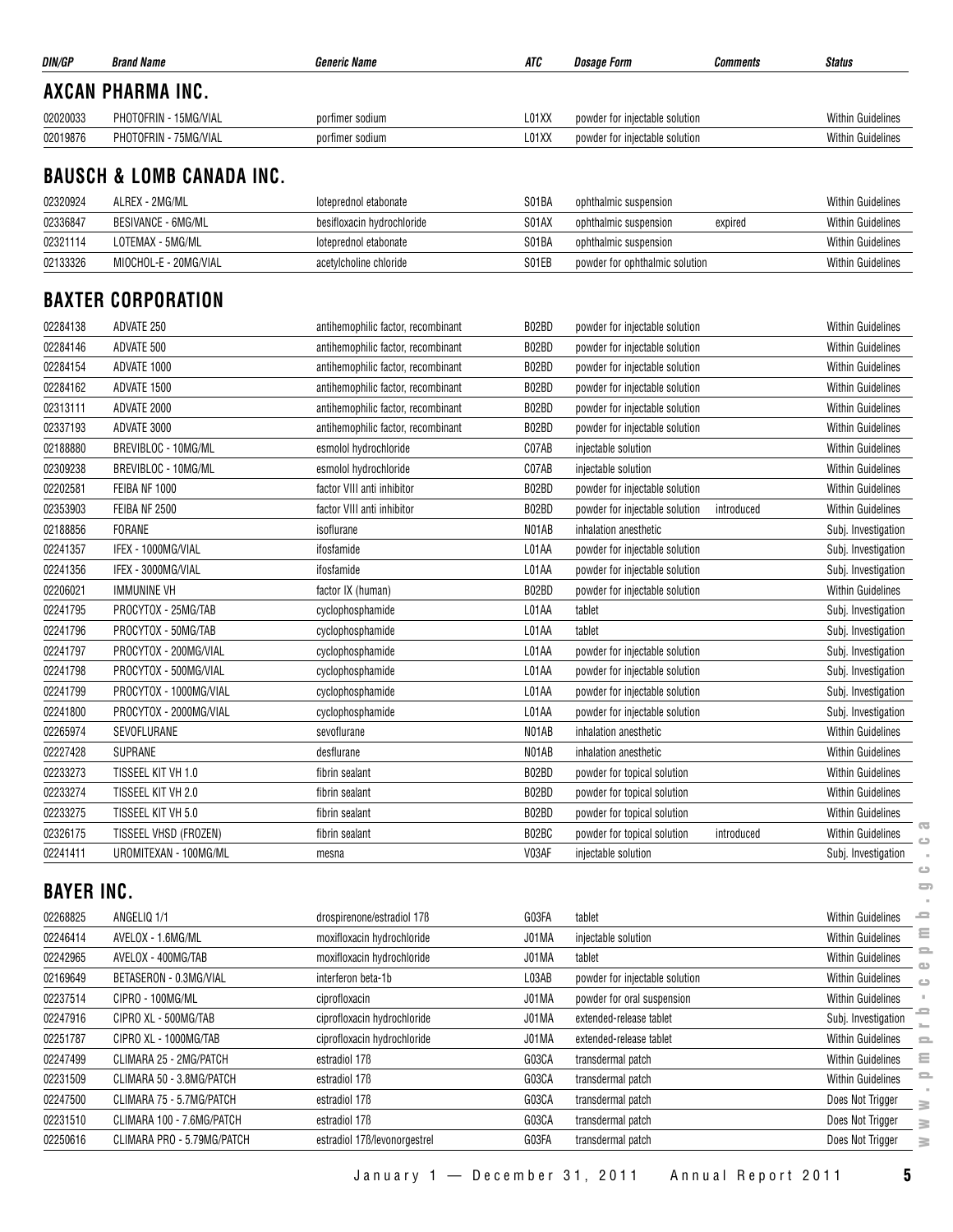| DIN/GP   | <b>Brand Name</b>                          | <b>Generic Name</b>                      | ATC                | <b>Dosage Form</b>             | Comments   | <b>Status</b>            |
|----------|--------------------------------------------|------------------------------------------|--------------------|--------------------------------|------------|--------------------------|
|          | <b>BAYER INC. (continued)</b>              |                                          |                    |                                |            |                          |
| 02270811 | FINACEA - 150MG/G                          | azelaic acid                             | D <sub>10</sub> AX | topical gel                    |            | <b>Within Guidelines</b> |
| 02241089 | GADOVIST 1.0 - 604.72MG/ML                 | gadobutrol                               | V08CA              | injectable solution            | expired    | Within Guidelines        |
| 02190885 | GLUCOBAY - 50MG/TAB                        | acarbose                                 | A10BF              | tablet                         |            | <b>Within Guidelines</b> |
| 02190893 | GLUCOBAY - 100MG/TAB                       | acarbose                                 | A10BF              | tablet                         |            | <b>Within Guidelines</b> |
| 02254476 | KOGENATE FS BIOSET 250                     | antihemophilic factor (recombinant)      | B02BD              | powder for injectable solution |            | <b>Within Guidelines</b> |
| 02254484 | KOGENATE FS BIOSET 500                     | antihemophilic factor (recombinant)      | B02BD              | powder for injectable solution |            | <b>Within Guidelines</b> |
| 02254492 | KOGENATE FS BIOSET 1000                    | antihemophilic factor (recombinant)      | B02BD              | powder for injectable solution |            | Within Guidelines        |
| 02302225 | KOGENATE FS BIOSET 2000                    | antihemophilic factor (recombinant)      | B02BD              | powder for injectable solution |            | <b>Within Guidelines</b> |
| 02342758 | KOGENATE FS BIOSET 3000                    | antihemophilic factor (recombinant)      | B02BD              | powder for injectable solution |            | <b>Within Guidelines</b> |
| 02250462 | LEVITRA - 5MG/TAB                          | vardenafil hydrochloride                 | G04BE              | tablet                         |            | Does Not Trigger         |
| 02250470 | LEVITRA - 10MG/TAB                         | vardenafil hydrochloride                 | G04BE              | tablet                         |            | <b>Within Guidelines</b> |
| 02250489 | LEVITRA - 20MG/TAB                         | vardenafil hydrochloride                 | G04BE              | tablet                         |            | <b>Within Guidelines</b> |
| 02243005 | MIRENA - 52MG/POUCH                        | levonorgestrel                           | G02BA              | intra-uterine device           |            | <b>Within Guidelines</b> |
| 02284227 | NEXAVAR - 200MG/TAB                        | sorafenib tosylate                       | L01XE              | tablet                         |            | <b>Within Guidelines</b> |
| 02340666 | PRIMOVIST - 181.43MG/ML                    | gadoxetate disodium                      | V08CA              | injectable solution            |            | <b>Within Guidelines</b> |
| 02339277 | RECOTHROM - 6000UNIT/VIAL                  | thrombin alfa (recombinant)              | B02BD              | topical powder                 |            | <b>Within Guidelines</b> |
| 02240996 | REFLUDAN - 50MG/VIAL                       | lepirudin                                | B01AE              | powder for injectable solution |            | <b>Within Guidelines</b> |
| 02266121 | SATIVEX 27/25                              | delta-9-tetrahydrocannabinol/cannabidiol | N02BG              | buccal spray                   |            | Subj. Investigation      |
| 02372436 | STAXYN - 10MG/TAB                          | vardenafil hydrochloride                 | G04BE              | orally disintegrating tablet   | introduced | <b>Within Guidelines</b> |
| 02316986 | XARELTO - 10MG/TAB                         | rivaroxaban                              | B01AX              | tablet                         |            | <b>Within Guidelines</b> |
| 02261723 | YASMIN 21 3/0.03                           | drospirenone/ethinyl estradiol           | G03AA              | tablet                         |            | <b>Within Guidelines</b> |
| 02261731 | YASMIN 28 3/0.03                           | drospirenone/ethinyl estradiol           | G03AA              | tablet                         |            | <b>Within Guidelines</b> |
| 02321157 | YAZ 28 3/0.02 - 72.48MG/28PCK              | drospirenone/ethinyl estradiol           | G03AA              | tablet                         |            | <b>Within Guidelines</b> |
|          | <b>BIOGEN IDEC CANADA INC.</b>             |                                          |                    |                                |            |                          |
|          |                                            |                                          |                    |                                |            |                          |
| 02269201 | AVONEX PS - 30MCG/SYRINGE                  | interferon beta-1a                       | L03AB              | injectable solution            |            | Subj. Investigation      |
| 02286386 | TYSABRI - 20MG/ML                          | natalizumab                              | L04AA              | powder for injectable solution |            | Subj. Investigation      |
|          | <b>BIOMARIN PHARMACEUTICAL CANADA INC.</b> |                                          |                    |                                |            |                          |
| 02350580 | KUVAN - 100MG/TAB                          | sapropterin dihydrochloride              | A16AX              | soluble tablet                 |            | Within Guidelines        |
|          | <b>BIOVITRUM AB</b>                        |                                          |                    |                                |            |                          |
| 02245913 | KINERET - 100MG/SYRINGE                    | anakinra                                 | L04AA              | injectable solution            |            | <b>Within Guidelines</b> |

## **BOEHRINGER INGELHEIM (CANADA) LTD.**

| œ<br>$\triangle$ |              | BOEHRINGER INGELHEIM (CANADA) LTD. |                                 |       |                           |                          |
|------------------|--------------|------------------------------------|---------------------------------|-------|---------------------------|--------------------------|
|                  | 02273322     | APTIVUS - 250MG/CAP                | tipranavir                      | J05AE | capsule                   | <b>Within Guidelines</b> |
| ت<br>$\equiv$    | 02247686     | ATROVENT HFA - 0.02MG/DOSE         | ipratropium bromide             | R03BB | aerosol for inhalation    | <b>Within Guidelines</b> |
|                  | 02270102     | FLOMAX CR - 0.4MG/TAB              | tamsulosin hydrochloride        | G04CA | controlled-release tablet | <b>Within Guidelines</b> |
|                  | 02240769     | MICARDIS - 40MG/TAB                | telmisartan                     | C09CA | tablet                    | <b>Within Guidelines</b> |
| Ξ<br>$\equiv$    | 02240770     | MICARDIS - 80MG/TAB                | telmisartan                     | C09CA | tablet                    | <b>Within Guidelines</b> |
| œ                | 02244344     | MICARDIS PLUS 80/12.5              | telmisartan/hydrochlorothiazide | C09DA | tablet                    | <b>Within Guidelines</b> |
| د                | 02318709     | MICARDIS PLUS 80/25                | telmisartan/hydrochlorothiazide | C09DA | tablet                    | <b>Within Guidelines</b> |
|                  | 02297256     | MIRAPEX - 0.125MG/TAB              | pramipexole dihydrochloride     | N04BC | tablet                    | <b>Within Guidelines</b> |
|                  | 02237145     | MIRAPEX - 0.25MG/TAB               | pramipexole dihydrochloride     | N04BC | tablet                    | <b>Within Guidelines</b> |
|                  | $= 02241594$ | MIRAPEX - 0.5MG/TAB                | pramipexole dihydrochloride     | N04BC | tablet                    | <b>Within Guidelines</b> |
| Ξ                | 02237146     | MIRAPEX - 1MG/TAB                  | pramipexole dihydrochloride     | N04BC | tablet                    | <b>Within Guidelines</b> |
| 2                | 02237147     | MIRAPEX - 1.5MG/TAB                | pramipexole dihydrochloride     | N04BC | tablet                    | <b>Within Guidelines</b> |
| ≧                | 02312433     | PRADAX - 75MG/CAP                  | dabigatran etexilate            | B01AE | capsule                   | <b>Within Guidelines</b> |
| ≧                | 02312441     | PRADAX - 110MG/CAP                 | dabigatran etexilate            | B01AE | capsule                   | <b>Within Guidelines</b> |
| ≧                |              |                                    |                                 |       |                           |                          |

02240229 STEMGEN - 1.875MG/VIAL ancestim ancestim L03AA powder for injectable solution Within Guidelines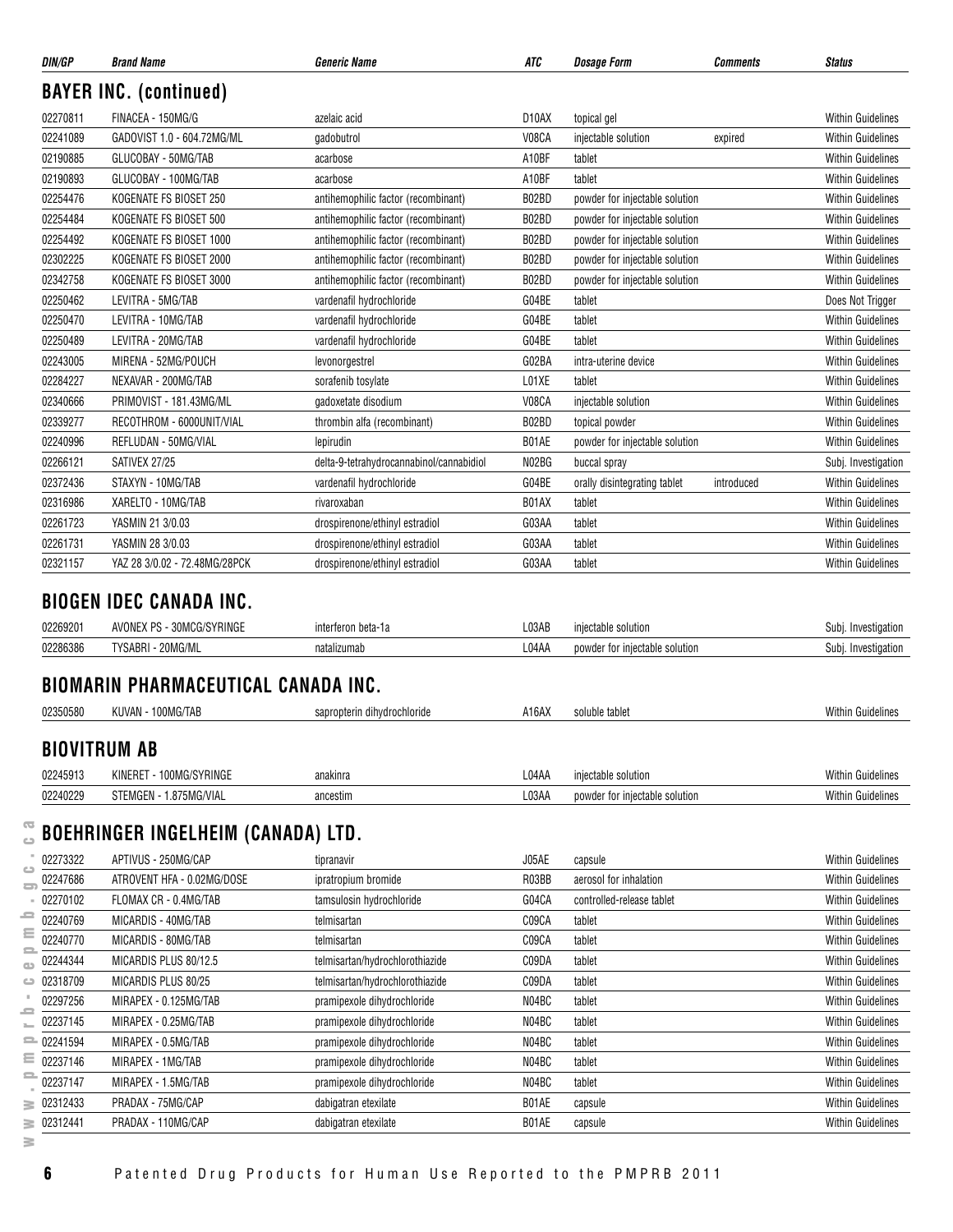|          | <b>BOEHRINGER INGELHEIM (CANADA) LTD. (continued)</b> |                                 |       |                                |                  |                                                       |
|----------|-------------------------------------------------------|---------------------------------|-------|--------------------------------|------------------|-------------------------------------------------------|
| 02358808 | PRADAX - 150MG/CAP                                    | dabigatran etexilate            | B01AE | capsule                        |                  | <b>Within Guidelines</b>                              |
| 02246793 | SPIRIVA - 18MCG/CAP                                   | tiotropium bromide              | R03BB | powder for inhalation          |                  | <b>Within Guidelines</b>                              |
| 02370921 | TRAJENTA - 5MG/TAB                                    | linagliptin                     | A10BH | tablet                         | introduced (nas) | <b>Within Guidelines</b>                              |
| 02371022 | TWYNSTA 40/5                                          | telmisartan/amlodipine besylate | C09DB | tablet                         | introduced       | <b>Within Guidelines</b>                              |
| 02371030 | TWYNSTA 40/10                                         | telmisartan/amlodipine besylate | C09DB | tablet                         | introduced       | <b>Within Guidelines</b>                              |
| 02371049 | TWYNSTA 80/5                                          | telmisartan/amlodipine besylate | C09DB | tablet                         | introduced       | <b>Within Guidelines</b>                              |
| 02371057 | TWYNSTA 80/10                                         | telmisartan/amlodipine besylate | C09DB | tablet                         | introduced       | <b>Within Guidelines</b>                              |
| 02367289 | VIRAMUNE XR - 400MG/TAB                               | nevirapine                      | J05AG | extented-release tablet        | introduced       | <b>Within Guidelines</b>                              |
|          | <b>BRACCO DIAGNOSTICS CANADA INC.</b>                 |                                 |       |                                |                  |                                                       |
| 02248302 | MULTIHANCE - 529MG/ML                                 | gadobenate dimeglumine          | V08CA | injectable solution            |                  | <b>Within Guidelines</b>                              |
| 02229056 | PROHANCE - 279.3MG/ML                                 | gadoteridol                     | V08CA | injectable solution            |                  | <b>Within Guidelines</b>                              |
|          | <b>BRISTOL-MYERS SQUIBB CANADA CO.</b>                |                                 |       |                                |                  |                                                       |
| 02322374 | ABILIFY - 2MG/TAB                                     | aripiprazole                    | N05AX | tablet                         |                  | <b>Within Guidelines</b>                              |
| 02322382 | ABILIFY - 5MG/TAB                                     | aripiprazole                    | N05AX | tablet                         |                  | <b>Within Guidelines</b>                              |
| 02322390 | ABILIFY - 10MG/TAB                                    | aripiprazole                    | N05AX | tablet                         |                  | Within Guidelines                                     |
| 02322404 | ABILIFY - 15MG/TAB                                    | aripiprazole                    | N05AX | tablet                         |                  | <b>Within Guidelines</b>                              |
| 02322412 | ABILIFY - 20MG/TAB                                    | aripiprazole                    | N05AX | tablet                         |                  | <b>Within Guidelines</b>                              |
| 02322455 | ABILIFY - 30MG/TAB                                    | aripiprazole                    | N05AX | tablet                         |                  | <b>Within Guidelines</b>                              |
| 02241818 | AVALIDE 150/12.5                                      | irbesartan/hydrochlorothiazide  | C09DA | tablet                         |                  | <b>Within Guidelines</b>                              |
| 02241819 | AVALIDE 300/12.5                                      | irbesartan/hydrochlorothiazide  | C09DA | tablet                         |                  | <b>Within Guidelines</b>                              |
| 02280213 | <b>AVALIDE 300/25</b>                                 | irbesartan/hydrochlorothiazide  | C09DA | tablet                         |                  | <b>Within Guidelines</b>                              |
| 02237923 | AVAPRO - 75MG/TAB                                     | irbesartan                      | C09CA | tablet                         |                  | <b>Within Guidelines</b>                              |
| 02237924 | AVAPRO - 150MG/TAB                                    | irbesartan                      | C09CA | tablet                         |                  | <b>Within Guidelines</b>                              |
| 02237925 | AVAPRO - 300MG/TAB                                    | irbesartan                      | C09CA | tablet                         |                  | <b>Within Guidelines</b>                              |
| 01911562 | AZACTAM - 1000MG/VIAL                                 | aztreonam                       | J01DF | powder for injectable solution | expired          | Within Guidelines                                     |
| 02282224 | BARACLUDE - 0.5MG/TAB                                 | entecavir                       | J05AF | tablet                         | expired          | <b>Within Guidelines</b>                              |
| 02163659 | CEFZIL - 250MG/TAB                                    | cefprozil                       | J01DA | tablet                         | expired          | Does Not Trigger                                      |
| 02163667 | CEFZIL - 500MG/TAB                                    | cefprozil                       | J01DA | tablet                         | expired          | <b>Within Guidelines</b>                              |
| 02271249 | ERBITUX - 100MG/VIAL                                  | cetuximab                       | L01XC | injectable solution            |                  | <b>Within Guidelines</b>                              |
| 01907107 | MONOPRIL - 10MG/TAB                                   | fosinopril                      | C09AA | tablet                         | expired          | <b>Within Guidelines</b>                              |
| 01907115 | MONOPRIL - 20MG/TAB                                   | fosinopril                      | C09AA | tablet                         | expired          | Within Guidelines                                     |
| 02282097 | ORENCIA - 250MG/VIAL                                  | abatacept                       | L04AA | powder for injectable solution |                  | <b>Within Guidelines</b>                              |
| 02238682 | PLAVIX - 75MG/TAB                                     | clopidogrel bisulfate           | B01AC | tablet                         |                  | <b>Within Guidelines</b>                              |
| 02330555 | PLAVIX - 300MG/TAB                                    | clopidogrel bisulfate           | B01AC | tablet                         |                  | <b>Within Guidelines</b>                              |
| 02248610 | REYATAZ - 150MG/CAP                                   | atazanavir sulfate              | J05AE | capsule                        |                  | ت<br><b>Within Guidelines</b>                         |
| 02248611 | REYATAZ - 200MG/CAP                                   | atazanavir sulfate              | J05AE | capsule                        |                  | ت<br><b>Within Guidelines</b>                         |
| 02294176 | REYATAZ - 300MG/CAP                                   | atazanavir sulfate              | J05AE | capsule                        |                  | 5<br>Within Guidelines                                |
| 02293129 | SPRYCEL - 20MG/TAB                                    | dasatinib                       | L01XE | tablet                         |                  | Within Guidelines<br>-                                |
| 02293137 | SPRYCEL - 50MG/TAB                                    | dasatinib                       | L01XE | tablet                         |                  | Ξ<br>Within Guidelines                                |
| 02293145 | SPRYCEL - 70MG/TAB                                    | dasatinib                       | L01XE | tablet                         |                  | 으<br><b>Within Guidelines</b>                         |
| 02360810 | SPRYCEL - 80MG/TAB                                    | dasatinib                       | L01XE | tablet                         | introduced       | $\bigcirc$<br>Does Not Trigger                        |
| 02320193 | SPRYCEL - 100MG/TAB                                   | dasatinib                       | L01XE | tablet                         |                  | $\Rightarrow$<br><b>Within Guidelines</b>             |
| 02360829 | SPRYCEL - 140MG/TAB                                   | dasatinib                       | L01XE | tablet                         | introduced       | ᆖ<br>Does Not Trigger                                 |
| 02239886 | SUSTIVA - 50MG/CAP                                    | efavirenz                       | J05AG | capsule                        |                  | Within Guidelines                                     |
| 02239888 | SUSTIVA - 200MG/CAP                                   | efavirenz                       | J05AG | capsule                        |                  | $\Rightarrow$<br><b>Within Guidelines</b><br>$\equiv$ |
| 02246045 | SUSTIVA - 600MG/TAB                                   | efavirenz                       | J05AG | tablet                         |                  | <b>Within Guidelines</b><br>으                         |
| 02016796 | TAXOL - 6MG/ML                                        | paclitaxel                      | L01CD | injectable solution            |                  | <b>Within Guidelines</b>                              |
| 02244596 | VIDEX EC - 125MG/CAP                                  | didanosine                      | J05AF | sustained-release capsule      |                  | ≧<br><b>Within Guidelines</b>                         |
|          |                                                       |                                 |       |                                |                  | $\geq$                                                |

**DIN/GP Brand Name Generic Name ATC Dosage Form Comments Status**

January 1 — December 31, 2011 Annual Report 2011 **7**

 $\bar{a}$  $\equiv$  $\equiv$  $\equiv$  $\sim$  $\geq$  $\geq$  $\geq$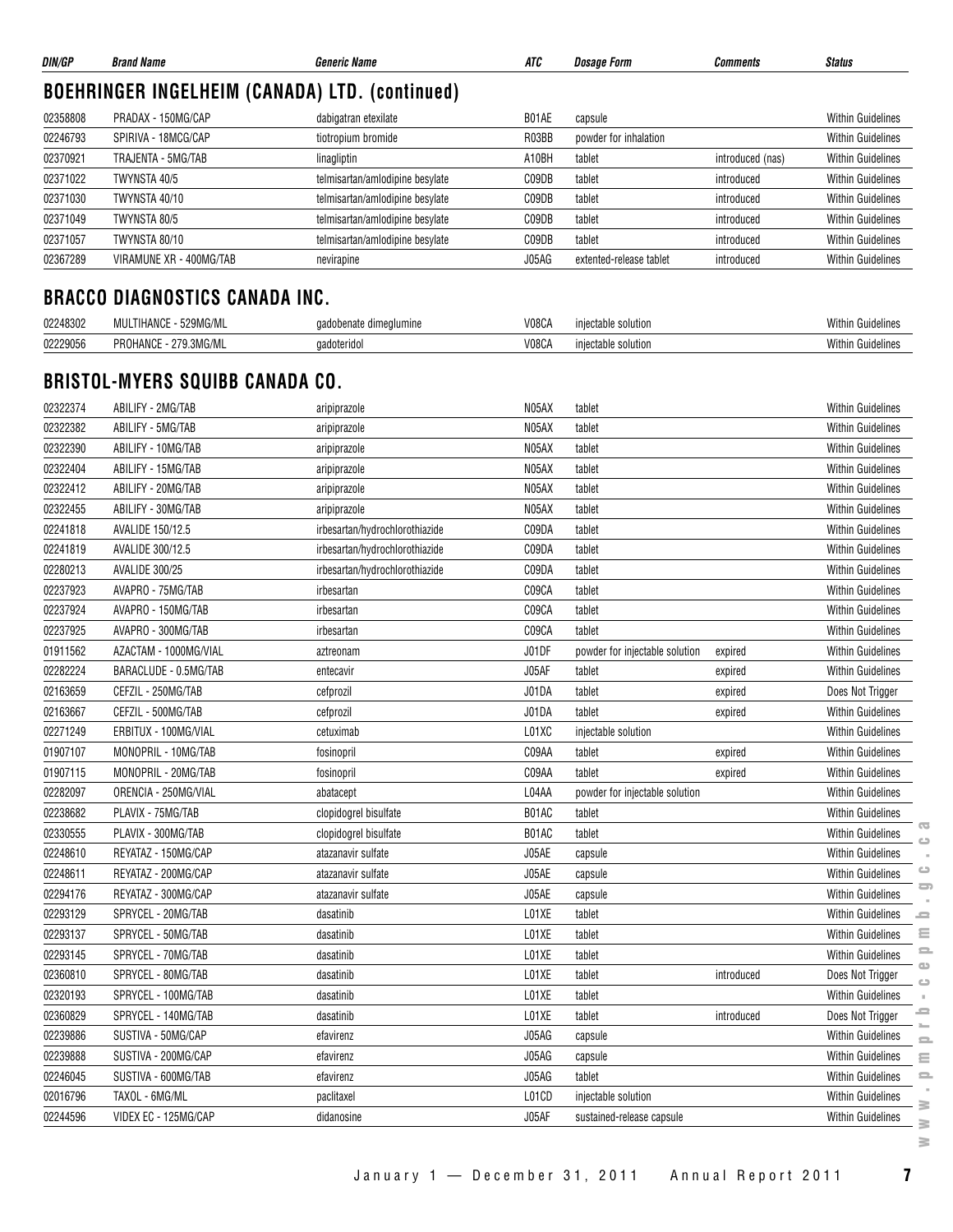| DIN/GP   | <b>Brand Name</b>                                  | Generic Name | ATC   | Dosage Form               | Comments         | <b>Status</b>            |  |  |  |  |
|----------|----------------------------------------------------|--------------|-------|---------------------------|------------------|--------------------------|--|--|--|--|
|          | <b>BRISTOL-MYERS SQUIBB CANADA CO. (continued)</b> |              |       |                           |                  |                          |  |  |  |  |
| 02244597 | VIDEX EC - 200MG/CAP                               | didanosine   | J05AF | sustained-release capsule |                  | Does Not Trigger         |  |  |  |  |
| 02244598 | VIDEX EC - 250MG/CAP                               | didanosine   | J05AF | sustained-release capsule |                  | Does Not Trigger         |  |  |  |  |
| 02244599 | VIDEX EC - 400MG/CAP                               | didanosine   | J05AF | sustained-release capsule |                  | <b>Within Guidelines</b> |  |  |  |  |
| 02379384 | YERVOY - 5MG/ML                                    | ipilimumab   | L01XC | injectable solution       | introduced (nas) | <b>Within Guidelines</b> |  |  |  |  |
|          |                                                    |              |       |                           |                  |                          |  |  |  |  |

## **CELGENE**

| 02281066 | ABRAXANE - 100MG/VIAL | nab-paclitaxel | L01CD | powder for injectable solution |            | <b>Within Guidelines</b> |
|----------|-----------------------|----------------|-------|--------------------------------|------------|--------------------------|
| 02304899 | REVLIMID - 5MG/CAP    | lenalidomide   | L04AX | capsule                        |            | <b>Within Guidelines</b> |
| 02304902 | REVLIMID - 10MG/CAP   | lenalidomide   | L04AX | capsule                        |            | <b>Within Guidelines</b> |
| 02317699 | REVLIMID - 15MG/CAP   | lenalidomide   | L04AX | capsule                        |            | <b>Within Guidelines</b> |
| 02317710 | REVLIMID - 25MG/CAP   | lenalidomide   | L04AX | capsule                        |            | <b>Within Guidelines</b> |
| 02355191 | THALOMID - 50MG/CAP   | thalidomide    | L04AX | capsule                        |            | VCU                      |
| 02355205 | THALOMID - 100MG/CAP  | thalidomide    | L04AX | capsule                        | introduced | <b>Within Guidelines</b> |
| 02355221 | THALOMID - 200MG/CAP  | thalidomide    | L04AX | capsule                        | introduced | <b>Within Guidelines</b> |

## **CSL BEHRING CANADA INC.**

| 02243186 | HELIXATE FS 250       | antihemophilic factor (recombinant)  | B02BD | powder for injectable solution |            | <b>Within Guidelines</b> |
|----------|-----------------------|--------------------------------------|-------|--------------------------------|------------|--------------------------|
| 02243187 | HELIXATE FS 500       | antihemophilic factor (recombinant)  | B02BD | powder for injectable solution |            | Subj. Investigation      |
| 02243188 | HELIXATE FS 1000      | antihemophilic factor (recombinant)  | B02BD | powder for injectable solution |            | Subj. Investigation      |
| 02308592 | HELIXATE FS 2000      | antihemophilic factor (recombinant)  | B02BD | powder for injectable solution |            | Subj. Investigation      |
| 02370352 | HIZENTRA - 200MG/ML   | immune globulin subcutaneous (human) | J06BA | injectable solution            | introduced | <b>Within Guidelines</b> |
| 02304619 | PRIVIGEN - 100MG/ML   | immune globulin intravenous (human)  | J06BA | injectable solution            |            | Subj. Investigation      |
| 02282518 | VIVAGLOBIN - 160MG/ML | immune globulin subcutaneous (human) | J06BA | injectable solution            |            | Subj. Investigation      |

## **DUCHESNAY INC.**

| 00609129 | DICLECTIN<br>10/10   | doxylamine succinate/pyridoxine hydrochloride | R06AA | delaved-release tablet | <b>Within Guidelines</b> |
|----------|----------------------|-----------------------------------------------|-------|------------------------|--------------------------|
| 02246067 | PREGVIT              | multivitamins-minerals                        | B03AE | tablet                 | <b>Within Guidelines</b> |
| 02276194 | ັ FOLIC ນ<br>PREGVIT | multivitamins-minerals                        | B03AE | tablet                 | <b>Within Guidelines</b> |

## **EISAI LIMITED**

| 02369613 | BANZEL - 100MG/TAB | rufinamide        | N03AF | tablet              | introduced (nas) | Subj. Investigation |
|----------|--------------------|-------------------|-------|---------------------|------------------|---------------------|
| 02369621 | BANZEL - 200MG/TAB | rufinamide        | N03AF | tablet              | introduced (nas) | Subj. Investigation |
| 02369648 | BANZEL - 400MG/TAB | rufinamide        | N03AF | tablet              | introduced (nas) | Subj. Investigation |
| 02377438 | HALAVEN - 0.5MG/ML | eribulin mesylate | L01XX | injectable solution | introduced (nas) | Subj. Investigation |

## **ELI LILLY CANADA INC.**

|          | 02338327 | ADCIRCA - 20MG/TAB        | tadalafil                | C02KX | tablet                         |                  | <b>Within Guidelines</b> |
|----------|----------|---------------------------|--------------------------|-------|--------------------------------|------------------|--------------------------|
|          | 02306433 | ALIMTA - 100MG/VIAL       | pemetrexed disodium      | L01BA | powder for injectable solution |                  | <b>Within Guidelines</b> |
|          | 02253437 | ALIMTA - 500MG/VIAL       | pemetrexed disodium      | L01BA | powder for injectable solution |                  | <b>Within Guidelines</b> |
| ≣        | 02361809 | BYETTA - 5MCG/DOSE        | exenatide                | A10BX | injectable solution            | introduced       | <b>Within Guidelines</b> |
| S        | 02361817 | BYETTA - 10MCG/DOSE       | exenatide                | A10BX | injectable solution            | introduced (nas) | <b>Within Guidelines</b> |
|          | 02296888 | CIALIS - 2.5MG/TAB        | tadalafil                | G04BE | tablet                         |                  | Does Not Trigger         |
| ده       | 02296896 | CIALIS - 5MG/TAB          | tadalafil                | G04BE | tablet                         |                  | <b>Within Guidelines</b> |
| $\equiv$ | 02248088 | CIALIS - 10MG/TAB         | tadalafil                | G04BE | tablet                         |                  | <b>Within Guidelines</b> |
|          | 02248089 | CIALIS - 20MG/TAB         | tadalafil                | G04BE | tablet                         |                  | <b>Within Guidelines</b> |
| 2        | 02301482 | CYMBALTA - 30MG/CAP       | duloxetine hydrochloride | N06AX | delayed-release capsule        |                  | <b>Within Guidelines</b> |
| Ξ        | 02301490 | CYMBALTA - 60MG/CAP       | duloxetine hydrochloride | N06AX | delayed-release capsule        |                  | <b>Within Guidelines</b> |
| 5        | 02349124 | EFFIENT - 10MG/TAB        | prasugrel hydrochloride  | B01AC | tablet                         |                  | <b>Within Guidelines</b> |
| ≊        | 02239028 | EVISTA - 60MG/TAB         | raloxifene hydrochloride | G03XC | tablet                         |                  | <b>Within Guidelines</b> |
| 3        | 02254689 | FORTEO - 600MCG/CARTRIDGE | teriparatide             | H05AA | injectable solution            |                  | <b>Within Guidelines</b> |
| ≧        |          |                           |                          |       |                                |                  |                          |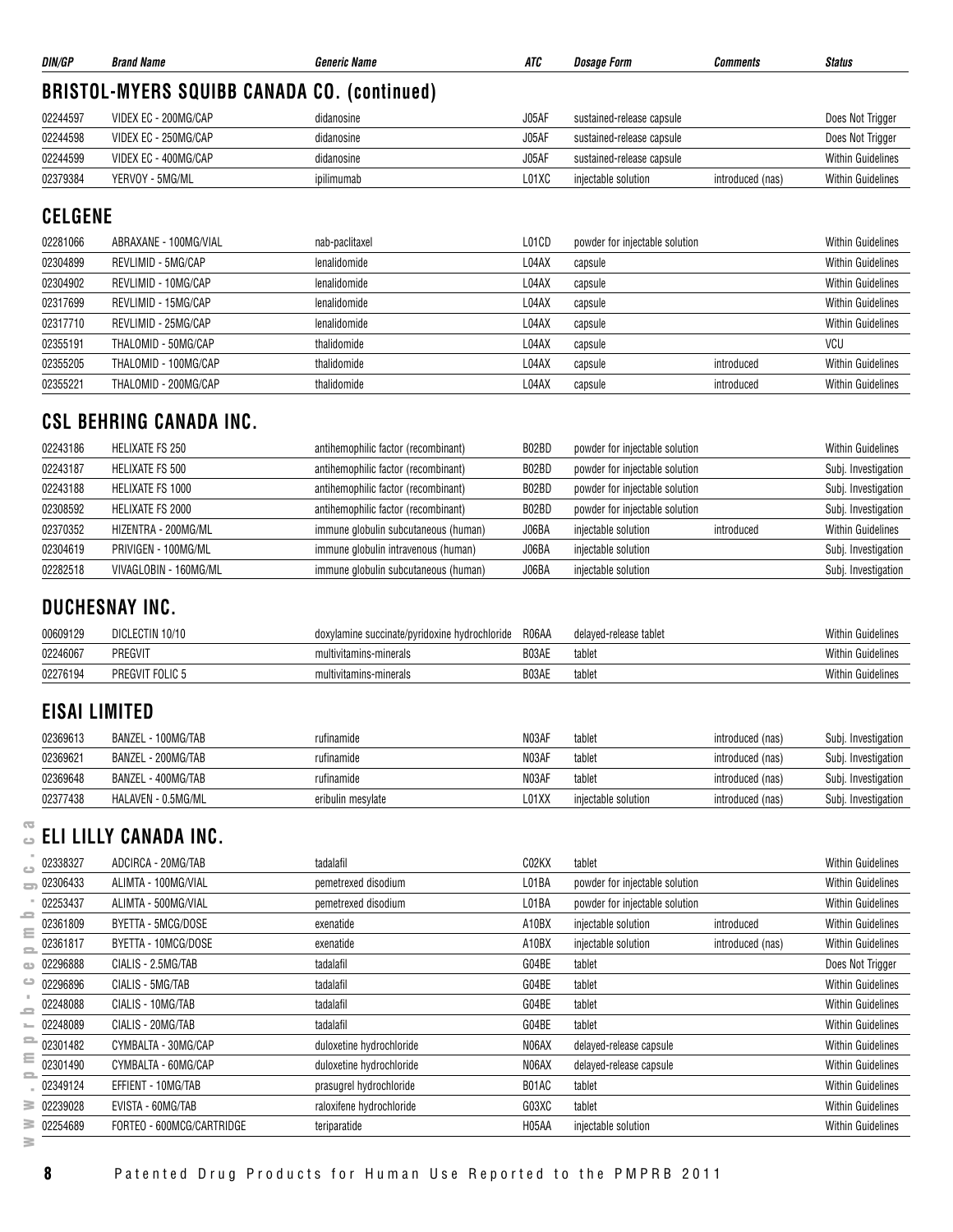| DIN/GP              | <b>Brand Name</b>                        | Generic Name                      | ATC                | <b>Dosage Form</b>             | <b>Comments</b>  | <b>Status</b>                        |
|---------------------|------------------------------------------|-----------------------------------|--------------------|--------------------------------|------------------|--------------------------------------|
|                     | <b>ELI LILLY CANADA INC. (continued)</b> |                                   |                    |                                |                  |                                      |
| 02230308            | GEMZAR - 200MG/VIAL                      | gemcitabine hydrochloride         | L01BC              | powder for injectable solution |                  | Does Not Trigger                     |
| 02230309            | GEMZAR - 1000MG/VIAL                     | gemcitabine hydrochloride         | L01BC              | powder for injectable solution |                  | Subj. Investigation                  |
| 02229704            | HUMALOG - 100UNIT/ML                     | insulin lispro                    | A10AB              | injectable solution            |                  | Within Guidelines                    |
| 02229705            | HUMALOG - 100UNIT/ML                     | insulin lispro                    | A10AB              | injectable solution            |                  | <b>Within Guidelines</b>             |
| 02240294            | HUMALOG MIX 25/75 - 100UNIT/ML           | insulin (lispro/lispro protamine) | A10AB              | injectable solution            |                  | <b>Within Guidelines</b>             |
| 02240295            | HUMALOG MIX 25/75 PEN - 100UNIT/ML       | insulin (lispro/lispro protamine) | A10AB              | injectable solution            |                  | <b>Within Guidelines</b>             |
| 02240297            | HUMALOG MIX 50/50 - 100UNIT/ML           | insulin (lispro/lispro protamine) | A10AB              | injectable solution            |                  | <b>Within Guidelines</b>             |
| 02241283            | HUMALOG PEN - 100UNIT/ML                 | insulin lispro                    | A10AB              | injectable solution            |                  | <b>Within Guidelines</b>             |
| 02243077            | HUMATROPE - 6MG/CARTRIDGE                | somatropin                        | H01AC              | powder for injectable solution | expired          | <b>Within Guidelines</b>             |
| 02243078            | HUMATROPE - 12MG/CARTRIDGE               | somatropin                        | H01AC              | powder for injectable solution | expired          | <b>Within Guidelines</b>             |
| 02243079            | HUMATROPE - 24MG/CARTRIDGE               | somatropin                        | H01AC              | powder for injectable solution | expired          | <b>Within Guidelines</b>             |
| 00745626            | HUMATROPE - 5MG/VIAL                     | somatropin                        | H01AC              | powder for injectable solution | expired          | <b>Within Guidelines</b>             |
| 02018985            | PROZAC - 10MG/CAP                        | fluoxetine hydrochloride          | N06AB              | capsule                        |                  | <b>Within Guidelines</b>             |
| 00636622            | PROZAC - 20MG/CAP                        | fluoxetine hydrochloride          | N06AB              | capsule                        |                  | <b>Within Guidelines</b>             |
| 02216973            | REOPRO - 2MG/ML                          | abciximab                         | B01AC              | injectable solution            |                  | Does Not Trigger                     |
| 02262800            | STRATTERA - 10MG/CAP                     | atomoxetine hydrochloride         | N06BA              | capsule                        |                  | <b>Within Guidelines</b>             |
| 02262819            | STRATTERA - 18MG/CAP                     | atomoxetine hydrochloride         | N06BA              | capsule                        |                  | <b>Within Guidelines</b>             |
| 02262827            | STRATTERA - 25MG/CAP                     | atomoxetine hydrochloride         | N06BA              | capsule                        |                  | <b>Within Guidelines</b>             |
| 02262835            | STRATTERA - 40MG/CAP                     | atomoxetine hydrochloride         | N06BA              | capsule                        |                  | Within Guidelines                    |
| 02262843            | STRATTERA - 60MG/CAP                     | atomoxetine hydrochloride         | N06BA              | capsule                        |                  | <b>Within Guidelines</b>             |
| 02279347            | STRATTERA - 80MG/CAP                     | atomoxetine hydrochloride         | N06BA              | capsule                        |                  | Within Guidelines                    |
| 02279355            | STRATTERA - 100MG/CAP                    | atomoxetine hydrochloride         | N06BA              | capsule                        |                  | <b>Within Guidelines</b>             |
| 02247129            | XIGRIS - 5MG/VIAL                        | drotrecogin alfa (activated)      | B01AD              | powder for injectable solution |                  | <b>Within Guidelines</b>             |
| 02247130            | XIGRIS - 20MG/VIAL                       | drotrecogin alfa (activated)      | B01AD              | powder for injectable solution |                  | <b>Within Guidelines</b>             |
| 02229250            | ZYPREXA - 2.5MG/TAB                      | olanzapine                        | N05AH              | tablet                         |                  | Subj. Investigation                  |
| 02229269            | ZYPREXA - 5MG/TAB                        | olanzapine                        | N05AH              | tablet                         |                  | Does Not Trigger                     |
| 02229277            | ZYPREXA - 7.5MG/TAB                      | olanzapine                        | N05AH              | tablet                         |                  | Within Guidelines                    |
| 02229285            | ZYPREXA - 10MG/TAB                       | olanzapine                        | N05AH              | tablet                         |                  | Subj. Investigation                  |
| 02238850            | ZYPREXA - 15MG/TAB                       | olanzapine                        | N05AH              | tablet                         |                  | <b>Within Guidelines</b>             |
| 02238851            | ZYPREXA - 20MG/TAB                       | olanzapine                        | N05AH              | tablet                         |                  | Within Guidelines                    |
| 02247099            | ZYPREXA INTRAMUSCULAR - 10MG/VIAL        | olanzapine                        | N05AH              | powder for injectable solution |                  | Does Not Trigger                     |
| 02243086            | ZYPREXA ZYDIS - 5MG/TAB                  | olanzapine                        | N05AH              | orally disintegrating tablet   |                  | Within Guidelines                    |
| 02243087            | ZYPREXA ZYDIS - 10MG/TAB                 | olanzapine                        | N05AH              | orally disintegrating tablet   |                  | Within Guidelines                    |
| 02243088            | ZYPREXA ZYDIS - 15MG/TAB                 | olanzapine                        | N05AH              | orally disintegrating tablet   |                  | <b>Within Guidelines</b>             |
| 02243089            | ZYPREXA ZYDIS - 20MG/TAB                 | olanzapine                        | N05AH              | orally disintegrating tablet   |                  | <b>Within Guidelines</b>             |
|                     |                                          |                                   |                    |                                |                  | $\overline{\mathbf{C}}$              |
|                     | <b>EMD SERONO CANADA INC.</b>            |                                   |                    |                                |                  | $\circ$                              |
| 02247766            | CETROTIDE - 0.25MG/VIAL                  | cetrorelix acetate                | H01CC              | powder for injectable solution |                  | Does Not Trigger<br>ت                |
| 02247767            | CETROTIDE - 3MG/VIAL                     | cetrorelix acetate                | H01CC              | powder for injectable solution |                  | 5<br><b>Within Guidelines</b>        |
| 02269066            | LUVERIS - 75MG/VIAL                      | lutropin alpha                    | G03GA              | powder for injectable solution | introduced (nas) | Subj. Investigation<br>5             |
| 02283395            | SOMATULINE AUTOGEL - 60MG/SYRINGE        | lanreotide acetate                | H01CB              | injectable solution            |                  | Within Guidelines<br>Ξ               |
| 02283409            | SOMATULINE AUTOGEL - 90MG/SYRINGE        | lanreotide acetate                | H01CB              | injectable solution            |                  | <b>Within Guidelines</b><br>$\equiv$ |
| 02283417            | SOMATULINE AUTOGEL - 120MG/SYRINGE       | lanreotide acetate                | H <sub>01</sub> CB | injectable solution            |                  | ₾<br>Within Guidelines<br>ت          |
| <b>FERRING INC.</b> |                                          |                                   |                    |                                |                  | ≘                                    |
| 00836362            | DDAVP - 0.01MG/DOSE                      | desmopressin acetate              | H01BA              | nasal aerosol                  |                  | <b>Within Guidelines</b>             |
| 00873993            | DDAVP - 0.004MG/ML                       | desmopressin acetate              | H01BA              | injectable solution            |                  | 2<br>Within Guidelines<br>Ξ          |
| 00402516            | DDAVP - 0.1MG/ML                         | desmopressin acetate              | H01BA              | nasal solution                 |                  | <b>Within Guidelines</b><br>2        |
| 00824305            | DDAVP - 0.1MG/TAB                        | desmopressin acetate              | H01BA              | tablet                         |                  | <b>Within Guidelines</b>             |
| 00824143            | DDAVP - 0.2MG/TAB                        | desmopressin acetate              | H <sub>01</sub> BA | tablet                         |                  | B<br><b>Within Guidelines</b>        |
| 02284995            | DDAVP MELT - 60MCG/TAB                   | desmopressin acetate              | H01BA              | rapidly dissolving tablet      |                  | $\geq$<br>Does Not Trigger           |
|                     |                                          |                                   |                    |                                |                  | $\geq$                               |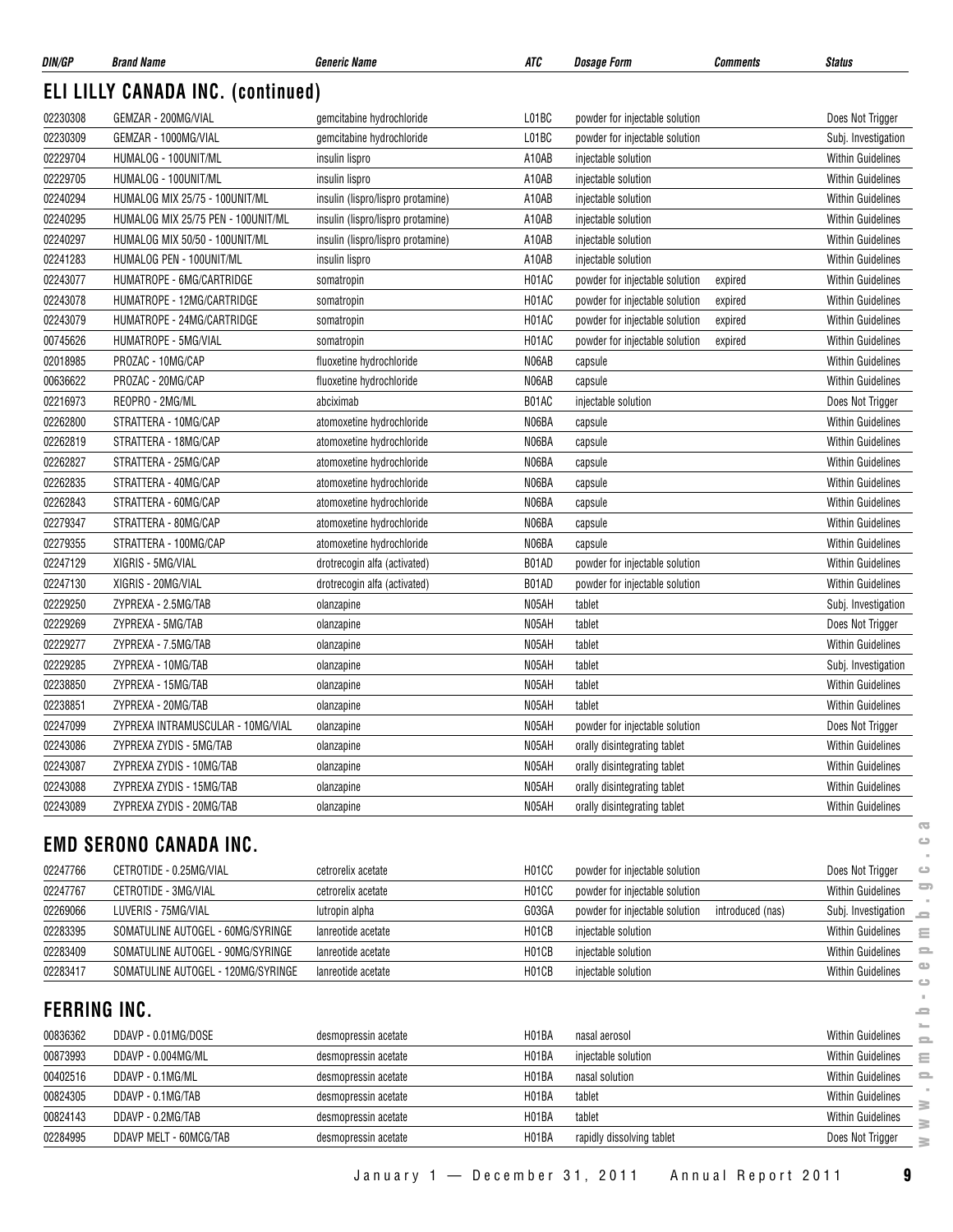|                      | <b>Brand Name</b>                          | <b>Generic Name</b>                                                | ATC                         | <b>Dosage Form</b>             | <b>Comments</b>  | <b>Status</b>                                                                                                                                                                                                                                                                                                                                       |
|----------------------|--------------------------------------------|--------------------------------------------------------------------|-----------------------------|--------------------------------|------------------|-----------------------------------------------------------------------------------------------------------------------------------------------------------------------------------------------------------------------------------------------------------------------------------------------------------------------------------------------------|
|                      | <b>FERRING INC. (continued)</b>            |                                                                    |                             |                                |                  |                                                                                                                                                                                                                                                                                                                                                     |
| 02285002             | DDAVP MELT - 120MCG/TAB                    | desmopressin acetate                                               | H01BA                       | rapidly dissolving tablet      |                  | <b>Within Guidelines</b>                                                                                                                                                                                                                                                                                                                            |
| 02285010             | DDAVP MELT - 240MCG/TAB                    | desmopressin acetate                                               | H01BA                       | rapidly dissolving tablet      |                  | <b>Within Guidelines</b>                                                                                                                                                                                                                                                                                                                            |
| 02337029             | FIRMAGON - 80MG/VIAL                       | degarelix acetate                                                  | L02BX                       | powder for injectable solution |                  | <b>Within Guidelines</b>                                                                                                                                                                                                                                                                                                                            |
| 02337037             | FIRMAGON - 120MG/VIAL                      | degarelix acetate                                                  | L02BX                       | powder for injectable solution |                  | <b>Within Guidelines</b>                                                                                                                                                                                                                                                                                                                            |
| 02248417             | GYNAZOLE.1 - 20MG/G                        | butoconazole nitrate                                               | G01AF                       | vaginal cream                  |                  | <b>Within Guidelines</b>                                                                                                                                                                                                                                                                                                                            |
| 02246500             | MINIRIN - 0.1MG/TAB                        | desmopressin acetate                                               | H01BA                       | tablet                         |                  | <b>Within Guidelines</b>                                                                                                                                                                                                                                                                                                                            |
|                      | <b>FOURNIER PHARMA INC.</b>                |                                                                    |                             |                                |                  |                                                                                                                                                                                                                                                                                                                                                     |
| 02269074             | LIPIDIL EZ - 48MG/TAB                      | fenofibrate                                                        | C10AB                       | tablet                         |                  | <b>Within Guidelines</b>                                                                                                                                                                                                                                                                                                                            |
| 02269082             | LIPIDIL EZ - 145MG/TAB                     | fenofibrate                                                        | C10AB                       | tablet                         |                  | <b>Within Guidelines</b>                                                                                                                                                                                                                                                                                                                            |
| 02146959             | LIPIDIL MICRO - 200MG/CAP                  | fenofibrate                                                        | C10AB                       | capsule                        |                  | <b>Within Guidelines</b>                                                                                                                                                                                                                                                                                                                            |
| 02241601             | LIPIDIL SUPRA - 100MG/TAB                  | fenofibrate                                                        | C10AB                       | tablet                         |                  | <b>Within Guidelines</b>                                                                                                                                                                                                                                                                                                                            |
| 02241602             | LIPIDIL SUPRA - 160MG/TAB                  | fenofibrate                                                        | C10AB                       | tablet                         |                  | <b>Within Guidelines</b>                                                                                                                                                                                                                                                                                                                            |
|                      |                                            |                                                                    |                             |                                |                  |                                                                                                                                                                                                                                                                                                                                                     |
|                      | <b>FRESENIUS KABI</b>                      |                                                                    |                             |                                |                  |                                                                                                                                                                                                                                                                                                                                                     |
|                      | DIPEPTIVEN - 200MG/ML                      | n(2)-l-alanyl-l-glutamine                                          | B05XB                       | injectable solution            | expired          | <b>Within Guidelines</b>                                                                                                                                                                                                                                                                                                                            |
|                      | <b>FRESENIUS MEDICAL CARE CANADA</b>       |                                                                    |                             |                                |                  |                                                                                                                                                                                                                                                                                                                                                     |
| 02229437             | PHOSLO - 667MG/TAB                         | calcium acetate                                                    | V03AE                       | tablet                         |                  | <b>Within Guidelines</b>                                                                                                                                                                                                                                                                                                                            |
|                      |                                            |                                                                    |                             |                                |                  |                                                                                                                                                                                                                                                                                                                                                     |
|                      | <b>GALDERMA CANADA INC.</b>                |                                                                    |                             |                                |                  |                                                                                                                                                                                                                                                                                                                                                     |
| 02256398             | CLOBEX LOTION - 0.5MG/ML                   | clobetasol propionate                                              | D07AD                       | topical solution               |                  | Does Not Trigger                                                                                                                                                                                                                                                                                                                                    |
| 02256371             | CLOBEX SHAMPOO - 0.5MG/ML                  | clobetasol propionate                                              | D07AD                       | shampoo                        |                  | Does Not Trigger                                                                                                                                                                                                                                                                                                                                    |
| 02274000             | DIFFERIN XP - 3MG/G                        | adapalene                                                          | D <sub>10</sub> AD          | topical gel                    |                  | Does Not Trigger                                                                                                                                                                                                                                                                                                                                    |
|                      |                                            |                                                                    |                             |                                |                  | <b>Within Guidelines</b>                                                                                                                                                                                                                                                                                                                            |
|                      |                                            |                                                                    |                             |                                |                  |                                                                                                                                                                                                                                                                                                                                                     |
| 02297809             | METROGEL - 10MG/G                          | metronidazole                                                      | D06BX                       | topical gel                    |                  |                                                                                                                                                                                                                                                                                                                                                     |
| 02323273<br>02365871 | METVIX - 168MG/G<br><b>TACTUO 1/25</b>     | methyl aminolevulinate hydrochloride<br>adapalene/benzoyl peroxide | L01XD<br>D <sub>10</sub> AD | topical cream<br>topical gel   | introduced       |                                                                                                                                                                                                                                                                                                                                                     |
|                      |                                            |                                                                    |                             |                                |                  |                                                                                                                                                                                                                                                                                                                                                     |
|                      | <b>GE HEALTHCARE INC.</b>                  |                                                                    |                             |                                |                  |                                                                                                                                                                                                                                                                                                                                                     |
|                      | <b>MYOVIEW</b>                             | technetium Tc-99m tetrofosmin                                      | V09GA                       | powder for injectable solution |                  | <b>Within Guidelines</b><br>Subj. Investigation<br>Within Guidelines                                                                                                                                                                                                                                                                                |
| 02172771             | OMNISCAN - 287MG/ML                        | gadodiamide                                                        | V08CA                       | injectable solution            |                  |                                                                                                                                                                                                                                                                                                                                                     |
|                      | <b>GENZYME CANADA INC.</b>                 |                                                                    |                             |                                |                  |                                                                                                                                                                                                                                                                                                                                                     |
| 02254506             | ALDURAZYME - 0.58MG/ML                     | laronidase                                                         | A16AB                       | injectable solution            |                  |                                                                                                                                                                                                                                                                                                                                                     |
| 02330407             | CLOLAR - 20MG/VIAL                         | clofarabine                                                        | L01BB                       | injectable solution            |                  |                                                                                                                                                                                                                                                                                                                                                     |
|                      |                                            |                                                                    |                             | injectable solution            |                  |                                                                                                                                                                                                                                                                                                                                                     |
| 02290960<br>02377225 | MABCAMPATH - 30MG/VIAL                     | alemtuzumab                                                        | L01XC                       |                                |                  |                                                                                                                                                                                                                                                                                                                                                     |
|                      | MOZOBIL - 20MG/ML                          | plerixafor                                                         | L03AX                       | injectable solution            | introduced (nas) |                                                                                                                                                                                                                                                                                                                                                     |
| $\equiv 02284863$    | MYOZYME - 50MG/VIAL                        | alglucosidase alfa                                                 | A16AB                       | powder for injectable solution |                  |                                                                                                                                                                                                                                                                                                                                                     |
| 02244310<br>02354586 | RENAGEL - 800MG/TAB<br>RENVELA - 800MG/TAB | sevelamer hydrochloride<br>sevelamer carbonate                     | V03AE<br>V03AE              | tablet<br>tablet               | introduced (nas) |                                                                                                                                                                                                                                                                                                                                                     |
|                      |                                            |                                                                    |                             |                                |                  |                                                                                                                                                                                                                                                                                                                                                     |
|                      | GILEAD SCIENCES INC.                       |                                                                    |                             |                                |                  |                                                                                                                                                                                                                                                                                                                                                     |
| 02300699             | ATRIPLA 600/200/300                        | efavirenz/emtricitabine/tenofovir disoproxil                       | J05AR                       | tablet                         |                  |                                                                                                                                                                                                                                                                                                                                                     |
| 02329840             | CAYSTON - 75MG/VIAL                        | fumarate<br>aztreonam                                              | J01DF                       | powder for inhalation          |                  |                                                                                                                                                                                                                                                                                                                                                     |
| 02374129             | COMPLERA 200/300/25                        | emtricitabine/tenofovir df/rilpivirine hcl                         | J05AR                       | tablet                         | introduced       |                                                                                                                                                                                                                                                                                                                                                     |
| 02247823             | HEPSERA - 10MG/TAB                         | adefovir dipivoxil                                                 | J05AF                       | tablet                         |                  |                                                                                                                                                                                                                                                                                                                                                     |
| 02274906             | TRUVADA 200/300                            | emtricitabine/tenofovir disoproxil fumarate                        | J05AR                       | tablet                         |                  | <b>Within Guidelines</b><br><b>Within Guidelines</b><br>Does Not Trigger<br><b>Within Guidelines</b><br><b>Within Guidelines</b><br>Subj. Investigation<br><b>Within Guidelines</b><br><b>Within Guidelines</b><br><b>Within Guidelines</b><br>Does Not Trigger<br><b>Within Guidelines</b><br><b>Within Guidelines</b><br><b>Within Guidelines</b> |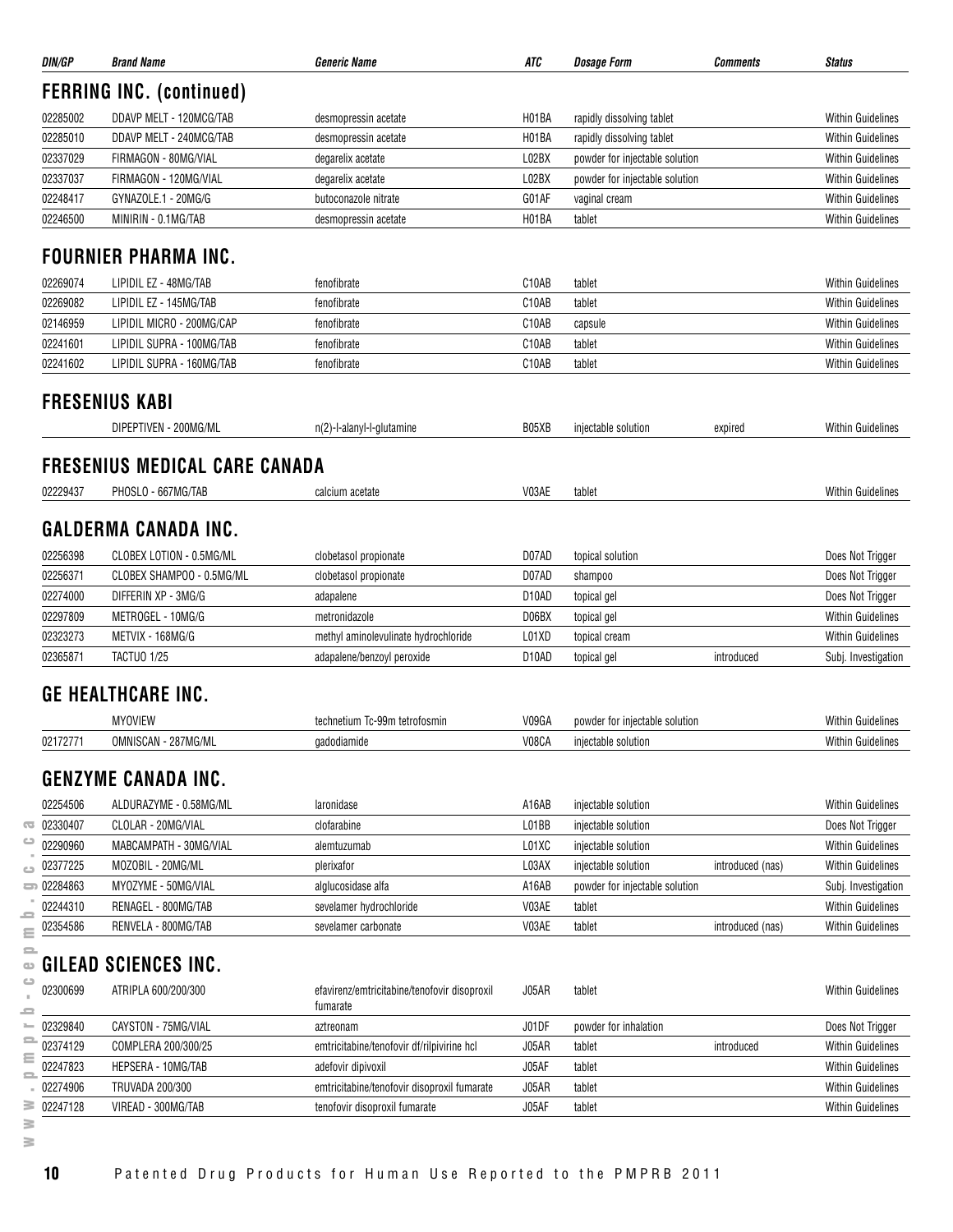| DIN/GP               | <b>Brand Name</b>                                           | <b>Generic Name</b>                                           | ATC                         | <i><b>Dosage Form</b></i>                      | Comments         | <b>Status</b>            |                                |
|----------------------|-------------------------------------------------------------|---------------------------------------------------------------|-----------------------------|------------------------------------------------|------------------|--------------------------|--------------------------------|
|                      | <b>GLAXOSMITHKLINE INC.</b>                                 |                                                               |                             |                                                |                  |                          |                                |
| 02245126             | <b>ADVAIR 25/125</b>                                        | salmeterol xinafoate/fluticasone propionate                   | R03AK                       | aerosol for inhalation                         |                  | <b>Within Guidelines</b> |                                |
| 02245127             | <b>ADVAIR 25/250</b>                                        | salmeterol xinafoate/fluticasone propionate                   | R03AK                       | aerosol for inhalation                         |                  | <b>Within Guidelines</b> |                                |
| 02240835             | ADVAIR 50/100 DISKUS                                        | salmeterol xinafoate/fluticasone propionate                   | R03AK                       | powder for inhalation                          |                  | <b>Within Guidelines</b> |                                |
| 02240836             | ADVAIR 50/250 DISKUS                                        | salmeterol xinafoate/fluticasone propionate                   | R03AK                       | powder for inhalation                          |                  | Within Guidelines        |                                |
| 02240837             | ADVAIR 50/500 DISKUS                                        | salmeterol xinafoate/fluticasone propionate                   | R03AK                       | powder for inhalation                          |                  | <b>Within Guidelines</b> |                                |
| 02237820             | AMERGE - 1MG/TAB                                            | naratriptan hydrochloride                                     | N02CC                       | tablet                                         |                  | <b>Within Guidelines</b> |                                |
| 02237821             | AMERGE - 2.5MG/TAB                                          | naratriptan hydrochloride                                     | N02CC                       | tablet                                         |                  | <b>Within Guidelines</b> |                                |
| 02298589             | AVAMYS - 27.5MCG/DOSE                                       | fluticasone furoate                                           | R01AD                       | nasal spray                                    |                  | Within Guidelines        |                                |
| 02247085             | AVANDAMET 1/500                                             | rosiglitazone maleate/metformin hydrochloride                 | A10BD                       | tablet                                         |                  | <b>Within Guidelines</b> |                                |
| 02247086             | AVANDAMET 2/500                                             | rosiglitazone maleate/metformin hydrochloride                 | A10BD                       | tablet                                         |                  | Within Guidelines        |                                |
| 02248440             | AVANDAMET 2/1000                                            | rosiglitazone maleate/metformin hydrochloride                 | A10BD                       | tablet                                         |                  | <b>Within Guidelines</b> |                                |
| 02247087             | AVANDAMET 4/500                                             | rosiglitazone maleate/metformin hydrochloride                 | A10BD                       | tablet                                         |                  | <b>Within Guidelines</b> |                                |
| 02248441             | AVANDAMET 4/1000                                            | rosiglitazone maleate/metformin hydrochloride                 | A10BD                       | tablet                                         |                  | <b>Within Guidelines</b> |                                |
| 02258781             | <b>AVANDARYL 4/1</b>                                        | rosiglitazone maleate/glimepiride                             | A10BD                       | tablet                                         |                  | Within Guidelines        |                                |
| 02258803             | <b>AVANDARYL 4/2</b>                                        | rosiglitazone maleate/glimepiride                             | A10BD                       | tablet                                         |                  | <b>Within Guidelines</b> |                                |
| 02258811             | <b>AVANDARYL 4/4</b>                                        | rosiglitazone maleate/glimepiride                             | A10BD                       | tablet                                         |                  | Within Guidelines        |                                |
| 02241112             | AVANDIA - 2MG/TAB                                           | rosiglitazone maleate                                         | A10BG                       | tablet                                         |                  | <b>Within Guidelines</b> |                                |
| 02241113             | AVANDIA - 4MG/TAB                                           | rosiglitazone maleate                                         | A10BG                       | tablet                                         |                  | <b>Within Guidelines</b> |                                |
| 02241114             | AVANDIA - 8MG/TAB                                           | rosiglitazone maleate                                         | A10BG                       | tablet                                         |                  | <b>Within Guidelines</b> |                                |
| 02247813             | AVODART - 0.5MG/CAP                                         | dutasteride                                                   | G04CB                       | capsule                                        |                  | Within Guidelines        |                                |
| 02370050             | BENLYSTA - 120MG/VIAL                                       | belimumab                                                     | L04AA                       | powder for injectable solution                 | introduced (nas) | Within Guidelines        |                                |
| 02370069             | BENLYSTA - 400MG/VIAL                                       | belimumab                                                     | L04AA                       | powder for injectable solution                 | introduced (nas) | Within Guidelines        |                                |
| 02247600             | <b>BOOSTRIX</b>                                             | DaPT vaccine                                                  | J07AX                       | injectable suspension                          |                  | <b>Within Guidelines</b> |                                |
| 01943049             | CEFTIN - 25MG/ML                                            | cefuroxime axetil                                             | J01DA                       | powder for oral suspension                     |                  | Does Not Trigger         |                                |
| 02342227             | CERVARIX                                                    | papillomavirus recombinant vaccine                            | J07BM                       | injectable suspension                          |                  | <b>Within Guidelines</b> |                                |
| 01916882             | CLAVULIN 25/6.25                                            | amoxicillin trihydrate/clavulanate potassium                  | J01CR                       | oral suspension                                |                  | Does Not Trigger         |                                |
| 02238831             | CLAVULIN 40/5.7                                             | amoxicillin trihydrate/clavulanate potassium                  | J01CR                       | oral suspension                                |                  | Does Not Trigger         |                                |
| 01916874             | CLAVULIN 50/12.5                                            | amoxicillin trihydrate/clavulanate potassium                  | J01CR                       | oral suspension                                |                  | Subj. Investigation      |                                |
| 01916858             | <b>CLAVULIN 500/125</b>                                     | amoxicillin trihydrate/clavulanate potassium                  | J01CR                       | tablet                                         |                  | Does Not Trigger         |                                |
| 02238830             | CLAVULIN 80/11.4                                            | amoxicillin trihydrate/clavulanate potassium                  | J01CR                       | oral suspension                                |                  | Does Not Trigger         |                                |
| 02238829             | CLAVULIN 875/125                                            | amoxicillin trihydrate/clavulanate potassium                  | J01CR                       | tablet                                         |                  | Subj. Investigation      |                                |
|                      | CLINDOXYL 1/5                                               |                                                               |                             |                                                |                  | Within Guidelines        |                                |
| 02243158<br>01919431 | ENGERIX-B                                                   | clindamycin phosphate/benzoyl peroxide<br>hepatitis B vaccine | D <sub>10</sub> AF<br>J07BC | topical gel<br>injectable suspension           |                  | <b>Within Guidelines</b> |                                |
| 02296454             | ENGERIX-B PEDIATRIC                                         | hepatitis B vaccine                                           | J07BC                       | injectable suspension                          |                  | <b>Within Guidelines</b> |                                |
| 02237244             | FLOVENT DISKUS - 0.05MG/DOSE                                | fluticasone propionate                                        | R03BA                       | powder for inhalation                          |                  | Does Not Trigger         |                                |
|                      |                                                             |                                                               | R03BA                       |                                                |                  | <b>Within Guidelines</b> | $\overline{\mathbf{C}}$        |
| 02237245<br>02237246 | FLOVENT DISKUS - 0.1MG/DOSE<br>FLOVENT DISKUS - 0.25MG/DOSE | fluticasone propionate<br>fluticasone propionate              | R03BA                       | powder for inhalation<br>powder for inhalation |                  | Within Guidelines        |                                |
|                      |                                                             |                                                               |                             |                                                |                  |                          |                                |
| 02237247             | FLOVENT DISKUS - 0.5MG/DOSE                                 | fluticasone propionate                                        | R03BA                       | powder for inhalation                          |                  | <b>Within Guidelines</b> | $\qquad \qquad \Box$<br>$\Box$ |
| 02244291             | FLOVENT HFA - 0.05MG/DOSE                                   | fluticasone propionate                                        | R03BA                       | aerosol for inhalation                         |                  | Within Guidelines        |                                |
| 02244292             | FLOVENT HFA - 0.125MG/DOSE                                  | fluticasone propionate                                        | R03BA                       | aerosol for inhalation                         |                  | Within Guidelines        | 2                              |
| 02244293             | FLOVENT HFA - 0.25MG/DOSE                                   | fluticasone propionate                                        | R03BA                       | aerosol for inhalation                         |                  | Subj. Investigation      | $\equiv$                       |
| 02236913             | FRAXIPARINE - 9500UNIT/ML                                   | nadroparin calcium                                            | B01AB                       | injectable solution                            |                  | <b>Within Guidelines</b> | $\equiv$<br>$\bullet$          |
| 02240114             | FRAXIPARINE FORTE - 19000UNIT/ML                            | nadroparin calcium                                            | B01AB                       | injectable solution                            |                  | <b>Within Guidelines</b> | $\circ$                        |
| 02187078             | HAVRIX 1440 - 1440UNIT/ML                                   | hepatitis A vaccine (inactivated)                             | J07BC                       | injectable suspension                          |                  | Within Guidelines        |                                |
| 02231056             | HAVRIX 720 JUNIOR - 1440UNIT/ML                             | hepatitis A vaccine (inactivated)                             | J07BC                       | injectable suspension                          |                  | Within Guidelines        | ᆖ                              |
| 02239194             | HEPTOVIR - 5MG/ML                                           | lamivudine                                                    | J05AF                       | oral solution                                  |                  | Does Not Trigger         | 2                              |
| 02239193             | HEPTOVIR - 100MG/TAB                                        | lamivudine                                                    | J05AF                       | tablet                                         |                  | <b>Within Guidelines</b> | ≘                              |
| 02231116             | HYCAMTIN - 4MG/VIAL                                         | topotecan hydrochloride                                       | L01XX                       | powder for injectable solution                 |                  | Within Guidelines        | $\equiv$                       |
| 02230418             | IMITREX - 5MG/DOSE                                          | sumatriptan hemisulphate                                      | N02CC                       | nasal spray                                    |                  | Within Guidelines        |                                |
| 02230420             | IMITREX - 20MG/DOSE                                         | sumatriptan hemisulphate                                      | N02CC                       | nasal spray                                    |                  | Within Guidelines        | ≋<br>$\geq$                    |
| 02212188             | IMITREX - 12MG/ML                                           | sumatriptan succinate                                         | N02CC                       | injectable solution                            |                  | Does Not Trigger         | $\geq$                         |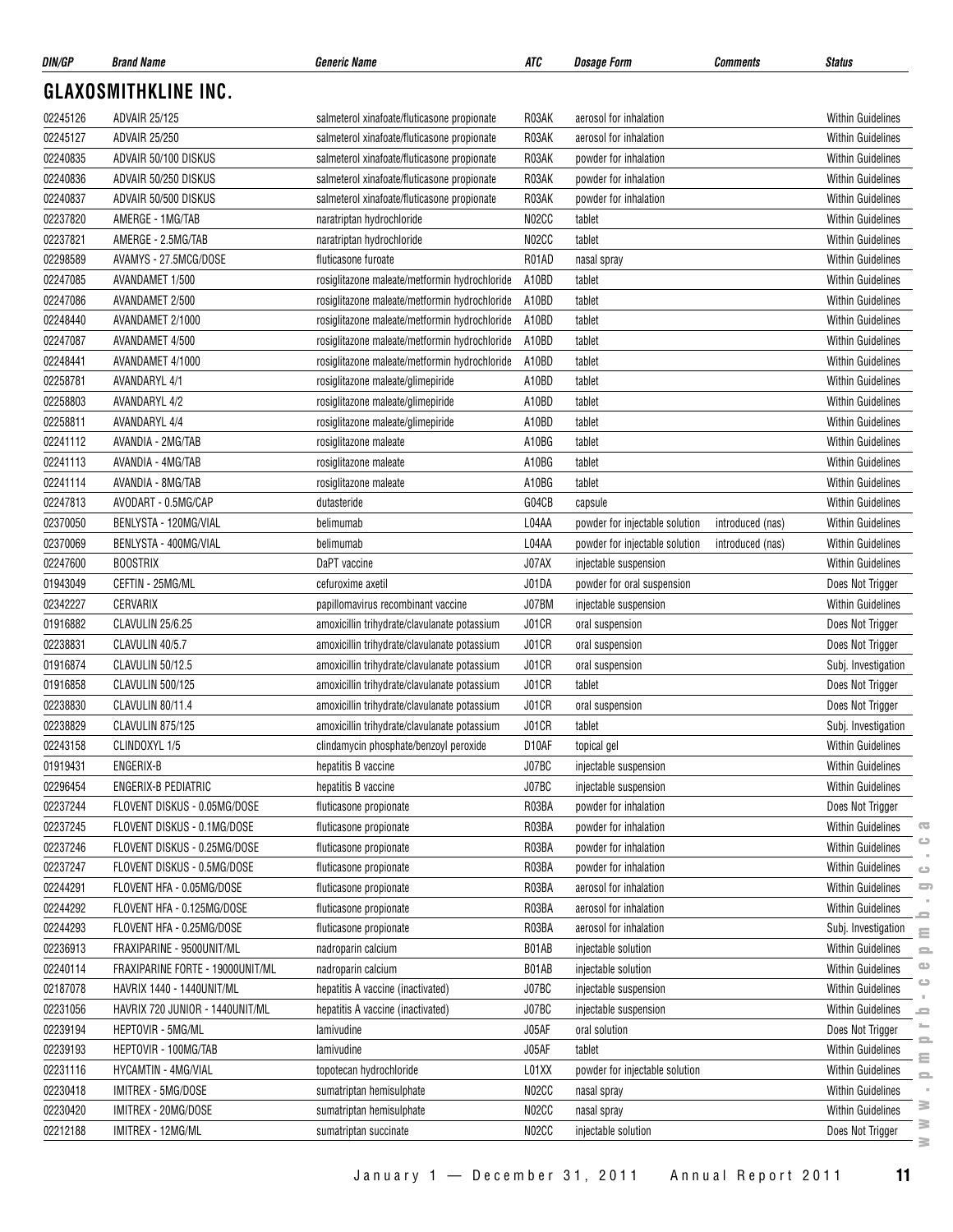| DIN/GP               | <b>Brand Name</b>                       | <b>Generic Name</b>                                         | ATC   | <b>Dosage Form</b>               | <b>Comments</b>  | <b>Status</b>            |
|----------------------|-----------------------------------------|-------------------------------------------------------------|-------|----------------------------------|------------------|--------------------------|
|                      | <b>GLAXOSMITHKLINE INC. (continued)</b> |                                                             |       |                                  |                  |                          |
| 02212153             | IMITREX DF - 50MG/TAB                   | sumatriptan succinate                                       | N02CC | tablet                           |                  | <b>Within Guidelines</b> |
| 02212161             | IMITREX DF - 100MG/TAB                  | sumatriptan succinate                                       | N02CC | tablet                           |                  | <b>Within Guidelines</b> |
| 02253852             | <b>INFANRIX-HEXA</b>                    | DaPT-IPV-hib-HEP.B vaccine                                  | J07CA | injectable suspension            |                  | <b>Within Guidelines</b> |
| 02372010             | JALYN 0.5/0.4                           | dutasteride/tamsulosine hydrochloride                       | G04CA | modified release capsule         | introduced       | <b>Within Guidelines</b> |
| 02243803             | LAMICTAL - 2MG/TAB                      | lamotrigine                                                 | N03AX | chewable tcblet                  |                  | <b>Within Guidelines</b> |
| 02240115             | LAMICTAL - 5MG/TAB                      | lamotrigine                                                 | N03AX | chewable tablet                  |                  | <b>Within Guidelines</b> |
| 02142082             | LAMICTAL - 25MG/TAB                     | lamotrigine                                                 | N03AX | tablet                           |                  | Does Not Trigger         |
| 02142104             | LAMICTAL - 100MG/TAB                    | lamotrigine                                                 | N03AX | tablet                           |                  | <b>Within Guidelines</b> |
| 02142112             | LAMICTAL - 150MG/TAB                    | lamotrigine                                                 | N03AX | tablet                           |                  | <b>Within Guidelines</b> |
| 02238151             | MALARONE 250/100                        | atovaquone/proguanil hydrochloride                          | P01BB | tablet                           |                  | <b>Within Guidelines</b> |
| 02264935             | MALARONE 62.5/25                        | atovaquone/proguanil hydrochloride                          | P01BB | tablet                           |                  | <b>Within Guidelines</b> |
| 02217422             | MEPRON - 150MG/ML                       | atovaquone                                                  | P01AX | oral suspension                  |                  | <b>Within Guidelines</b> |
| 02245057             | NEISVAC-C                               | meningoccocal group c-tt conjugate<br>vaccine, adsorbed     | J07AH | powder for injectable suspension |                  | <b>Within Guidelines</b> |
| 02027887             | PAXIL - 10MG/TAB                        | paroxetine hydrochloride                                    | N06AB | tablet                           |                  | Does Not Trigger         |
| 01940481             | PAXIL - 20MG/TAB                        | paroxetine hydrochloride                                    | N06AB | tablet                           |                  | Does Not Trigger         |
| 01940473             | PAXIL - 30MG/TAB                        | paroxetine hydrochloride                                    | N06AB | tablet                           |                  | Does Not Trigger         |
| 02248503             | PAXIL CR - 12.5MG/TAB                   | paroxetine hydrochloride                                    | N06AB | controlled-release tablet        |                  | <b>Within Guidelines</b> |
| 02248504             | PAXIL CR - 25MG/TAB                     | paroxetine hydrochloride                                    | N06AB | controlled-release tablet        |                  | <b>Within Guidelines</b> |
| 02239208             | PRIORIX                                 | live, attenuated vaccine -<br>measles/mumps/rubella         | J07BD | powder for injectable solution   |                  | Subj. Investigation      |
| 02297884             | PRIORIX TETRA                           | live, attenuated vaccine -<br>measles/mumps/rubella/varicel | J07BD | powder for injectable solution   |                  | <b>Within Guidelines</b> |
| 02240863             | RELENZA - 5MG/DOSE                      | zanamivir                                                   | J05AH | powder for inhalation            |                  | <b>Within Guidelines</b> |
| 02232565             | REQUIP - 0.25MG/TAB                     | ropinirole hydrochloride                                    | N04BC | tablet                           | expired          | <b>Within Guidelines</b> |
| 02232567             | REQUIP - 1MG/TAB                        | ropinirole hydrochloride                                    | N04BC | tablet                           | expired          | <b>Within Guidelines</b> |
| 02232568             | REQUIP - 2MG/TAB                        | ropinirole hydrochloride                                    | N04BC | tablet                           | expired          | <b>Within Guidelines</b> |
| 02232569             | REQUIP - 5MG/TAB                        | ropinirole hydrochloride                                    | N04BC | tablet                           | expired          | <b>Within Guidelines</b> |
| 02361825             | REVOLADE - 25MG/TAB                     | eltrombopag olamine                                         | B02BX | tablet                           | introduced (nas) | Does Not Trigger         |
| 02361833             | REVOLADE - 50MG/TAB                     | eltrombopag olamine                                         | B02BX | tablet                           | introduced (nas) | Does Not Trigger         |
| 02242919             | ROSASOL - 10MG/G                        | metronidazole                                               | D06BX | topical cream                    |                  | <b>Within Guidelines</b> |
| 02214261             | SEREVENT DISKHALER - 0.05MG/DOSE        | salmeterol xinafoate                                        | R03AC | powder for inhalation            |                  | Does Not Trigger         |
| 02231129             | SEREVENT DISKUS - 0.05MG/DOSE           | salmeterol xinafoate                                        | R03AC | powder for inhalation            |                  | Within Guidelines        |
| 02320541             | SYNFLORIX                               | pneumococcal conjugate vaccine                              | J07AL | injectable suspension            | expired          | <b>Within Guidelines</b> |
| 01916939             | <b>TIMENTIN 3000/100</b>                | ticarcillin disodium/clavulanate potassium                  | J01CR | powder for injectable solution   |                  | <b>Within Guidelines</b> |
| 02247880             | TIMENTIN 30000/1000                     | ticarcillin disodium/clavulanate potassium                  | J01CR | powder for injectable solution   |                  | <b>Within Guidelines</b> |
| 02230578             | <b>TWINRIX 720/20</b>                   | combined hepatitis A & B vaccine                            | J07BC | injectable suspension            |                  | <b>Within Guidelines</b> |
| 02237548             | TWINRIX JUNIOR 360/10                   | combined hepatitis A & B vaccine                            | J07BC | injectable suspension            |                  | Subj. Investigation      |
| 02326442<br>ت        | TYKERB - 250MG/TAB                      | lapatinib ditosylate monohydrate                            | L01XE | tablet                           |                  | <b>Within Guidelines</b> |
| 02219492<br>$\equiv$ | VALTREX - 500MG/TAB                     | valacyclovir hydrochloride                                  | J05AB | tablet                           |                  | <b>Within Guidelines</b> |
| 02246559             | VALTREX - 1000MG/TAB                    | valacyclovir hydrochloride                                  | J05AB | tablet                           |                  | <b>Within Guidelines</b> |
| 02243115             | VENTOLIN DISKUS - 0.2MG/DOSE            | salbutamol sulfate                                          | R03AC | powder for inhalation            |                  | <b>Within Guidelines</b> |
| 02241497             | VENTOLIN HFA - 0.1MG/DOSE               | salbutamol sulfate                                          | R03AC | aerosol for inhalation           |                  | <b>Within Guidelines</b> |
| 02348489             | VERDESO - 0.5MG/G                       | desonide                                                    | D07AB | topical aerosol foam             | introduced       | <b>Within Guidelines</b> |
| 02307065             | VOLIBRIS - 5MG/TAB                      | ambrisentan                                                 | C02KX | tablet                           |                  | Within Guidelines        |
| 02307073             | VOLIBRIS - 10MG/TAB                     | ambrisentan                                                 | C02KX | tablet                           |                  | <b>Within Guidelines</b> |
| 02352303             | VOTRIENT - 200MG/TAB                    | pazopanib hydrochloride                                     | L01XE | tablet                           | introduced (nas) | <b>Within Guidelines</b> |
| 02212331<br>2        | ZANTAC - 150MG/TAB                      | ranitidine hydrochloride                                    | A02BA | tablet                           | expired          | Subj. Investigation      |
| 02212358             | ZANTAC - 300MG/TAB                      | ranitidine hydrochloride                                    | A02BA | tablet                           | expired          | Does Not Trigger         |
| 02239372             | ZOFRAN ODT - 4MG/TAB                    | ondansetron hydrochloride                                   | A04AA | orally disintegrating tablet     |                  | Within Guidelines        |
| 02239373             | ZOFRAN ODT - 8MG/TAB                    | ondansetron hydrochloride                                   | A04AA | orally disintegrating tablet     |                  | <b>Within Guidelines</b> |
| 00634506             | ZOVIRAX - 200MG/TAB                     | acyclovir                                                   | J05AB | tablet                           |                  | Within Guidelines        |
| 01911627<br>3.       | ZOVIRAX - 400MG/TAB                     | acyclovir                                                   | J05AB | tablet                           |                  | Within Guidelines        |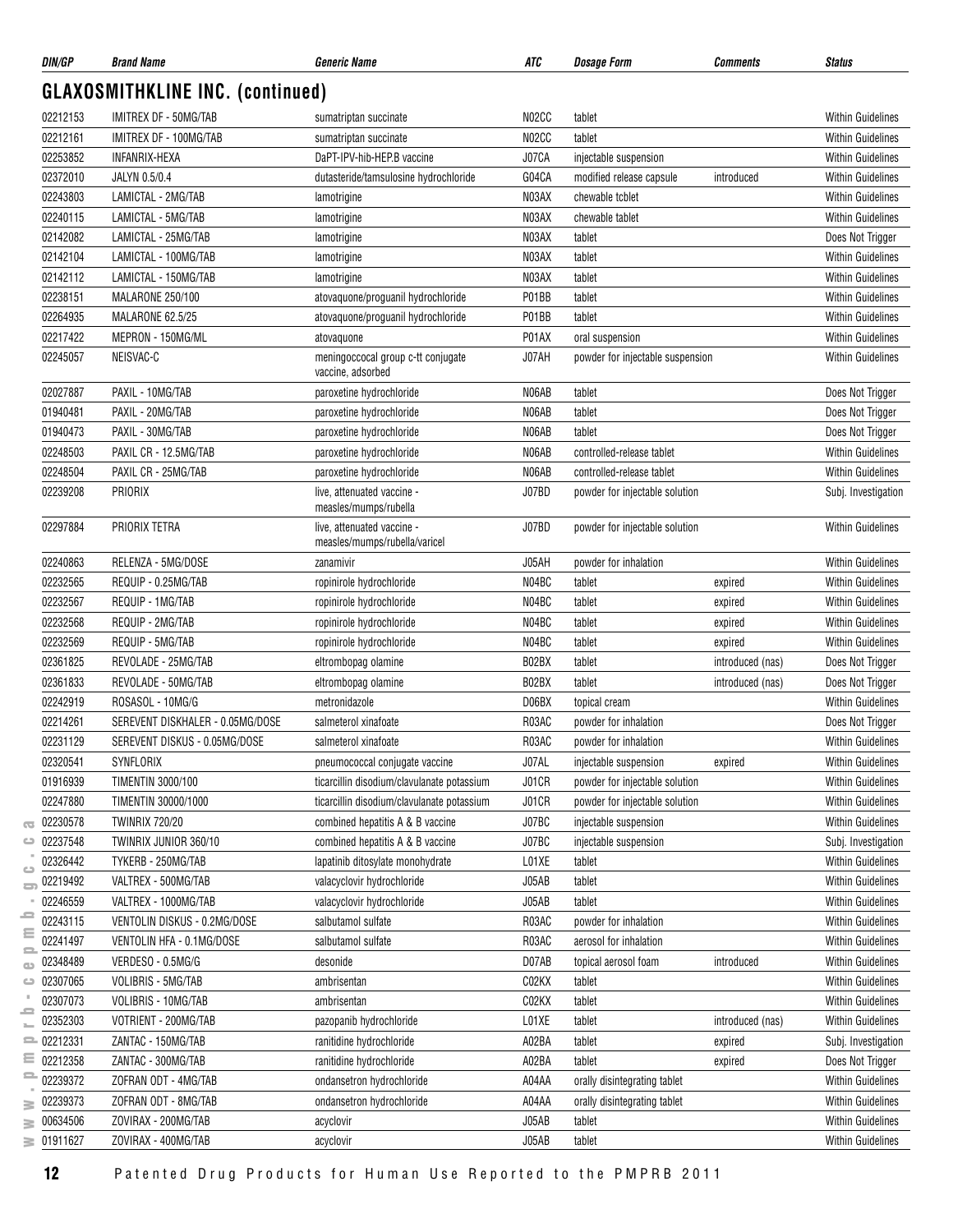| DIN/GP   | <b>Brand Name</b>               | <b>Generic Name</b>         | ATC   | <i><b>Dosage Form</b></i> | <b>Comments</b> | <b>Status</b>            |
|----------|---------------------------------|-----------------------------|-------|---------------------------|-----------------|--------------------------|
|          | <b>GRACEWAY PHARMACEUTICALS</b> |                             |       |                           |                 |                          |
| 02125226 | NIDAGEL - 7.5MG/G               | metronidazole               | G01AF | vaginal gel               |                 | <b>Within Guidelines</b> |
| 02242029 | QVAR - 0.05MG/DOSE              | beclomethasone dipropionate | R03BA | aerosol for inhalation    | expired         | <b>Within Guidelines</b> |
| 02242030 | QVAR - 0.1MG/DOSE               | beclomethasone dipropionate | R03BA | aerosol for inhalation    | expired         | <b>Within Guidelines</b> |
| 02340445 | ZYCLARA - 250MG/POUCH           | imiguimod                   | D06BB | topical cream             |                 | <b>Within Guidelines</b> |
|          | <b>CRIFOLO CANADA ITR</b>       |                             |       |                           |                 |                          |

### **GRIFOLS CANADA LTD.**

| 02247724 | GAMUNEX - 100MG/ML      | immune globulin intravenous (human) | J06BA | iniectable solution            | Subj. Investigation |
|----------|-------------------------|-------------------------------------|-------|--------------------------------|---------------------|
| 02189119 | PLASBUMIN-25 - 250MG/ML | albumin (human)                     | B05AA | iniectable solution            | Subj. Investigation |
| 02189100 | PLASBUMIN-5 - 50MG/ML   | albumin (human)                     | B05AA | iniectable solution            | Subj. Investigation |
| 02204606 | PROLASTIN - 25MG/ML     | alpha1-proteinase                   | B02AB | powder for injectable solution | Subj. Investigation |

## **HOFFMANN-LA ROCHE LIMITED**

| 02350092 | ACTEMRA - 20MG/ML         | tocilizumab                       | L04AC | injectable solution                       | <b>Within Guidelines</b>                                  |
|----------|---------------------------|-----------------------------------|-------|-------------------------------------------|-----------------------------------------------------------|
| 02350106 | ACTEMRA - 20MG/ML         | tocilizumab                       | L04AC | injectable solution                       | Does Not Trigger                                          |
| 02350114 | ACTEMRA - 20MG/ML         | tocilizumab                       | L04AC | injectable solution                       | <b>Within Guidelines</b>                                  |
| 02225689 | ACTIVASE - 50MG/VIAL      | alteplase                         | B01AD | injectable solution                       | <b>Within Guidelines</b>                                  |
| 02147440 | ACTIVASE - 100MG/VIAL     | alteplase                         | B01AD | injectable solution                       | <b>Within Guidelines</b>                                  |
| 02270994 | AVASTIN - 25MG/ML         | bevacizumab                       | L01XC | injectable solution                       | <b>Within Guidelines</b>                                  |
| 02245859 | CATHFLO - 2MG/VIAL        | alteplase                         | B01AD | injectable solution                       | Within Guidelines                                         |
| 02192748 | CELLCEPT - 250MG/CAP      | mycophenolate mofetil             | L04AA | capsule                                   | <b>Within Guidelines</b>                                  |
| 02242145 | CELLCEPT - 200MG/ML       | mycophenolate mofetil             | L04AA | powder for oral suspension                | <b>Within Guidelines</b>                                  |
| 02237484 | CELLCEPT - 500MG/TAB      | mycophenolate mofetil             | L04AA | tablet                                    | <b>Within Guidelines</b>                                  |
| 02240347 | CELLCEPT - 500MG/VIAL     | mycophenolate mofetil             | L04AA | powder for injectable solution            | <b>Within Guidelines</b>                                  |
| 02162695 | CYTOVENE - 500MG/VIAL     | ganciclovir sodium                | J05AB | powder for injectable solution<br>expired | <b>Within Guidelines</b>                                  |
| 02247725 | FUZEON - 108MG/VIAL       | enfuvirtide                       | J05AX | powder for injectable solution            | <b>Within Guidelines</b>                                  |
| 02240692 | HERCEPTIN - 440MG/VIAL    | trastuzumab                       | L01XC | injectable solution                       | <b>Within Guidelines</b>                                  |
| 02216965 | INVIRASE - 200MG/CAP      | saquinavir mesylate               | J05AE | capsule                                   | <b>Within Guidelines</b>                                  |
| 02279320 | INVIRASE - 500MG/TAB      | saquinavir mesylate               | J05AE | tablet                                    | <b>Within Guidelines</b>                                  |
| 02185881 | KYTRIL - 1MG/TAB          | granisetron hydrochloride         | A04AA | tablet                                    | <b>Within Guidelines</b>                                  |
| 02088371 | KYTRIL INJECTION - 1MG/ML | granisetron hydrochloride         | A04AA | injectable solution                       | <b>Within Guidelines</b>                                  |
| 02216183 | NUTROPIN - 5MG/VIAL       | somatropin                        | H01AC | powder for injectable solution            | <b>Within Guidelines</b>                                  |
| 02216191 | NUTROPIN - 10MG/VIAL      | somatropin                        | H01AC | powder for injectable solution            | Does Not Trigger                                          |
| 02229722 | NUTROPIN AQ - 5MG/ML      | somatropin                        | H01AC | injectable solution                       | Does Not Trigger                                          |
| 02249002 | NUTROPIN AQ PEN - 5MG/ML  | somatropin                        | H01AC | injectable solution                       | <b>Within Guidelines</b>                                  |
| 02248077 | PEGASYS - 180MCG/SYRINGE  | peginterferon alfa-2a             | L03AB | injectable solution                       | <b>Within Guidelines</b>                                  |
| 02253410 | PEGASYS RBV               | peginterferon alfa-2a + ribavirin | J05AB | injectable solution + tablet              | $\overline{\mathbb{C}}$<br><b>Within Guidelines</b><br>ده |
| 02253429 | PEGASYS RBV               | peginterferon alfa-2a + ribavirin | J05AB | injectable solution + tablet              | <b>Within Guidelines</b>                                  |
| 02046733 | PULMOZYME - 2.5MG/AMPOULE | dornase alfa                      | R05CB | solution for inhalation                   | $\circ$<br>Within Guidelines                              |
| 02241927 | RITUXAN - 10MG/ML         | rituximab                         | L01XC | injectable solution                       | ᇹ<br><b>Within Guidelines</b>                             |
| 02304848 | TAMIFLU - 30MG/CAP        | oseltamivir phosphate             | J05AH | capsule                                   | <b>Within Guidelines</b><br>$\qquad \qquad =$             |
| 02304856 | TAMIFLU - 45MG/CAP        | oseltamivir phosphate             | J05AH | capsule                                   | $\equiv$<br><b>Within Guidelines</b>                      |
| 02241472 | TAMIFLU - 75MG/CAP        | oseltamivir phosphate             | J05AH | capsule                                   | $\equiv$<br><b>Within Guidelines</b>                      |
| 02245549 | TAMIFLU - 12MG/ML         | oseltamivir phosphate             | J05AH | powder for oral suspension                | $\bigcirc$<br>Within Guidelines<br>$\bigcirc$             |
| 02269007 | TARCEVA - 25MG/TAB        | erlotinib hydrochloride           | L01XX | tablet                                    | Does Not Trigger                                          |
| 02269015 | TARCEVA - 100MG/TAB       | erlotinib hydrochloride           | L01XX | tablet                                    | ᆖ<br><b>Within Guidelines</b>                             |
| 02269023 | TARCEVA - 150MG/TAB       | erlotinib hydrochloride           | L01XX | tablet                                    | <b>Within Guidelines</b><br>$\equiv$                      |
| 02244826 | TNKASE - 50MG/VIAL        | tenecteplase                      | B01AD | powder for injectable solution            | <b>Within Guidelines</b><br>Ξ                             |
| 02162660 | TORADOL - 10MG/TAB        | ketorolac tromethamine            | M01AB | tablet                                    | $\equiv$<br><b>Within Guidelines</b>                      |
| 02162644 | TORADOL IM - 10MG/ML      | ketorolac tromethamine            | M01AB | injectable solution                       | Subj. Investigation<br>s                                  |
| 02162562 | TORADOL IM - 30MG/ML      | ketorolac tromethamine            | M01AB | injectable solution                       | Within Guidelines<br>≧                                    |
| 02306085 | VALCYTE - 50MG/ML         | valganciclovir hydrochloride      | J05AB | powder for oral solution                  | <b>Within Guidelines</b><br>$\geq$                        |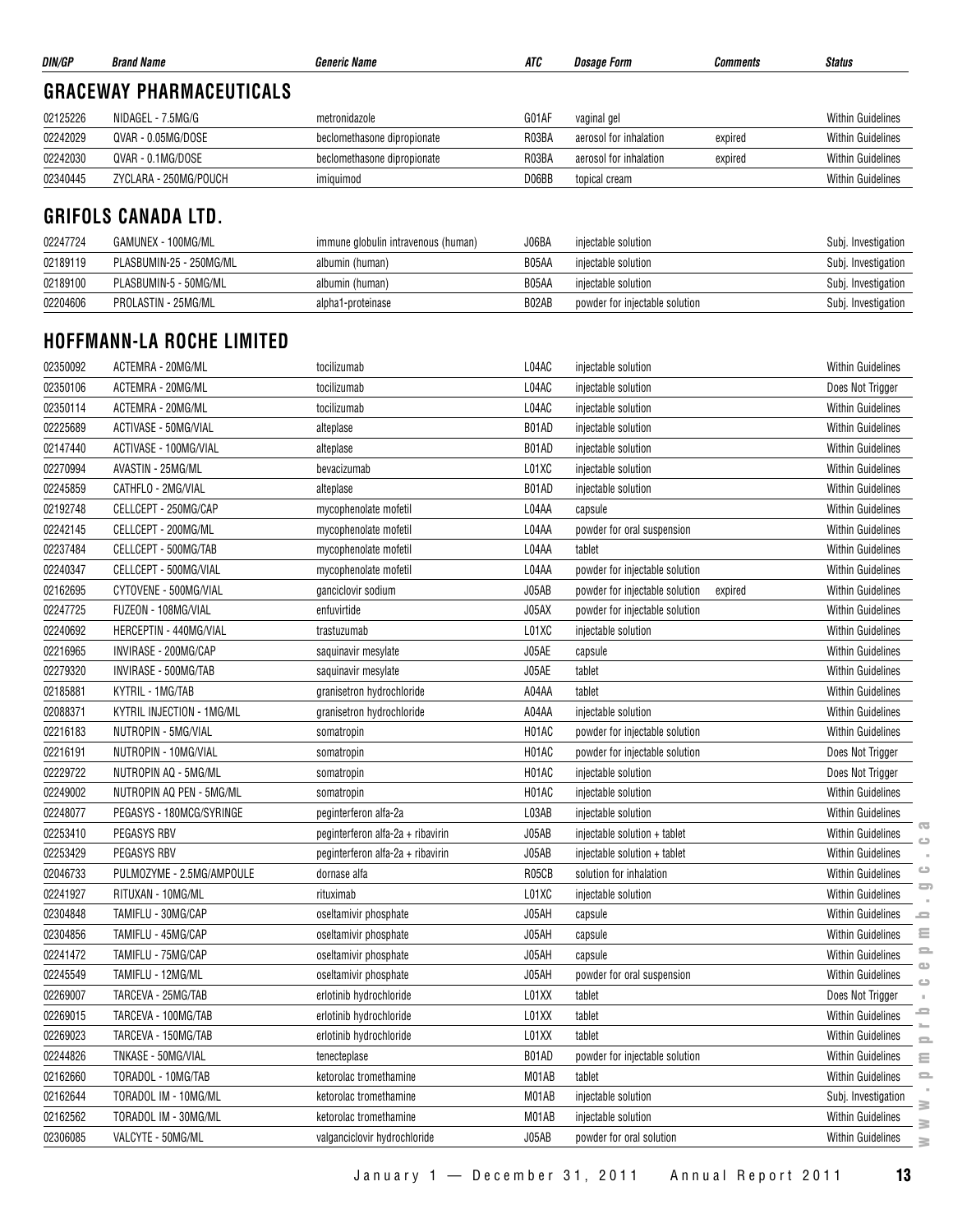| DIN/GP              | <b>Brand Name</b>                              | <b>Generic Name</b>                    | ATC   | <b>Dosage Form</b>                         | <b>Comments</b>  | <b>Status</b>            |
|---------------------|------------------------------------------------|----------------------------------------|-------|--------------------------------------------|------------------|--------------------------|
|                     | HOFFMANN-LA ROCHE LIMITED (continued)          |                                        |       |                                            |                  |                          |
| 02245777            | VALCYTE - 450MG/TAB                            | valganciclovir hydrochloride           | J05AB | tablet                                     |                  | <b>Within Guidelines</b> |
| 02238453            | XELODA - 150MG/TAB                             | capecitabine                           | L01BC | tablet                                     |                  | <b>Within Guidelines</b> |
| 02238454            | XELODA - 500MG/TAB                             | capecitabine                           | L01BC | tablet                                     |                  | <b>Within Guidelines</b> |
| 02240325            | XENICAL - 120MG/CAP                            | orlistat                               | A08AB | capsule                                    |                  | <b>Within Guidelines</b> |
|                     | <b>HOSPIRA HEALTHCARE CORPORATION (CANADA)</b> |                                        |       |                                            |                  |                          |
| 02361957            | DOCETAXEL - 10MG/ML                            |                                        | L01CD |                                            |                  | <b>Within Guidelines</b> |
| 02296624            | PACLITAXEL - 6MG/ML                            | docetaxel                              | L01CD | injectable solution<br>injectable solution | introduced       |                          |
| 02339366            | PRECEDEX - 100MCG/ML                           | paclitaxel                             | N05CM |                                            |                  | Does Not Trigger<br>VCU  |
|                     |                                                | dexmedetomidine hydrochloride          |       | injectable solution                        |                  |                          |
|                     | INO THERAPEUTICS INC.                          |                                        |       |                                            |                  |                          |
| 02270846            | <b>INOMAX 800 PPM</b>                          | nitric oxide                           | R07AX | gas for inhalation                         |                  | <b>Within Guidelines</b> |
|                     | IROKO CARDIO (UK) LTD.                         |                                        |       |                                            |                  |                          |
| 02240706            | AGGRASTAT - 0.05MG/ML                          | tirofiban hydrochloride                | B01AC | injectable solution                        |                  | Does Not Trigger         |
| <b>JANSSEN INC.</b> |                                                |                                        |       |                                            |                  |                          |
| 02238389            | CAELYX - 2MG/ML                                | doxorubicin hydrochloride              | L01DB | injectable solution                        |                  | <b>Within Guidelines</b> |
| 02247732            | CONCERTA - 18MG/TAB                            | methylphenidate hydrochloride          | N06BA | extended-release tablet                    |                  | <b>Within Guidelines</b> |
| 02250241            | CONCERTA - 27MG/TAB                            | methylphenidate hydrochloride          | N06BA | extended-release tablet                    |                  | <b>Within Guidelines</b> |
| 02247733            | CONCERTA - 36MG/TAB                            | methylphenidate hydrochloride          | N06BA | extended-release tablet                    |                  | <b>Within Guidelines</b> |
| 02247734            | CONCERTA - 54MG/TAB                            | methylphenidate hydrochloride          | N06BA | extended-release tablet                    |                  | <b>Within Guidelines</b> |
| 02243960            | DITROPAN XL - 5MG/TAB                          | oxybutynin chloride                    | G04BD | extended-release tablet                    |                  | <b>Within Guidelines</b> |
| 02243961            | DITROPAN XL - 10MG/TAB                         | oxybutynin chloride                    | G04BD | extended-release tablet                    |                  | <b>Within Guidelines</b> |
| 02332906            | DORIBAX - 500MG/VIAL                           | doripenem                              | J01DH | powder for injectable solution             |                  | <b>Within Guidelines</b> |
| 02247208            | DUKORAL                                        | vaccine cholera toxin B subunit (rDNA) | J07AE | oral vaccine                               |                  | <b>Within Guidelines</b> |
| 02370603            | EDURANT - 25MG/TAB                             | rilpivirine hydrochloride              | J05AG | tablet                                     | introduced (nas) | <b>Within Guidelines</b> |
| 02206072            | EPREX - 20000UNIT/ML                           | epoetin alfa                           | B03XA | injectable solution                        |                  | <b>Within Guidelines</b> |
| 02231583            | EPREX - 1000UNIT/SYRINGE                       |                                        | B03XA |                                            |                  | <b>Within Guidelines</b> |
|                     |                                                | epoetin alfa                           |       | injectable solution                        |                  |                          |
| 02231584            | EPREX - 2000UNIT/SYRINGE                       | epoetin alfa                           | B03XA | injectable solution                        |                  | <b>Within Guidelines</b> |
| 02231585            | EPREX - 3000UNIT/SYRINGE                       | epoetin alfa                           | B03XA | injectable solution                        |                  | <b>Within Guidelines</b> |
| 02231586            | EPREX - 4000UNIT/SYRINGE                       | epoetin alfa                           | B03XA | injectable solution                        |                  | <b>Within Guidelines</b> |
| 02243400            | EPREX - 5000UNIT/SYRINGE                       | epoetin alfa                           | B03XA | injectable solution                        |                  | <b>Within Guidelines</b> |
| 02243401            | EPREX - 6000UNIT/SYRINGE                       | epoetin alfa                           | B03XA | injectable solution                        |                  | <b>Within Guidelines</b> |
| 02243403            | EPREX - 8000UNIT/SYRINGE                       | epoetin alfa                           | B03XA | injectable solution                        |                  | <b>Within Guidelines</b> |
| 02231587            | EPREX - 10000UNIT/SYRINGE                      | epoetin alfa                           | B03XA | injectable solution                        |                  | <b>Within Guidelines</b> |
| 02243239            | EPREX - 20000UNIT/SYRINGE                      | epoetin alfa                           | B03XA | injectable solution                        |                  | <b>Within Guidelines</b> |
| 02288680            | EPREX - 30000UNIT/SYRINGE                      | epoetin alfa                           | B03XA | injectable solution                        |                  | <b>Within Guidelines</b> |
| 02240722            | EPREX - 40000UNIT/SYRINGE                      | epoetin alfa                           | B03XA | injectable solution                        |                  | <b>Within Guidelines</b> |
| 02248297            | EVRA 150/20                                    | norelgestromin/ethinyl estradiol       | G03AA | transdermal patch                          |                  | <b>Within Guidelines</b> |
| 02306778            | INTELENCE - 100MG/TAB                          | etravirine                             | J05AG | tablet                                     |                  | <b>Within Guidelines</b> |
| 02300273            | INVEGA - 3MG/TAB                               | paliperidone                           | N05AX | extended-release tablet                    |                  | Does Not Trigger         |
| 02300281            | INVEGA - 6MG/TAB                               | paliperidone                           | N05AX | extended-release tablet                    |                  | Does Not Trigger         |
| 02300303            | INVEGA - 9MG/TAB                               | paliperidone                           | N05AX | extended-release tablet                    |                  | Does Not Trigger         |
| 02354217            | INVEGA SUSTENNA - 50MG/SYRINGE                 | paliperidone palmitate                 | N05AX | extended-release injectable<br>suspens     |                  | Within Guidelines        |
| $\equiv 02354225$   | INVEGA SUSTENNA - 75MG/SYRINGE                 | paliperidone palmitate                 | N05AX | extended-release injectable<br>suspens     |                  | Within Guidelines        |
| 02354233            | INVEGA SUSTENNA - 100MG/SYRINGE                | paliperidone palmitate                 | N05AX | extended-release injectable<br>suspens     |                  | <b>Within Guidelines</b> |

**14** Patented Drug Products for Human Use Reported to the PMPRB 2011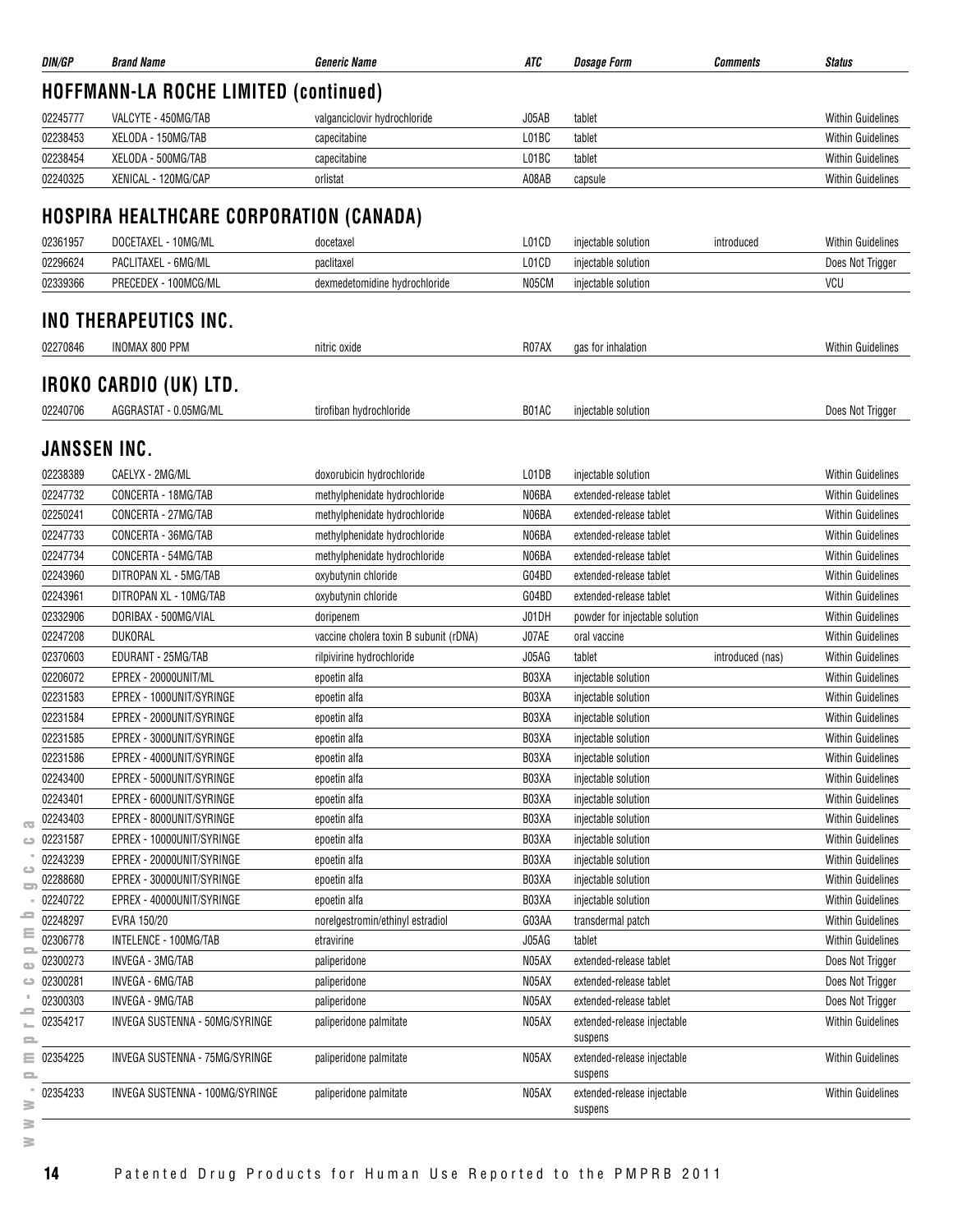| 02354241<br>02022117<br>02301393<br>02360373 | <b>JANSSEN INC. (continued)</b><br>INVEGA SUSTENNA - 150MG/SYRINGE | paliperidone palmitate               |       |                                        |                  |                          |
|----------------------------------------------|--------------------------------------------------------------------|--------------------------------------|-------|----------------------------------------|------------------|--------------------------|
|                                              |                                                                    |                                      |       |                                        |                  |                          |
|                                              |                                                                    |                                      | N05AX | extended-release injectable<br>suspens |                  | <b>Within Guidelines</b> |
|                                              | LEUSTATIN - 1MG/ML                                                 | cladribine                           | L01BB | injectable solution                    |                  | Within Guidelines        |
|                                              | NATRECOR - 1.5MG/VIAL                                              | nesiritide                           | C01DX | powder for injectable solution         |                  | <b>Within Guidelines</b> |
|                                              | NUCYNTA CR - 50MG/TAB                                              | tapentadol hydrochloride             | N02AX | controlled-release tablet              | introduced (nas) | Within Guidelines        |
| 02360381                                     | NUCYNTA CR - 100MG/TAB                                             | tapentadol hydrochloride             | N02AX | controlled-release tablet              | introduced (nas) | <b>Within Guidelines</b> |
| 02360403                                     | NUCYNTA CR - 150MG/TAB                                             | tapentadol hydrochloride             | N02AX | controlled-release tablet              | introduced (nas) | <b>Within Guidelines</b> |
| 02360411                                     | NUCYNTA CR - 200MG/TAB                                             | tapentadol hydrochloride             | N02AX | controlled-release tablet              | introduced (nas) | Within Guidelines        |
| 02360438                                     | NUCYNTA CR - 250MG/TAB                                             | tapentadol hydrochloride             | N02AX | controlled-release tablet              | introduced (nas) | <b>Within Guidelines</b> |
| 02243796                                     | PARIET - 10MG/TAB                                                  | rabeprazole sodium                   | A02BC | tablet                                 |                  | Does Not Trigger         |
| 02243797                                     | PARIET - 20MG/TAB                                                  | rabeprazole sodium                   | A02BC | tablet                                 |                  | <b>VCU</b>               |
| 02338432                                     | PREZISTA - 75MG/TAB                                                | darunavir ethanolate                 | J05AE | tablet                                 |                  | <b>Within Guidelines</b> |
| 02284057                                     | PREZISTA - 300MG/TAB                                               | darunavir ethanolate                 | J05AE | tablet                                 |                  | <b>Within Guidelines</b> |
| 02324016                                     | PREZISTA - 400MG/TAB                                               | darunavir ethanolate                 | J05AE | tablet                                 |                  | <b>Within Guidelines</b> |
| 02324024                                     | PREZISTA - 600MG/TAB                                               | darunavir ethanolate                 | J05AE | tablet                                 |                  | Within Guidelines        |
| 02244016                                     | REMICADE - 100MG/VIAL                                              | infliximab                           | L04AB | powder for injectable solution         |                  | <b>Within Guidelines</b> |
| 02266717                                     | REMINYL ER - 8MG/CAP                                               | galantamine hydrobromide             | N06DA | extended-release capsule               |                  | Within Guidelines        |
| 02266725                                     | REMINYL ER - 16MG/CAP                                              | galantamine hydrobromide             | N06DA | extended-release capsule               |                  | <b>Within Guidelines</b> |
| 02266733                                     | REMINYL ER - 24MG/CAP                                              | galantamine hydrobromide             | N06DA | extended-release capsule               |                  | <b>Within Guidelines</b> |
| 02236950                                     | RISPERDAL - 1MG/ML                                                 | risperidone                          | N05AX | oral solution                          |                  | <b>Within Guidelines</b> |
| 02298465                                     | RISPERDAL CONSTA - 12.5MG/VIAL                                     | risperidone                          | N05AX | powder for injectable suspension       |                  | <b>Within Guidelines</b> |
| 02255707                                     | RISPERDAL CONSTA - 25MG/VIAL                                       | risperidone                          | N05AX | powder for injectable suspension       |                  | Does Not Trigger         |
| 02255723                                     | RISPERDAL CONSTA - 37.5MG/VIAL                                     | risperidone                          | N05AX | powder for injectable suspension       |                  | Within Guidelines        |
| 02255758                                     | RISPERDAL CONSTA - 50MG/VIAL                                       | risperidone                          | N05AX | powder for injectable suspension       |                  | <b>Within Guidelines</b> |
| 02247704                                     | RISPERDAL M-TAB - 0.5MG/TAB                                        | risperidone                          | N05AX | orally disintegrating tablet           |                  | <b>Within Guidelines</b> |
| 02247705                                     | RISPERDAL M-TAB - 1MG/TAB                                          | risperidone                          | N05AX | orally disintegrating tablet           |                  | Within Guidelines        |
| 02247706                                     | RISPERDAL M-TAB - 2MG/TAB                                          | risperidone                          | N05AX | orally disintegrating tablet           |                  | Within Guidelines        |
| 02268086                                     | RISPERDAL M-TAB - 3MG/TAB                                          | risperidone                          | N05AX | orally disintegrating tablet           |                  | Within Guidelines        |
| 02268094                                     | RISPERDAL M-TAB - 4MG/TAB                                          | risperidone                          | N05AX | orally disintegrating tablet           |                  | <b>Within Guidelines</b> |
| 02324776                                     | SIMPONI - 50MG/SYRINGE                                             | golimumab                            | L04AB | injectable solution                    |                  | <b>Within Guidelines</b> |
| 02047454                                     | SPORANOX - 100MG/CAP                                               | itraconazole                         | J02AC | capsule                                |                  | <b>Within Guidelines</b> |
| 02231347                                     | SPORANOX - 10MG/ML                                                 | itraconazole                         | J02AC | oral solution                          |                  | Does Not Trigger         |
| 02320673                                     | STELARA - 45MG/VIAL                                                | ustekinumab                          | L04AC | injectable solution                    |                  | Within Guidelines        |
| 02239907                                     | TOPAMAX - 15MG/CAP                                                 | topiramate                           | N03AX | capsule sprinkle                       |                  | Within Guidelines        |
| 02239908                                     | TOPAMAX - 25MG/CAP                                                 | topiramate                           | N03AX | capsule sprinkle                       |                  | Within Guidelines        |
| 02230893                                     | TOPAMAX - 25MG/TAB                                                 | topiramate                           | N03AX | tablet                                 |                  | Within Guidelines        |
| 02230894                                     | TOPAMAX - 100MG/TAB                                                | topiramate                           | N03AX | tablet                                 |                  | <b>Within Guidelines</b> |
| 02230896                                     | TOPAMAX - 200MG/TAB                                                | topiramate                           | N03AX | tablet                                 |                  | <b>Within Guidelines</b> |
| 02264846                                     | TRAMACET 37.5/325                                                  | tramadol hydrochloride/acetaminophen | N02AX | tablet                                 |                  | <b>Within Guidelines</b> |
| 02258560                                     | TRI-CYCLEN LO 0.18-0.215-0.25/0.0                                  | norgestimate/ethinyl estradiol       | G03AA | tablet                                 |                  | Within Guidelines        |
| 02258587                                     | TRI-CYCLEN LO 0.18-0.215-0.25/0.0                                  | norgestimate/ethinyl estradiol       | G03AA | tablet                                 |                  | Within Guidelines        |
| 02349469                                     | ULTRAM - 50MG/TAB                                                  | tramadol hydrochloride               | N02AX | tablet                                 |                  | <b>Within Guidelines</b> |
| 02262452                                     | VELCADE - 3.5MG/VIAL                                               | bortezomib                           | L01XX | powder for injectable solution         |                  | <b>Within Guidelines</b> |
| 02351528                                     | YONDELIS - 1MG/VIAL                                                | trabectedin                          | L01CX | powder for injectable solution         |                  | Subj. Investigation      |
| 02313103                                     | ZEFTERA - 500MG/VIAL                                               | ceftobiprol medocaril                | J01DI | powder for injectable solution         |                  | Within Guidelines        |
| 02371065                                     | ZYTIGA - 250MG/TAB                                                 | abiraterone acetate                  | L02BX | tablet                                 | introduced (nas) | Within Guidelines        |
|                                              |                                                                    |                                      |       |                                        |                  |                          |
|                                              | <b>JOHNSON &amp; JOHNSON INC.</b><br>ARESTIN - 1MG/CARTRIDGE       |                                      |       |                                        |                  |                          |
| 02278219                                     |                                                                    | minocycline hydrochloride            | A01AB | sub-gingival powder                    | expired          | <b>Within Guidelines</b> |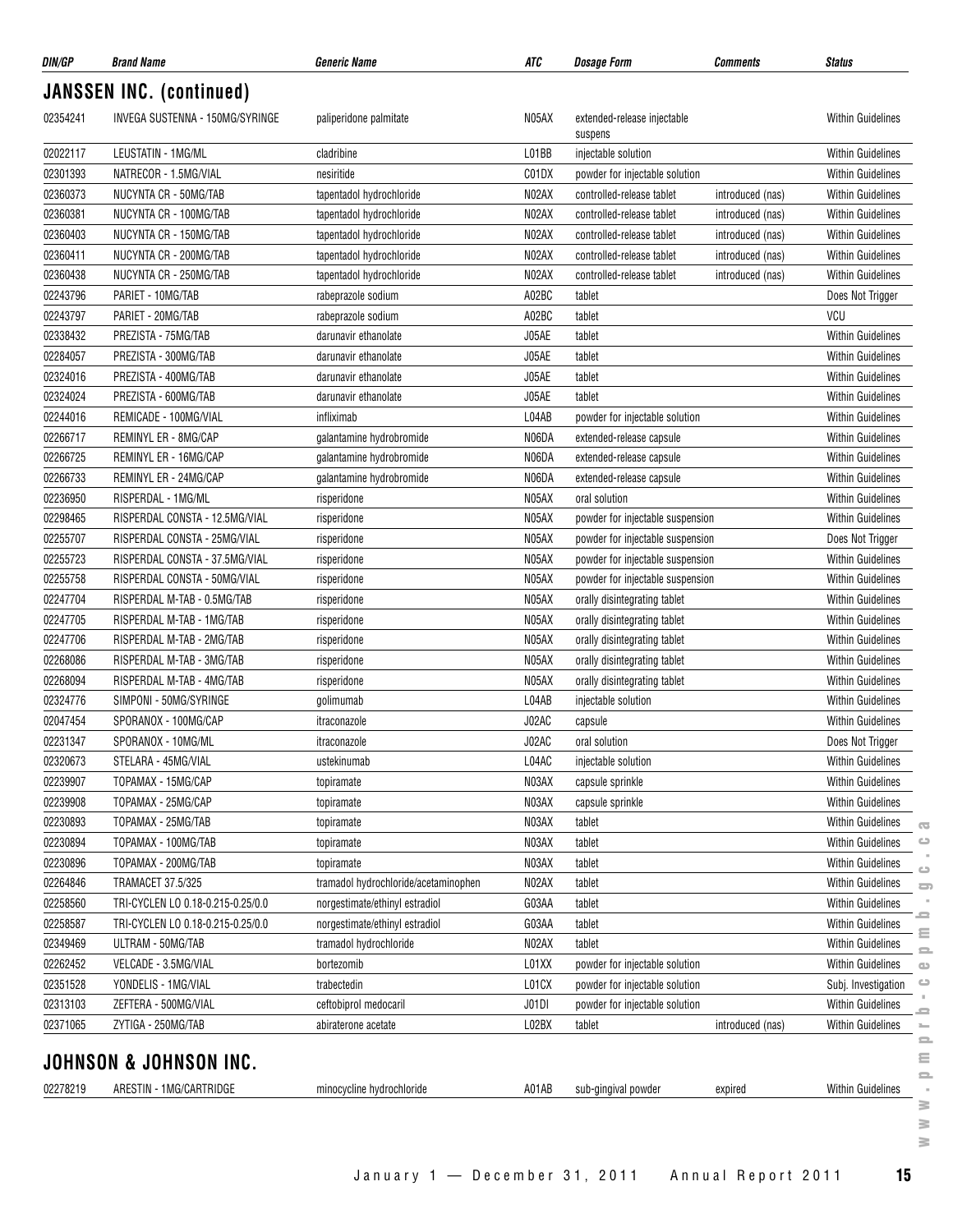| DIN/GP   | <b>Brand Name</b>                      | <i><b>Generic Name</b></i>                 | ATC   | <b>Dosage Form</b>                 | Comments   | <b>Status</b>            |
|----------|----------------------------------------|--------------------------------------------|-------|------------------------------------|------------|--------------------------|
|          | JOHNSON & JOHNSON MEDICAL PRODUCTS     |                                            |       |                                    |            |                          |
| 02348497 | <b>EVICEL</b>                          | thrombin (human)/fibrinogen (human)        | B02BC | topical solution                   | introduced | <b>Within Guidelines</b> |
|          | <b>LABOPHARM INC.</b>                  |                                            |       |                                    |            |                          |
|          |                                        |                                            |       |                                    |            |                          |
| 02361868 | OLEPTRO - 150MG/CPL                    | trazodone hydrochloride                    | N06AX | sustained-release caplet           | introduced | <b>Within Guidelines</b> |
| 02361876 | OLEPTRO - 300MG/CPL                    | trazodone hydrochloride                    | N06AX | sustained-release caplet           | introduced | <b>Within Guidelines</b> |
|          | <b>LANTHEUS MI CANADA INC.</b>         |                                            |       |                                    |            |                          |
| 02333236 | ABLAVAR - 244MG/ML                     | gadofosveset trisodium                     | V08CA | injectable solution                |            | <b>Within Guidelines</b> |
| 02243173 | DEFINITY - 150MCL/ML                   | perflutren                                 | V08DA | injectable suspension              |            | <b>Within Guidelines</b> |
|          | OCTREOSCAN - 3.3MCI/VIAL               | in-111 pentetreotide                       | V09IB | injectable solution                |            | <b>Within Guidelines</b> |
|          | <b>LEO PHARMA INC.</b>                 |                                            |       |                                    |            |                          |
| 02244126 | <b>DOVOBET</b>                         | calcipotriol/betamethasone dipropionate    | D05AX | topical ointment                   |            | <b>Within Guidelines</b> |
| 01976133 | DOVONEX - 0.05MG/G                     | calcipotriol                               | D05AX | topical ointment                   |            | <b>Within Guidelines</b> |
| 02150956 | DOVONEX - 0.05MG/G                     | calcipotriol                               | D05AX | topical cream                      |            | <b>Within Guidelines</b> |
| 02194341 | DOVONEX - 0.05MG/ML                    | calcipotriol                               | D05AX | scalp lotion                       |            | Does Not Trigger         |
| 02319012 | <b>XAMIOL</b>                          | calcipotriol/betamethasone dipropionate    | D05AX | topical gel                        |            | <b>Within Guidelines</b> |
|          | LUNDBECK CANADA INC.                   |                                            |       |                                    |            |                          |
| 02239607 | CELEXA - 20MG/TAB                      | citalopram hydrobromide                    | N06AB | tablet                             | expired    | <b>Within Guidelines</b> |
| 02239608 | CELEXA - 40MG/TAB                      | citalopram hydrobromide                    | N06AB | tablet                             | expired    | <b>Within Guidelines</b> |
| 02263238 | CIPRALEX - 10MG/TAB                    | escitalopram oxalate                       | N06AB | tablet                             |            | Does Not Trigger         |
| 02263254 | CIPRALEX - 20MG/TAB                    | escitalopram oxalate                       | N06AB | tablet                             |            | Does Not Trigger         |
|          | LUNDBECK INC.                          |                                            |       |                                    |            |                          |
| 02068036 | SABRIL - 500MG/POUCH                   |                                            | N03AG |                                    |            | <b>Within Guidelines</b> |
| 02065819 | SABRIL - 500MG/TAB                     | vigabatrin<br>vigabatrin                   | N03AG | powder for oral solution<br>tablet |            | <b>Within Guidelines</b> |
|          |                                        |                                            |       |                                    |            |                          |
|          | <b>MCNEIL CONSUMER HEALTHCARE</b>      |                                            |       |                                    |            |                          |
| 02248128 | AXERT - 6.25MG/TAB                     | almotriptan malate                         | N02CC | tablet                             |            | <b>Within Guidelines</b> |
| 02248129 | AXERT - 12.5MG/TAB                     | almotriptan malate                         | N02CC | tablet                             |            | <b>Within Guidelines</b> |
|          | <b>MEDA VALEANT PHARMA CANADA INC.</b> |                                            |       |                                    |            |                          |
| 02350661 | ONSOLIS - 200MCG/FILM                  | fentanyl citrate                           | N01AH | buccal soluble film                | introduced | <b>Within Guidelines</b> |
| 02350688 | ONSOLIS - 400MCG/FILM                  | fentanyl citrate                           | N01AH | buccal soluble film                | introduced | <b>Within Guidelines</b> |
| 02350696 | ONSOLIS - 600MCG/FILM                  | fentanyl citrate                           | N01AH | buccal soluble film                | introduced | <b>Within Guidelines</b> |
| 02350718 | ONSOLIS - 800MCG/FILM                  | fentanyl citrate                           | N01AH | buccal soluble film                | introduced | <b>Within Guidelines</b> |
| 02350726 | ONSOLIS - 1200MCG/FILM                 | fentanyl citrate                           | N01AH | buccal soluble film                | introduced | <b>Within Guidelines</b> |
|          | <b>MERCK CANADA INC.</b>               |                                            |       |                                    |            |                          |
| 00782327 | ANDRIOL - 40MG/CAP                     | testosterone undecanoate                   | G03BA | capsule                            |            | <b>Within Guidelines</b> |
| 02244265 | CANCIDAS - 50MG/VIAL                   | caspofungin acetate                        | J02AX | powder for injectable solution     |            | <b>Within Guidelines</b> |
| 02244266 | CANCIDAS - 70MG/VIAL                   | caspofungin acetate                        | J02AX | powder for injectable solution     |            | <b>Within Guidelines</b> |
| 02240113 | COSOPT 20/5                            | dorzolamide hydrochloride/tiomolol maleate | S01ED | ophthalmic solution                |            | <b>Within Guidelines</b> |
| 02258692 | COSOPT 20/5 PF                         | dorzolamide hydrochloride/tiomolol maleate | S01ED | ophthalmic solution                |            | <b>Within Guidelines</b> |
| 02182815 | COZAAR - 25MG/TAB                      | losartan potassium                         | C09CA | tablet                             |            | <b>Within Guidelines</b> |
| 02182874 | COZAAR - 50MG/TAB                      | losartan potassium                         | C09CA | tablet                             |            | <b>Within Guidelines</b> |
| 02182882 | COZAAR - 100MG/TAB                     | losartan potassium                         | C09CA | tablet                             |            | <b>Within Guidelines</b> |
| 02229161 | CRIXIVAN - 200MG/CAP                   | indinavir sulfate                          | J05AE | capsule                            |            | Does Not Trigger         |
| 02229196 | CRIXIVAN - 400MG/CAP                   | indinavir sulfate                          | J05AE | capsule                            |            | Does Not Trigger         |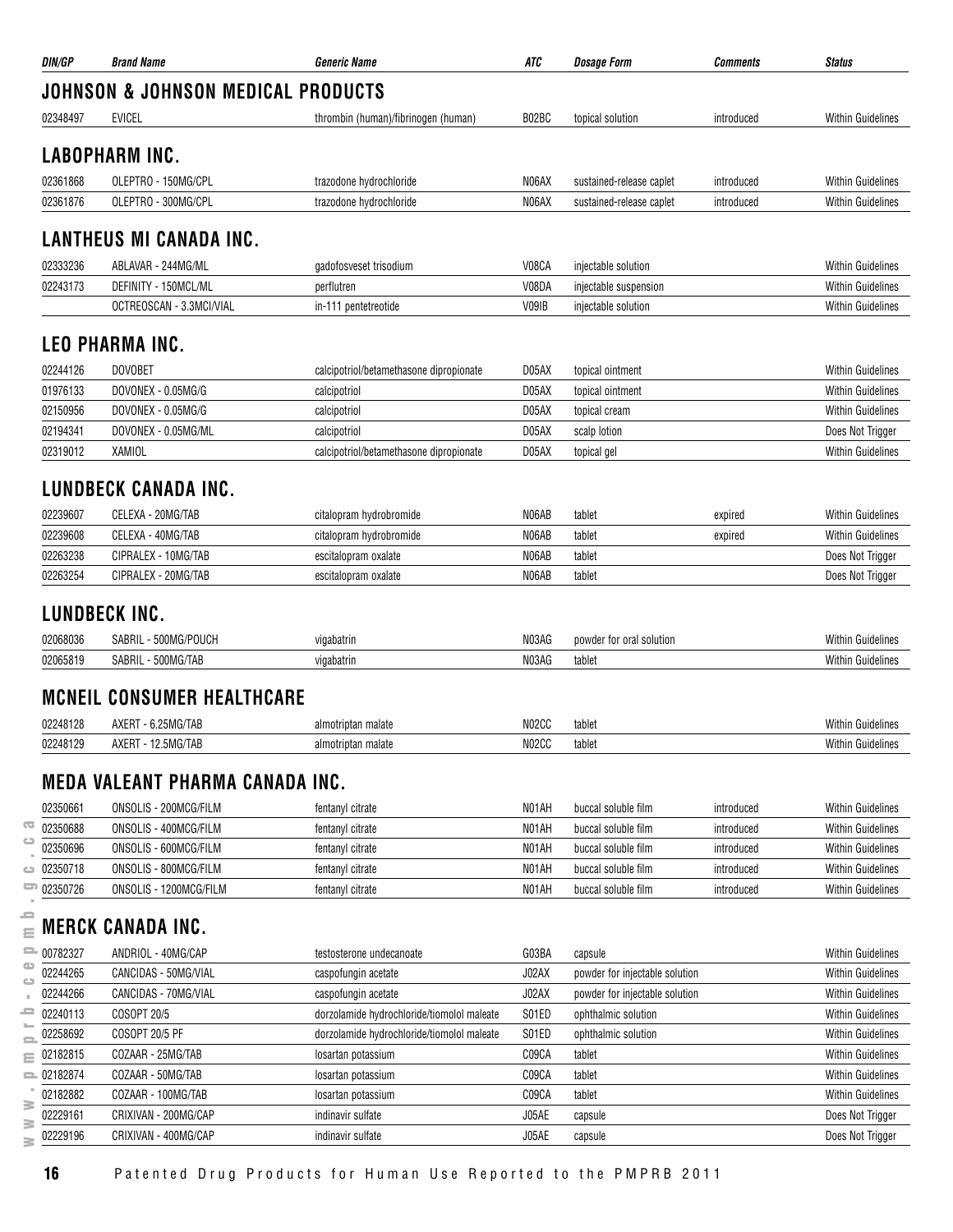| DIN/GP   | <b>Brand Name</b>                                          | <i><b>Generic Name</b></i>                    | ATC   | <b>Dosage Form</b>             | Comments   | <b>Status</b>            |               |
|----------|------------------------------------------------------------|-----------------------------------------------|-------|--------------------------------|------------|--------------------------|---------------|
|          | <b>MERCK CANADA INC. (continued)</b>                       |                                               |       |                                |            |                          |               |
| 02298791 | EMEND - 80MG/CAP                                           | aprepitant                                    | A04AD | capsule                        |            | <b>Within Guidelines</b> |               |
| 02298805 | EMEND - 125MG/CAP                                          | aprepitant                                    | A04AD | capsule                        |            | <b>Within Guidelines</b> |               |
| 02298813 | EMEND 125MG/80MG TRIPAK                                    | aprepitant                                    | A04AD | capsule                        |            | <b>Within Guidelines</b> |               |
| 02324679 | EMEND IV - 115MG/VIAL                                      | fosaprepitant dimeglumine                     | A04AD | powder for injectable solution |            | <b>Within Guidelines</b> |               |
| 02363356 | EMEND IV - 150MG/VIAL                                      | fosaprepitant dimeglumine                     | A04AD | powder for injectable solution | introduced | <b>Within Guidelines</b> |               |
| 02247521 | EZETROL - 10MG/TAB                                         | ezetimibe                                     | C10AX | tablet                         |            | Within Guidelines        |               |
| 02233055 | FOSAMAX - 5MG/TAB                                          | alendronate sodium                            | M05BA | tablet                         |            | <b>Within Guidelines</b> |               |
| 02201011 | FOSAMAX - 10MG/TAB                                         | alendronate sodium                            | M05BA | tablet                         |            | <b>Within Guidelines</b> |               |
| 02201038 | FOSAMAX - 40MG/TAB                                         | alendronate sodium                            | M05BA | tablet                         |            | Does Not Trigger         |               |
| 02245329 | FOSAMAX - 70MG/TAB                                         | alendronate sodium                            | M05BA | tablet                         |            | <b>Within Guidelines</b> |               |
| 02248625 | FOSAMAX - 70MG/VIAL                                        | alendronate sodium                            | M05BA | oral solution                  |            | <b>Within Guidelines</b> |               |
| 02276429 | FOSAVANCE 70/2800IU - 70MG/TAB                             | alendronate sodium/cholecalciferol            | M05BB | tablet                         |            | <b>Within Guidelines</b> |               |
| 02314940 | FOSAVANCE 70/5600IU - 70MG/TAB                             | alendronate sodium/cholecalciferol            | M05BB | tablet                         |            | Within Guidelines        |               |
| 02283190 | GARDASIL                                                   | papillomavirus recombinant vaccine            | J07BM | injectable suspension          |            | <b>Within Guidelines</b> |               |
| 02230047 | <b>HYZAAR 50/12.5</b>                                      | losartan potassium/hydrochlorothiazide        | C09DA | tablet                         |            | <b>Within Guidelines</b> |               |
| 02297841 | HYZAAR 100/12.5                                            | losartan potassium/hydrochlorothiazide        | C09DA | tablet                         |            | <b>Within Guidelines</b> |               |
| 02241007 | HYZAAR DS 100/25                                           | losartan potassium/hydrochlorothiazide        | C09DA | tablet                         |            | <b>Within Guidelines</b> |               |
| 02240351 | INTEGRILIN - 0.75MG/ML                                     | eptifibatide                                  | B01AC | injectable solution            |            | <b>Within Guidelines</b> |               |
| 02240352 | INTEGRILIN - 2MG/ML                                        | eptifibatide                                  | B01AC | injectable solution            |            | <b>Within Guidelines</b> |               |
| 02223406 | INTRON-A - 10000000UNIT/VIAL                               | interferon alfa-2b                            | L03AB | powder for injectable solution |            | Does Not Trigger         |               |
| 02231651 | INTRON-A - 18000000UNIT/VIAL                               | interferon alfa-2b                            | L03AB | powder for injectable solution |            | Does Not Trigger         |               |
| 02238674 | INTRON-A HSA FREE - 6000000UNIT/ML                         | interferon alfa-2b                            | L03AB | injectable solution            |            | Does Not Trigger         |               |
| 02238675 | INTRON-A HSA FREE - 10000000UNIT/ML                        | interferon alfa-2b                            | L03AB | injectable solution            |            | Within Guidelines        |               |
| 02240693 | INTRON-A PEN HSA FREE - 15000000UNIT/ML                    | interferon alfa-2b                            | L03AB | injectable solution            |            | <b>Within Guidelines</b> |               |
| 02240694 | INTRON-A PEN HSA FREE - 25000000UNIT/ML interferon alfa-2b |                                               | L03AB | injectable solution            |            | Does Not Trigger         |               |
| 02240695 | INTRON-A PEN HSA FREE - 50000000UNIT/ML interferon alfa-2b |                                               | L03AB | injectable solution            |            | <b>Within Guidelines</b> |               |
| 02247437 | INVANZ - 1000MG/VIAL                                       | ertapenem sodium                              | J01DH | powder for injectable solution |            | <b>Within Guidelines</b> |               |
| 02301881 | <b>ISENTRESS - 400MG/TAB</b>                               | raltegravir potassium                         | J05AX | tablet                         |            | <b>Within Guidelines</b> |               |
| 02333856 | JANUMET 50/500                                             | sitagliptin phosphate/metformin hydrochloride | A10BD | tablet                         |            | Within Guidelines        |               |
| 02333864 | JANUMET 50/850                                             | sitagliptin phosphate/metformin hydrochloride | A10BD | tablet                         |            | <b>Within Guidelines</b> |               |
| 02333872 | <b>JANUMET 50/1000</b>                                     | sitagliptin phosphate/metformin hydrochloride | A10BD | tablet                         |            | <b>Within Guidelines</b> |               |
| 02303922 | JANUVIA - 100MG/TAB                                        | sitagliptin phosphate                         | A10BH | tablet                         |            | <b>Within Guidelines</b> |               |
| 02240520 | MAXALT - 5MG/TAB                                           | rizatriptan benzoate                          | N02CC | tablet                         |            | <b>Within Guidelines</b> |               |
| 02240521 | MAXALT - 10MG/TAB                                          | rizatriptan benzoate                          | N02CC | tablet                         |            | Within Guidelines        |               |
| 02240518 | MAXALT RPD - 5MG/WAFER                                     | rizatriptan benzoate                          | N02CC | wafer                          |            | Within Guidelines        |               |
| 02240519 | MAXALT RPD - 10MG/WAFER                                    | rizatriptan benzoate                          | N02CC | wafer                          |            | <b>Within Guidelines</b> | Œ             |
| 02238465 | NASONEX - 0.05MG/DOSE                                      | mometasone furoate monohydrate                | R01AD | nasal spray                    | expired    | VCU                      | $\circ$       |
| 02253186 | NUVARING                                                   | etonogestrel/ethinyl estradiol                | G02BB | vaginal ring                   |            | Does Not Trigger         | $\circ$       |
| 02318660 | OLMETEC - 20MG/TAB                                         | olmesartan medoxomil                          | C09CA | tablet                         |            | <b>Within Guidelines</b> | 5             |
| 02318679 | OLMETEC - 40MG/TAB                                         | olmesartan medoxomil                          | C09CA | tablet                         |            | <b>Within Guidelines</b> |               |
| 02319616 | OLMETEC PLUS 20/12.5                                       | olmesartan medoxomil/hydrochlorothiazide      | C09DA | tablet                         |            | Within Guidelines        |               |
| 02319624 | OLMETEC PLUS 40/12.5                                       | olmesartan medoxomil/hydrochlorothiazide      | C09DA | tablet                         |            | <b>Within Guidelines</b> | Ξ<br>$\equiv$ |
| 02319632 | OLMETEC PLUS 40/25                                         | olmesartan medoxomil/hydrochlorothiazide      | C09DA | tablet                         |            | Within Guidelines        | $\bigcirc$    |
| 02245641 | ORGALUTRAN - 250MCG/SYRINGE                                | ganirelix acetate                             | H01CC | injectable solution            |            | VCU                      | $\circ$       |
| 02246026 | PEGETRON 50                                                | peginterferon alfa-2b + ribavirin             | L03AB | injectable solution + capsule  |            | Does Not Trigger         |               |
| 02246027 | PEGETRON 80                                                | peginterferon alfa-2b + ribavirin             | L03AB | injectable solution + capsule  |            | <b>Within Guidelines</b> | ᆖ             |
| 02246028 | PEGETRON 100                                               | peginterferon alfa-2b + ribavirin             | L03AB | injectable solution + capsule  |            | Within Guidelines        |               |
| 02246029 | PEGETRON 120                                               | peginterferon alfa-2b + ribavirin             | L03AB | injectable solution + capsule  |            | Within Guidelines        | Ξ             |
| 02246030 | PEGETRON 150                                               | peginterferon alfa-2b + ribavirin             | L03AB | injectable solution + capsule  |            | Within Guidelines        | $\equiv$      |
| 02254581 | PEGETRON REDIPEN 80                                        | peginterferon alfa-2b + ribavirin             | L03AB | injectable solution + capsule  |            | <b>Within Guidelines</b> | ₹             |
| 02254603 | PEGETRON REDIPEN 100                                       | peginterferon alfa-2b + ribavirin             | L03AB | injectable solution + capsule  |            | <b>Within Guidelines</b> | ≧             |
|          |                                                            |                                               |       |                                |            |                          | 3             |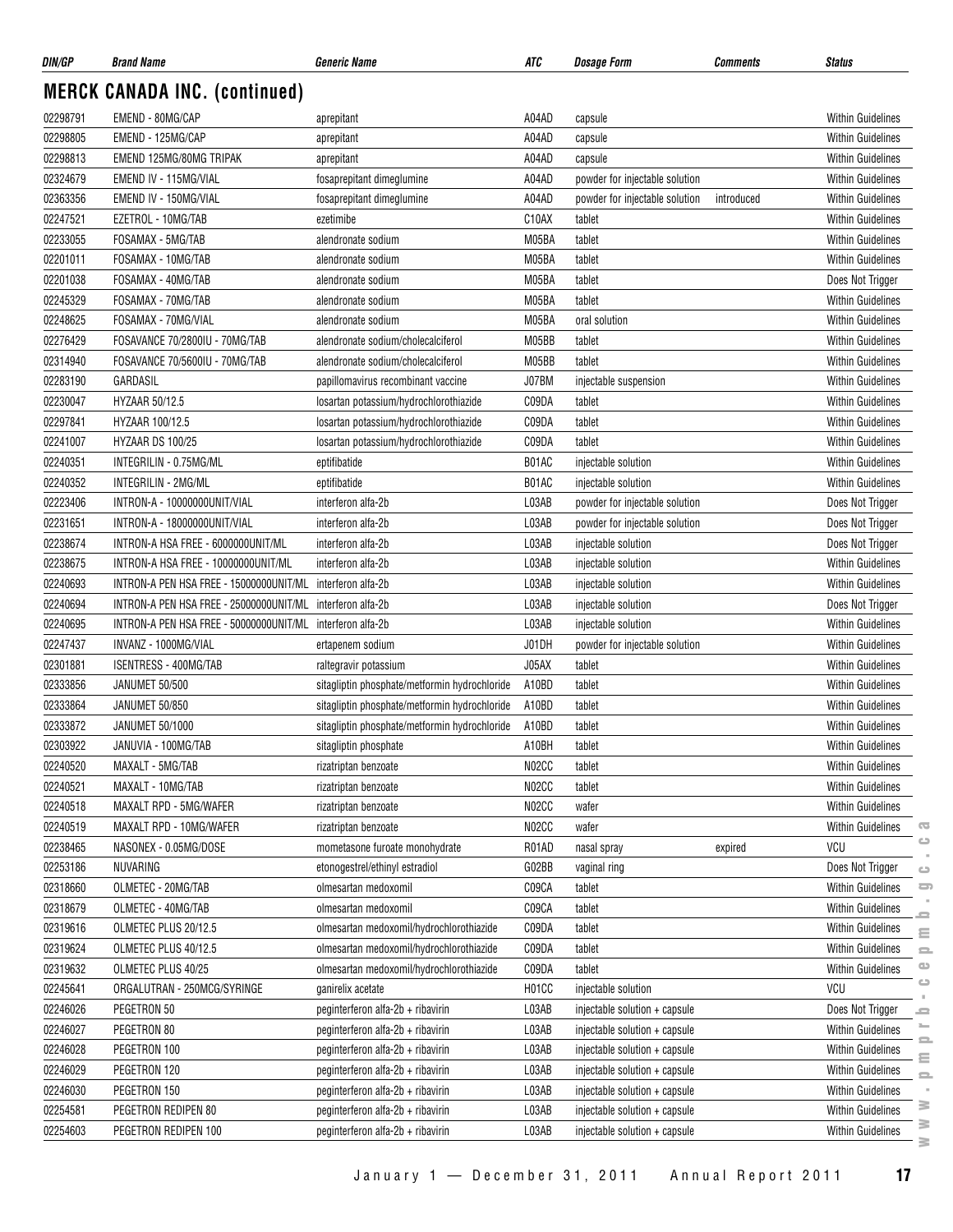| DIN/GP   | <b>Brand Name</b>                           | <b>Generic Name</b>                            | ATC   | <b>Dosage Form</b>               | Comments         | <b>Status</b>            |
|----------|---------------------------------------------|------------------------------------------------|-------|----------------------------------|------------------|--------------------------|
|          | <b>MERCK CANADA INC. (continued)</b>        |                                                |       |                                  |                  |                          |
| 02254638 | PEGETRON REDIPEN 120                        | peginterferon alfa-2b + ribavirin              | L03AB | injectable solution + capsule    |                  | <b>Within Guidelines</b> |
| 02254646 | PEGETRON REDIPEN 150                        | peginterferon alfa-2b + ribavirin              | L03AB | injectable solution + capsule    |                  | <b>Within Guidelines</b> |
| 00710121 | PEPCID - 20MG/TAB                           | famotidine                                     | A02BA | tablet                           |                  | Does Not Trigger         |
| 00710113 | PEPCID - 40MG/TAB                           | famotidine                                     | A02BA | tablet                           |                  | Does Not Trigger         |
| 02293404 | POSANOL - 40MG/ML                           | posaconazole                                   | J02AC | oral suspension                  |                  | <b>Within Guidelines</b> |
| 02238213 | PROPECIA - 1MG/TAB                          | finasteride                                    | D11AX | tablet                           |                  | <b>Within Guidelines</b> |
| 02010909 | PROSCAR - 5MG/TAB                           | finasteride                                    | G04CB | tablet                           |                  | <b>Within Guidelines</b> |
| 02243676 | RECOMBIVAX HB THIMEROSAL FREE -<br>10MCG/ML | vaccine - hepatitis B(rDNA)                    | J07BC | injectable suspension            |                  | <b>Within Guidelines</b> |
| 02245977 | RECOMBIVAX HB THIMEROSAL FREE -<br>40MCG/ML | vaccine - hepatitis B(rDNA)                    | J07BC | injectable suspension            |                  | <b>Within Guidelines</b> |
| 02248542 | REMERON RD - 15MG/TAB                       | mirtazapine                                    | N06AX | orally disintegrating tablet     |                  | <b>Within Guidelines</b> |
| 02248543 | REMERON RD - 30MG/TAB                       | mirtazapine                                    | N06AX | orally disintegrating tablet     |                  | <b>Within Guidelines</b> |
| 02248544 | REMERON RD - 45MG/TAB                       | mirtazapine                                    | N06AX | orally disintegrating tablet     |                  | <b>Within Guidelines</b> |
| 02284413 | ROTATEQ                                     | oral live rotavirus vaccine, pentavalent       | J07BH | oral suspension                  |                  | <b>Within Guidelines</b> |
| 02247997 | SINGULAIR - 4MG/POUCH                       | montelukast sodium                             | R03DC | oral granules                    |                  | Does Not Trigger         |
| 02243602 | SINGULAIR - 4MG/TAB                         | montelukast sodium                             | R03DC | chewable tablet                  |                  | <b>Within Guidelines</b> |
| 02238216 | SINGULAIR - 5MG/TAB                         | montelukast sodium                             | R03DC | chewable tablet                  |                  | <b>Within Guidelines</b> |
| 02238217 | SINGULAIR - 10MG/TAB                        | montelukast sodium                             | R03DC | tablet                           |                  | <b>Within Guidelines</b> |
| 02241093 | TEMODAL - 5MG/CAP                           | temozolomide                                   | L01AX | capsule                          |                  | <b>Within Guidelines</b> |
| 02241094 | TEMODAL - 20MG/CAP                          | temozolomide                                   | L01AX | capsule                          |                  | <b>Within Guidelines</b> |
| 02241095 | TEMODAL - 100MG/CAP                         | temozolomide                                   | L01AX | capsule                          |                  | <b>Within Guidelines</b> |
| 02312794 | TEMODAL - 140MG/CAP                         | temozolomide                                   | L01AX | capsule                          |                  | Does Not Trigger         |
| 02312816 | TEMODAL - 180MG/CAP                         | temozolomide                                   | L01AX | capsule                          |                  | Does Not Trigger         |
| 02241096 | TEMODAL - 250MG/CAP                         | temozolomide                                   | L01AX | capsule                          |                  | Does Not Trigger         |
| 02321262 | TEMODAL - 100MG/VIAL                        | temozolomide                                   | L01AX | powder for injectable solution   |                  | <b>Within Guidelines</b> |
| 02216205 | TRUSOPT - 20MG/ML                           | dorzolamide hydrochloride                      | S01EC | ophthalmic solution              |                  | <b>Within Guidelines</b> |
| 02269090 | TRUSOPT PF - 20MG/ML                        | dorzolamide hydrochloride                      | S01EC | ophthalmic solution              |                  | Does Not Trigger         |
| 02242969 | UNITRON-PEG 150                             | peginterferon alfa-2b                          | L03AB | powder for injectable suspension |                  | Does Not Trigger         |
| 02246081 | <b>VARIVAX III</b>                          | varicella virus vaccine, live, attenuated      | J07BK | injectable suspension            |                  | <b>Within Guidelines</b> |
| 02371448 | VICTRELIS TRIPLE 200/200/80                 | boceprevir + ribavirin + peginterferon alfa-2b | L03AB | capsule + injectable solution    | introduced (nas) | <b>Within Guidelines</b> |
| 02371456 | VICTRELIS TRIPLE 200/200/100                | boceprevir + ribavirin + peginterferon alfa-2b | L03AB | capsule + injectable solution    | introduced (nas) | <b>Within Guidelines</b> |
| 02371464 | VICTRELIS TRIPLE 200/200/120                | boceprevir + ribavirin + peginterferon alfa-2b | L03AB | capsule + injectable solution    | introduced (nas) | <b>Within Guidelines</b> |
| 02371472 | VICTRELIS TRIPLE 200/200/150                | boceprevir + ribavirin + peginterferon alfa-2b | L03AB | capsule + injectable solution    | introduced (nas) | <b>Within Guidelines</b> |
| 02361744 | ZENHALE 50/5                                | mometasone furoate/formoterol fumarate         | R03AK | aerosol for inhalation           | introduced       | <b>Within Guidelines</b> |
| 02361752 | ZENHALE 100/5                               | mometasone furoate/formoterol fumarate         | R03AK | aerosol for inhalation           | introduced       | <b>Within Guidelines</b> |
| 02361760 | ZENHALE 200/5                               | mometasone furoate/formoterol fumarate         | R03AK | aerosol for inhalation           | introduced       | Within Guidelines        |
| 00884324 | ZOCOR - 5MG/TAB                             | simvastatin                                    | C10AA | tablet                           | expired          | <b>Within Guidelines</b> |
| 00884332 | ZOCOR - 10MG/TAB                            | simvastatin                                    | C10AA | tablet                           | expired          | <b>Within Guidelines</b> |
| 00884340 | ZOCOR - 20MG/TAB                            | simvastatin                                    | C10AA | tablet                           | expired          | <b>Within Guidelines</b> |
| 00884359 | ZOCOR - 40MG/TAB                            | simvastatin                                    | C10AA | tablet                           | expired          | <b>Within Guidelines</b> |
| 02240332 | ZOCOR - 80MG/TAB                            | simvastatin                                    | C10AA | tablet                           | expired          | Within Guidelines        |
| 02327619 | ZOLINZA - 100MG/CAP                         | vorinostat                                     | L01XX | capsule                          |                  | Does Not Trigger         |
| 02315939 | <b>ZOSTAVAX</b>                             | varicella-zoster vaccine, live, attenuated     | J07BK | powder for injectable solution   |                  | <b>Within Guidelines</b> |
|          |                                             |                                                |       |                                  |                  |                          |
|          | <b>MERZ PHARMA CANADA LTD.</b>              |                                                |       |                                  |                  |                          |
| 02324032 | XEOMIN - 100UNIT/VIAL                       | botulinum toxin type A (150kd)                 | M03AX | powder for injectable solution   |                  | <b>Within Guidelines</b> |

 $\equiv$  $\sim$  $\geq$  $\geq$  $\geq$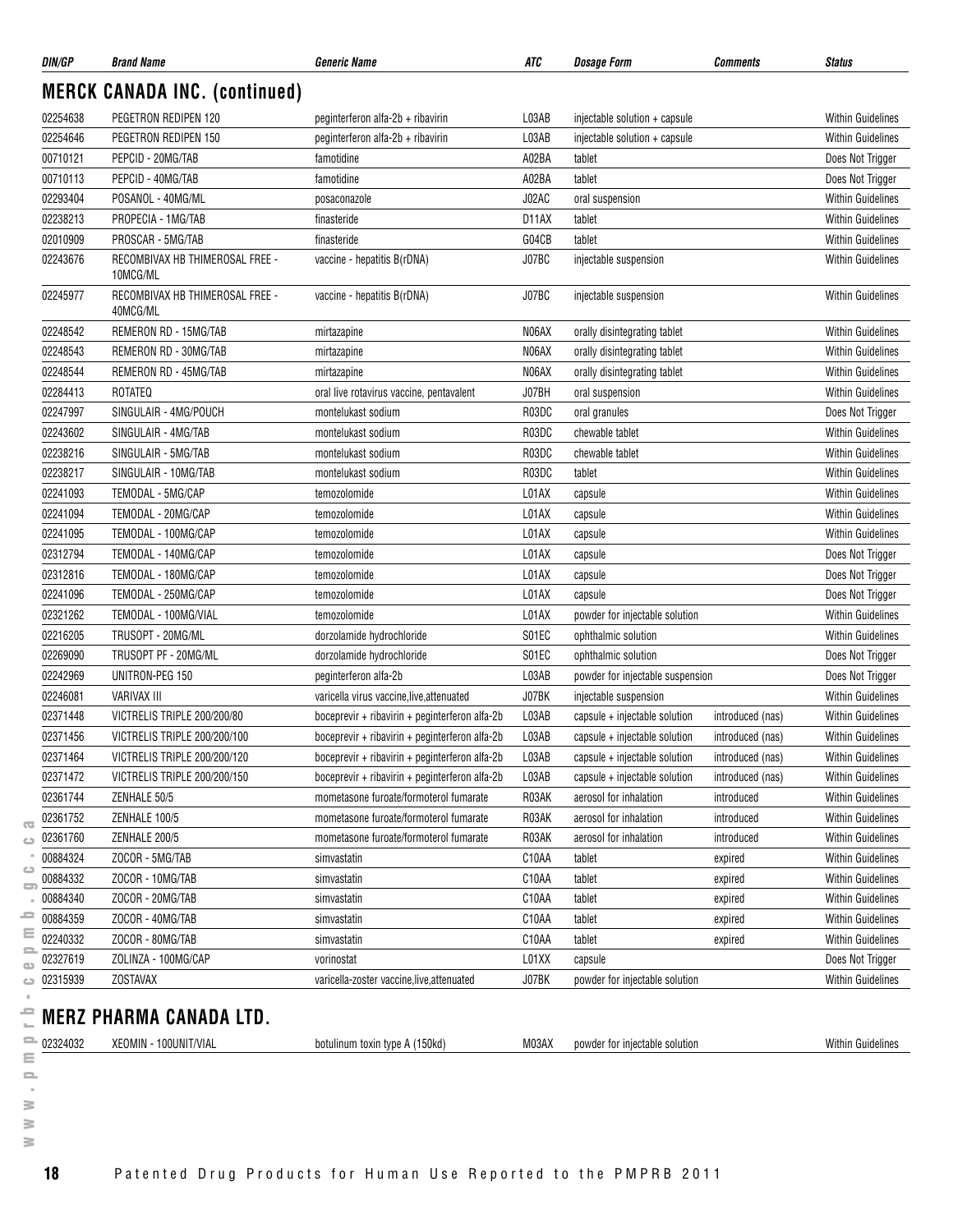| DIN/GP   | <b>Brand Name</b>             | <b>Generic Name</b>                                         | ATC   | <b>Dosage Form</b>             | Comments              | <b>Status</b>                                                                                |
|----------|-------------------------------|-------------------------------------------------------------|-------|--------------------------------|-----------------------|----------------------------------------------------------------------------------------------|
|          | NOVARTIS PHARMA CANADA INC.   |                                                             |       |                                |                       |                                                                                              |
| 02269198 | ACLASTA - 5MG/VIAL            | zoledronic acid                                             | M05BA | injectable solution            |                       | <b>Within Guidelines</b>                                                                     |
| 02369257 | AFINITOR - 2.5MG/TAB          | everolimus                                                  | L04AA | tablet                         | introduced            | Within Guidelines                                                                            |
| 02339501 | AFINITOR - 5MG/TAB            | everolimus                                                  | L04AA | tablet                         | introduced            | Within Guidelines                                                                            |
| 02339528 | AFINITOR - 10MG/TAB           | everolimus                                                  | L04AA | tablet                         |                       | <b>Within Guidelines</b>                                                                     |
| 02243763 | COMTAN - 200MG/TAB            | entacapone                                                  | N04BX | tablet                         |                       | Within Guidelines                                                                            |
| 02270528 | DIOVAN - 40MG/TAB             | valsartan                                                   | C09CA | tablet                         | expired               | <b>Within Guidelines</b>                                                                     |
| 02244781 | DIOVAN - 80MG/TAB             | valsartan                                                   | C09CA | tablet                         | expired               | <b>Within Guidelines</b>                                                                     |
| 02244782 | DIOVAN - 160MG/TAB            | valsartan                                                   | C09CA | tablet                         | expired               | Within Guidelines                                                                            |
| 02289504 | DIOVAN - 320MG/TAB            | valsartan                                                   | C09CA | tablet                         | expired               | Within Guidelines                                                                            |
| 02241900 | DIOVAN-HCT 80/12.5            | valsartan/hydrochlorothiazide                               | C09DA | tablet                         | expired               | <b>Within Guidelines</b>                                                                     |
| 02241901 | DIOVAN-HCT 160/12.5           | valsartan/hydrochlorothiazide                               | C09DA | tablet                         | expired               | Within Guidelines                                                                            |
| 02246955 | DIOVAN-HCT 160/25             | valsartan/hydrochlorothiazide                               | C09DA | tablet                         | expired               | <b>Within Guidelines</b>                                                                     |
| 02308908 | DIOVAN-HCT 320/12.5           | valsartan/hydrochlorothiazide                               | C09DA | tablet                         | expired               | <b>Within Guidelines</b>                                                                     |
| 02308916 | DIOVAN-HCT 320/25             | valsartan/hydrochlorothiazide                               | C09DA | tablet                         | expired               | <b>Within Guidelines</b>                                                                     |
| 02247238 | ELIDEL - 10MG/G               | pimecrolimus                                                | D11AX | topical cream                  |                       | <b>Within Guidelines</b>                                                                     |
| 02273217 | ENABLEX - 7.5MG/TAB           | darifenacin hydrobromide                                    | G04BD | extended-release tablet        |                       | Within Guidelines                                                                            |
| 02273225 | ENABLEX - 15MG/TAB            | darifenacin hydrobromide                                    | G04BD | extended-release tablet        |                       | <b>Within Guidelines</b>                                                                     |
| 02241835 | <b>ESTALIS 140/50</b>         | norethindrone acetate/estradiol 17B                         | G03FA | transdermal patch              |                       | <b>Within Guidelines</b>                                                                     |
| 02241837 | <b>ESTALIS 250/50</b>         | norethindrone acetate/estradiol 17B                         | G03FA | transdermal patch              |                       | <b>Within Guidelines</b>                                                                     |
| 02245676 | ESTRADOT 25 - 0.39MG/PATCH    | estradiol 17 <sub>B</sub>                                   | G03CA | transdermal patch              |                       | <b>Within Guidelines</b>                                                                     |
| 02243999 | ESTRADOT 37.5 - 0.585MG/PATCH | estradiol 17 <sub>B</sub>                                   | G03CA | transdermal patch              |                       | <b>Within Guidelines</b>                                                                     |
| 02244000 | ESTRADOT 50 - 0.78MG/PATCH    | estradiol 17 <sub>B</sub>                                   | G03CA | transdermal patch              |                       | <b>Within Guidelines</b>                                                                     |
| 02244001 | ESTRADOT 75 - 1.17MG/PATCH    | estradiol 17 <sub>B</sub>                                   | G03CA | transdermal patch              |                       | <b>Within Guidelines</b>                                                                     |
| 02244002 | ESTRADOT 100 - 1.56MG/PATCH   | estradiol 17 <sub>B</sub>                                   | G03CA | transdermal patch              |                       | <b>Within Guidelines</b>                                                                     |
| 02302845 | EXELON 5 - 9MG/PATCH          | rivastigmine                                                | N06DA | transdermal patch              |                       | <b>Within Guidelines</b>                                                                     |
| 02302853 | EXELON 10 - 18MG/PATCH        | rivastigmine                                                | N06DA | transdermal patch              |                       | <b>Within Guidelines</b>                                                                     |
| 02287420 | EXJADE - 125MG/TAB            | deferasirox                                                 | V03AC | tablet for oral suspension     |                       | Within Guidelines                                                                            |
| 02287439 | EXJADE - 250MG/TAB            | deferasirox                                                 | V03AC | tablet for oral suspension     |                       | Within Guidelines                                                                            |
| 02287447 | EXJADE - 500MG/TAB            | deferasirox                                                 | V03AC | tablet for oral suspension     |                       | <b>Within Guidelines</b>                                                                     |
| 02337819 | EXTAVIA - 0.3MG/VIAL          | interferon beta-1b                                          | L03AB | powder for injectable solution |                       | Does Not Trigger                                                                             |
| 02229110 | FAMVIR - 125MG/TAB            | famciclovir                                                 | J05AB | tablet                         |                       | <b>Within Guidelines</b>                                                                     |
| 02229129 | FAMVIR - 250MG/TAB            | famciclovir                                                 | J05AB | tablet                         |                       | Within Guidelines                                                                            |
| 02177102 | FAMVIR - 500MG/TAB            | famciclovir                                                 | J05AB | tablet                         |                       | <b>Within Guidelines</b>                                                                     |
| 02365480 | GILENYA - 0.5MG/CAP           | fingolimod hydrochloride                                    | L04AA | capsule                        | introduced (nas)      | Within Guidelines                                                                            |
| 02253275 | GLEEVEC - 100MG/TAB           | imatinib mesylate                                           | L01XX | tablet                         |                       | <b>Within Guidelines</b>                                                                     |
| 02253283 | GLEEVEC - 400MG/TAB           | imatinib mesylate                                           | L01XX | tablet                         |                       | $\overline{\mathbf{C}}$<br><b>Within Guidelines</b>                                          |
| 02344939 | ILARIS - 150MG/VIAL           | canakinumab                                                 | L04AC | powder for injectable solution | introduced (nas)      | ت<br>Within Guidelines                                                                       |
| 02333279 | IXIARO - 6MCG/DOSE            | japanese encephalitis inactivated vaccine, adsorbed         |       | J07BA                          | injectable suspension | Within Guidelines<br>$\bigcirc$                                                              |
| 02238703 | LAMISIL - 10MG/ML             | terbinafine hydrochloride                                   | D01AE | topical spray                  |                       | ᇹ<br><b>Within Guidelines</b>                                                                |
| 02061562 | LESCOL - 20MG/CAP             | fluvastatin sodium                                          | C10AA | capsule                        |                       | <b>Within Guidelines</b>                                                                     |
| 02061570 | LESCOL - 40MG/CAP             | fluvastatin sodium                                          | C10AA | capsule                        |                       | -<br><b>Within Guidelines</b><br>≣                                                           |
| 02250527 | LESCOL XL - 80MG/TAB          | fluvastatin sodium                                          | C10AA | extended-release tablet        |                       | <b>Within Guidelines</b><br>$\equiv$                                                         |
| 02296810 | LUCENTIS - 3MG/VIAL           | ranibizumab                                                 | S01LA | injectable solution            |                       | $\qquad \qquad \qquad \qquad \qquad \qquad \qquad \qquad \qquad \qquad$<br>Within Guidelines |
| 02347393 | <b>MENVEO</b>                 | diphteria toxoid/meningoccocal oligosach.<br>conjugate vacc | J07AH | powder for injectable solution | introduced (nas)      | $\circ$<br>Within Guidelines<br>0                                                            |
| 02264560 | MYFORTIC - 180MG/TAB          | mycophenolate sodium                                        | L04AA | tablet                         |                       | Does Not Trigger<br>$\equiv$                                                                 |
| 02264579 | MYFORTIC - 360MG/TAB          | mycophenolate sodium                                        | L04AA | tablet                         |                       | 으<br><b>Within Guidelines</b>                                                                |
| 02237671 | NEORAL - 10MG/CAP             | cyclosporine                                                | L04AA | capsule                        |                       | Ξ<br><b>Within Guidelines</b>                                                                |
| 02150689 | NEORAL - 25MG/CAP             | cyclosporine                                                | L04AA | capsule                        |                       | $\equiv$<br>Within Guidelines                                                                |
| 02150662 | NEORAL - 50MG/CAP             | cyclosporine                                                | L04AA | capsule                        |                       | <b>Within Guidelines</b><br>≩                                                                |
| 02150670 | NEORAL - 100MG/CAP            | cyclosporine                                                | L04AA | capsule                        |                       | ₹<br><b>Within Guidelines</b>                                                                |
| 02150697 | NEORAL - 100MG/ML             | cyclosporine                                                | L04AA | oral solution                  |                       | ≩<br><b>Within Guidelines</b>                                                                |
|          |                               |                                                             |       |                                |                       |                                                                                              |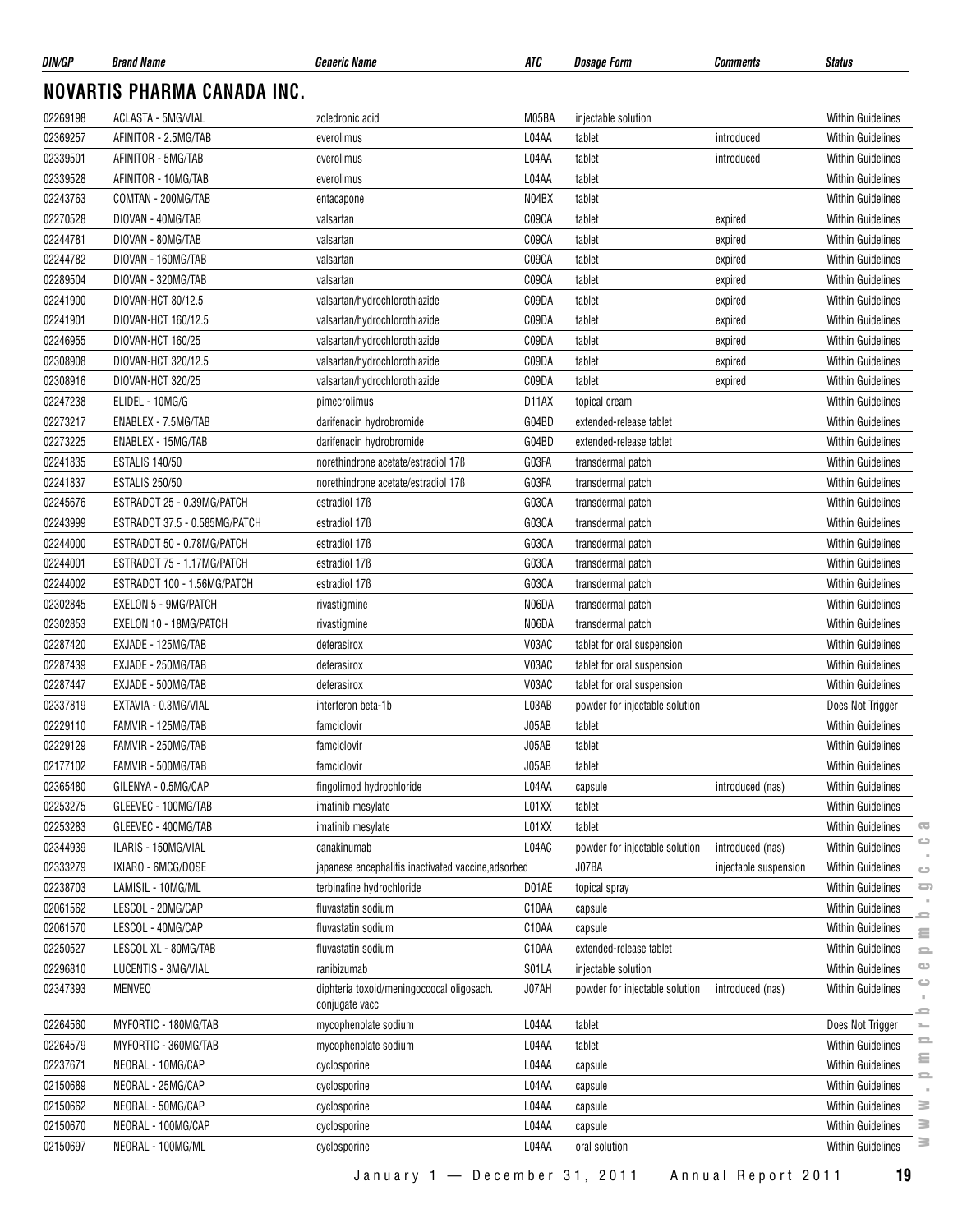| DIN/GP       | <b>Brand Name</b>                              | <b>Generic Name</b>                 | ATC          | <b>Dosage Form</b>             | <b>Comments</b> | <b>Status</b>            |
|--------------|------------------------------------------------|-------------------------------------|--------------|--------------------------------|-----------------|--------------------------|
|              | <b>NOVARTIS PHARMA CANADA INC. (continued)</b> |                                     |              |                                |                 |                          |
| 02130181     | PROLEUKIN - 22000000UNIT/VIAL                  | aldesleukin                         | L03AC        | powder for injectable solution |                 | <b>Within Guidelines</b> |
| 02302063     | RASILEZ - 150MG/TAB                            | aliskiren                           | C09XA        | tablet                         |                 | <b>Within Guidelines</b> |
| 02302071     | RASILEZ - 300MG/TAB                            | aliskiren                           | C09XA        | tablet                         |                 | <b>Within Guidelines</b> |
| 02332728     | RASILEZ HCT 150/12.5                           | aliskiren/hydrochlorothiazide       | C09XA        | tablet                         |                 | <b>Within Guidelines</b> |
| 02332736     | RASILEZ HCT 150/25                             | aliskiren/hydrochlorothiazide       | C09XA        | tablet                         |                 | <b>Within Guidelines</b> |
| 02332744     | RASILEZ HCT 300/12.5                           | aliskiren/hydrochlorothiazide       | C09XA        | tablet                         |                 | <b>Within Guidelines</b> |
| 02332752     | RASILEZ HCT 300/25                             | aliskiren/hydrochlorothiazide       | C09XA        | tablet                         |                 | <b>Within Guidelines</b> |
| 00593257     | SANDIMMUNE - 50MG/ML                           | cyclosporine                        | L04AA        | injectable solution            |                 | <b>Within Guidelines</b> |
| 00839191     | SANDOSTATIN - 0.05MG/ML                        | octreotide                          | H01CB        | injectable solution            | expired         | Does Not Trigger         |
| 00839205     | SANDOSTATIN - 0.1MG/ML                         | octreotide                          | H01CB        | injectable solution            | expired         | <b>Within Guidelines</b> |
| 02049392     | SANDOSTATIN - 0.2MG/ML                         | octreotide                          | H01CB        | injectable solution            | expired         | <b>Within Guidelines</b> |
| 00839213     | SANDOSTATIN - 0.5MG/ML                         | octreotide                          | H01CB        | injectable solution            | expired         | Subj. Investigation      |
| 02239323     | SANDOSTATIN LAR - 10MG/VIAL                    | octreotide                          | H01CB        | powder for injectable solution | expired         | <b>Within Guidelines</b> |
| 02239324     | SANDOSTATIN LAR - 20MG/VIAL                    | octreotide                          | H01CB        | powder for injectable solution | expired         | <b>Within Guidelines</b> |
| 02239325     | SANDOSTATIN LAR - 30MG/VIAL                    | octreotide                          | H01CB        | powder for injectable solution | expired         | <b>Within Guidelines</b> |
| 02288389     | SEBIVO - 600MG/TAB                             | telbivudine                         | J05AF        | tablet                         | expired         | <b>Within Guidelines</b> |
| 02242815     | SIMULECT - 20MG/VIAL                           | basiliximab                         | L04AA        | powder for injectable solution |                 | <b>Within Guidelines</b> |
| 02305933     | STALEVO 50/12.5/200                            | levodopa/carbidopa/entacapone       | N04BA        | tablet                         |                 | <b>Within Guidelines</b> |
| 02337827     | STALEVO 75/18.75/200                           | levodopa/carbidopa/entacapone       | N04BA        | tablet                         |                 | <b>Within Guidelines</b> |
| 02305941     | STALEVO 100/25/200                             | levodopa/carbidopa/entacapone       | N04BA        | tablet                         | expired         | <b>Within Guidelines</b> |
| 02337835     | STALEVO 125/31.25/200                          | levodopa/carbidopa/entacapone       | N04BA        | tablet                         |                 | Does Not Trigger         |
| 02305968     | STALEVO 150/37.5/200                           | levodopa/carbidopa/entacapone       | N04BA        | tablet                         |                 | <b>Within Guidelines</b> |
| 02245438     | STARLIX - 60MG/TAB                             | nateglinide                         | A10BX        | tablet                         |                 | <b>Within Guidelines</b> |
| 02245439     | STARLIX - 120MG/TAB                            | nateglinide                         | A10BX        | tablet                         |                 | <b>Within Guidelines</b> |
| 02368250     | TASIGNA - 150MG/CAP                            | nilotinib hydrochloride monohydrate | L01XE        | capsule                        | introduced      | <b>Within Guidelines</b> |
| 02315874     | TASIGNA - 200MG/CAP                            | nilotinib hydrochloride monohydrate | L01XE        | capsule                        |                 | <b>Within Guidelines</b> |
| 02239630     | TOBI - 300MG/AMPOULE                           | tobramycin sulfate                  | J01GB        | solution for inhalation        |                 | <b>Within Guidelines</b> |
| 02365154     | TOBI PODHALER - 28MG/CAP                       | tobramycin                          | <b>J01GB</b> | powder for inhalation          | introduced      | Subj. Investigation      |
| 02244673     | TRILEPTAL - 60MG/ML                            | oxcarbazepine                       | N03AF        | oral suspension                |                 | <b>Within Guidelines</b> |
| 02242067     | TRILEPTAL - 150MG/TAB                          | oxcarbazepine                       | N03AF        | tablet                         |                 | VCU                      |
| 02242068     | TRILEPTAL - 300MG/TAB                          | oxcarbazepine                       | N03AF        | tablet                         |                 | VCU                      |
| 02242069     | TRILEPTAL - 600MG/TAB                          | oxcarbazepine                       | N03AF        | tablet                         |                 | VCU                      |
| 02242367     | VISUDYNE - 15MG/VIAL                           | verteporfin                         | L01XX        | powder for injectable solution |                 | <b>Within Guidelines</b> |
| 02260565     | XOLAIR - 150MG/VIAL                            | omalizumab                          | R03DX        | powder for injectable solution |                 | <b>Within Guidelines</b> |
| 02248296     | ZOMETA - 4MG/VIAL                              | zoledronic acid                     | M05BA        | injectable solution            |                 | Within Guidelines        |
|              | NOVO NORDISK CANADA INC.                       |                                     |              |                                |                 |                          |
| 02239924     | GLUCONORM - 0.5MG/TAB                          | repaglinide                         | A10BX        | tablet                         | expired         | Does Not Trigger         |
| 02239925     | GLUCONORM - 1MG/TAB                            | repaglinide                         | A10BX        | tablet                         | expired         | Does Not Trigger         |
| 02239926     | GLUCONORM - 2MG/TAB                            | repaglinide                         | A10BX        | tablet                         | expired         | <b>Within Guidelines</b> |
| 02271842     | LEVEMIR PENFILL - 100UNIT/ML                   | insulin detemir                     | A10AE        | injectable solution            |                 | Within Guidelines        |
| $= 02239661$ | NIASTASE - 4.8MG/VIAL                          | eptacog alfa (activated)            | B02BD        | powder for injectable solution |                 | Does Not Trigger         |

| τ        |
|----------|
| د        |
| ٠        |
| ده       |
| 5        |
| ٠        |
| 9        |
| ≣        |
| $\equiv$ |
| ഄ        |
| ت        |
| п        |
| 2        |
| ►        |
| 0        |
| Ξ        |
| $\equiv$ |
| ٠        |
| ≩        |
| ≋<br>a   |
| ≧        |

02347113 NIASTASE RT - 1MG/VIAL eptacog alfa (activated) B02BD powder for injectable solution Within Guidelines 02347121 NIASTASE RT - 2MG/VIAL eptacog alfa (activated) B02BD powder for injectable solution Within Guidelines 02347148 NIASTASE RT - 5MG/VIAL external eptacog alfa (activated) B02BD powder for injectable solution Within Guidelines 02265435 NOVOMIX 30 PENFILL - 100 UNIT/ML insulin aspart/insulin aspart protamine A10AD injectable suspension Does Not Trigger 02245397 NOVORAPID - 100 UNIT/ML insulin aspart insulin aspart A10AB injectable solution Does Not Trigger 02244353 NOVORAPID PENFILL - 100 UNIT/ML insulin aspart and the manufactable solution and Mithin Guidelines 02351064 VICTOZA - 6MG/ML liraglutide A10BX injectable solution Within Guidelines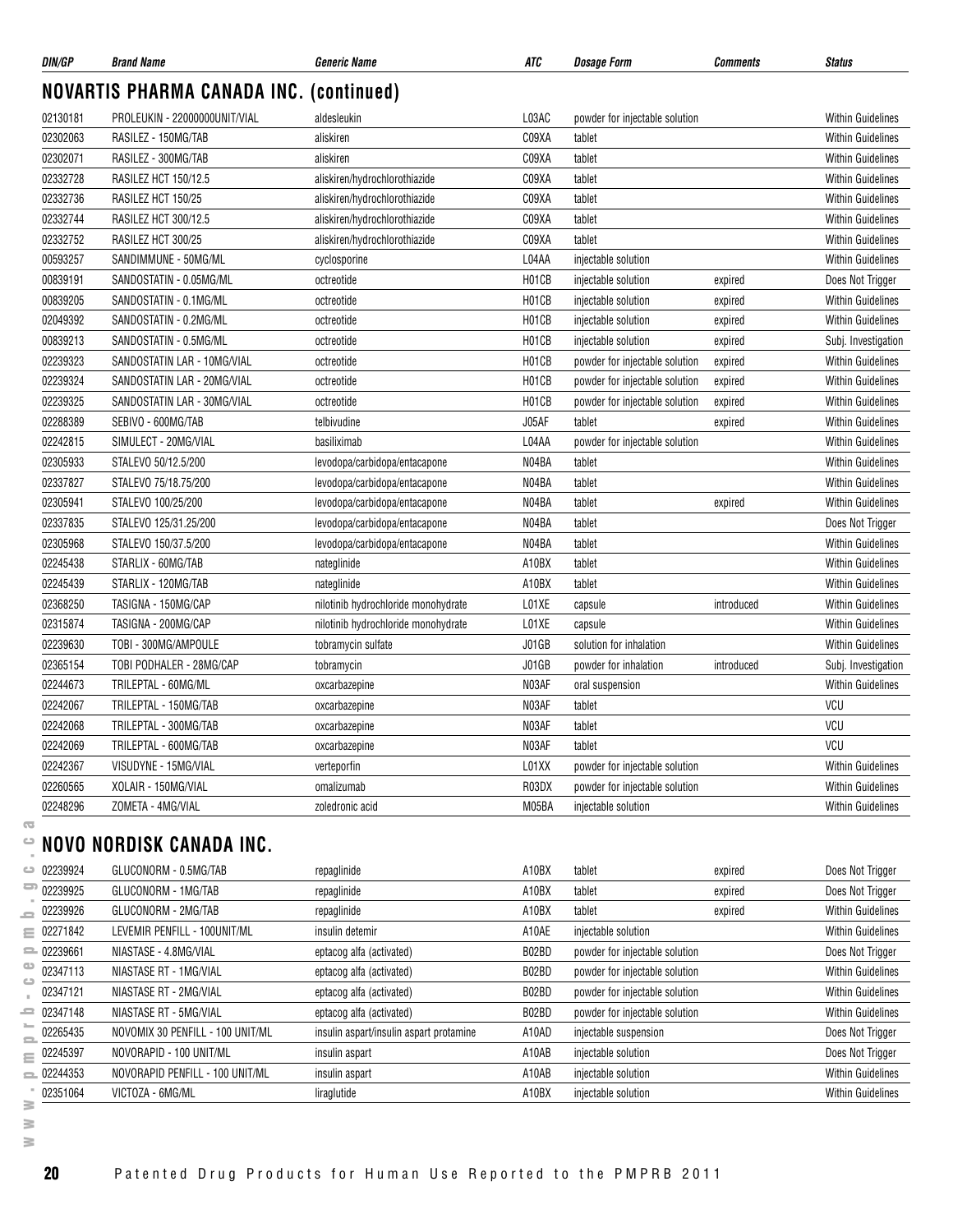| DIN/GP   | <b>Brand Name</b>                   | <b>Generic Name</b>                         | ATC   | <b>Dosage Form</b>                         | Comments   | <b>Status</b>                                |
|----------|-------------------------------------|---------------------------------------------|-------|--------------------------------------------|------------|----------------------------------------------|
|          | <b>NYCOMED CANADA INC.</b>          |                                             |       |                                            |            |                                              |
| 02285606 | ALVESCO - 100MCG/DOSE               | ciclesonide                                 | R03BA | aerosol for inhalation                     |            | <b>Within Guidelines</b>                     |
| 02285614 | ALVESCO - 200MCG/DOSE               | ciclesonide                                 | R03BA | aerosol for inhalation                     |            | <b>Within Guidelines</b>                     |
| 02359456 | DAXAS - 500MCG/TAB                  | roflumilast                                 | R03DX | tablet                                     | introduced | Subj. Investigation                          |
| 02303671 | OMNARIS - 50MCG/DOSE                | ciclesonide                                 | R03BA | nasal spray                                |            | <b>Within Guidelines</b>                     |
| 02239616 | PANTO IV - 40MG/VIAL                | pantoprazole sodium                         | A02BC | powder for injectable solution             |            | <b>Within Guidelines</b>                     |
| 02241804 | PANTOLOC - 20MG/TAB                 | pantoprazole sodium                         | A02BC | tablet                                     |            | Does Not Trigger                             |
| 02229453 | PANTOLOC - 40MG/TAB                 | pantoprazole sodium                         | A02BC | tablet                                     |            | <b>Within Guidelines</b>                     |
| 02267233 | TECTA - 40MG/TAB                    | pantoprazole magnesium                      | A02BC | tablet                                     |            | <b>Within Guidelines</b>                     |
|          | OTSUKA CANADA PHARMACEUTICAL INC.   |                                             |       |                                            |            |                                              |
| 02240602 | <b>BUSULFEX - 6MG/ML</b>            | busulfan                                    | L01AB | injectable solution                        |            | Within Guidelines                            |
|          | <b>PALADIN LABS INC.</b>            |                                             |       |                                            |            |                                              |
| 02364174 | ABSTRAL - 100MCG/TAB                | fentanyl citrate                            | N02AB | sublingual tablet                          | introduced | <b>Within Guidelines</b>                     |
| 02364182 | ABSTRAL - 200MCG/TAB                | fentanyl citrate                            | N02AB | sublingual tablet                          | introduced | Within Guidelines                            |
| 02364190 | ABSTRAL - 300MCG/TAB                | fentanyl citrate                            | N02AB | sublingual tablet                          | introduced | Within Guidelines                            |
| 02364204 | ABSTRAL - 400MCG/TAB                | fentanyl citrate                            | N02AB | sublingual tablet                          | introduced | <b>Within Guidelines</b>                     |
| 02364212 | ABSTRAL - 600MCG/TAB                | fentanyl citrate                            | N02AB | sublingual tablet                          | introduced | <b>Within Guidelines</b>                     |
| 02364220 | ABSTRAL - 800MCG/TAB                | fentanyl citrate                            | N02AB | sublingual tablet                          | introduced | <b>Within Guidelines</b>                     |
| 02239653 | ANDRODERM - 12.2MG/PATCH            | testosterone                                | G03BA | transdermal patch                          |            | <b>Within Guidelines</b>                     |
| 02245972 | ANDRODERM - 24.3MG/PATCH            | testosterone                                | G03BA | transdermal patch                          |            | <b>Within Guidelines</b>                     |
| 02238593 | MUSE - 0.25MG/SUP                   | alprostadil                                 | G04BE | intraurethral micro-suppository            |            | Within Guidelines                            |
| 02238594 | MUSE - 0.5MG/SUP                    | alprostadil                                 | G04BE | intraurethral micro-suppository            |            | <b>Within Guidelines</b>                     |
| 02238595 | MUSE - 1MG/SUP                      | alprostadil                                 | G04BE | intraurethral micro-suppository            |            | <b>Within Guidelines</b>                     |
| 02254735 | OXYTROL - 36MG/PATCH                | oxybutynin                                  | G04BD | transdermal patch                          |            | Does Not Trigger                             |
| 02280248 | TESTIM 1% - 5GM/TUBE                | testosterone                                | G03BA | topical gel                                |            | <b>Within Guidelines</b>                     |
| 02240000 | TRELSTAR - 3.75MG/VIAL              | triptorelin pamoate                         | L02AE | microgranules for injectable<br>suspension |            | Does Not Trigger                             |
| 02243856 | TRELSTAR LA - 11.25MG/VIAL          | triptorelin pamoate                         | L02AE | microgranules for injectable<br>suspension |            | <b>Within Guidelines</b>                     |
| 02296381 | TRIDURAL - 100MG/TAB                | tramadol hydrochloride                      | N02AX | extended-release tablet                    |            | <b>Within Guidelines</b>                     |
| 02296403 | TRIDURAL - 200MG/TAB                | tramadol hydrochloride                      | N02AX | extended-release tablet                    |            | <b>Within Guidelines</b>                     |
| 02296411 | TRIDURAL - 300MG/TAB                | tramadol hydrochloride                      | N02AX | extended-release tablet                    |            | <b>Within Guidelines</b>                     |
| 02230732 | TRINIPATCH 0.2 - 22.4MG/PATCH       | nitroglycerin                               | C01DA | transdermal patch                          | expired    | Within Guidelines                            |
| 02230733 | TRINIPATCH 0.4 - 44.8MG/PATCH       | nitroglycerin                               | C01DA | transdermal patch                          | expired    | <b>Within Guidelines</b>                     |
| 02230734 | TRINIPATCH 0.6 - 67.2MG/PATCH       | nitroglycerin                               | C01DA | transdermal patch                          | expired    | Within Guidelines<br>$\overline{\mathbf{C}}$ |
|          | PATRIOT, A DIVISION OF JANSSEN INC. |                                             |       |                                            |            | ت<br>ت                                       |
| 02316943 | PAT-GALANTAMINE ER - 8MG/CAP        | galantamine hydrobromide                    | N06DA | extended-release capsule                   | introduced | 5<br>Subj. Investigation                     |
| 02316951 | PAT-GALANTAMINE ER - 16MG/CAP       | galantamine hydrobromide                    | N06DA | extended-release capsule                   | introduced | Subj. Investigation                          |
| 02316978 | PAT-GALANTAMINE ER - 24MG/CAP       | galantamine hydrobromide                    | N06DA | extended-release capsule                   | introduced | Subj. Investigation<br>Ξ                     |
|          | PFIZER CANADA INC.                  |                                             |       |                                            |            | 으<br>$\bullet$                               |
| 01947664 | ACCUPRIL - 5MG/TAB                  | quinapril hydrochloride                     | C09AA | tablet                                     |            | ت<br>Within Guidelines                       |
| 01947672 | ACCUPRIL - 10MG/TAB                 | quinapril hydrochloride                     | C09AA | tablet                                     |            | <b>Within Guidelines</b><br>ᆖ                |
| 01947680 | ACCUPRIL - 20MG/TAB                 | quinapril hydrochloride                     | C09AA | tablet                                     |            | <b>Within Guidelines</b>                     |
| 01947699 | ACCUPRIL - 40MG/TAB                 | quinapril hydrochloride                     | C09AA | tablet                                     |            | <b>Within Guidelines</b><br>Ξ                |
| 02237367 | ACCURETIC 10/12.5                   | quinapril hydrochloride/hydrochlorothiazide | C09BA | tablet                                     |            | Within Guidelines<br>$\equiv$                |
| 02237368 | ACCURETIC 20/12.5                   | quinapril hydrochloride/hydrochlorothiazide | C09BA | tablet                                     |            | <b>Within Guidelines</b>                     |
| 02237369 | ACCURETIC 20/25                     | quinapril hydrochloride/hydrochlorothiazide | C09BA | tablet                                     |            | 3<br>Does Not Trigger                        |
|          |                                     |                                             |       |                                            |            | ∍<br>≋                                       |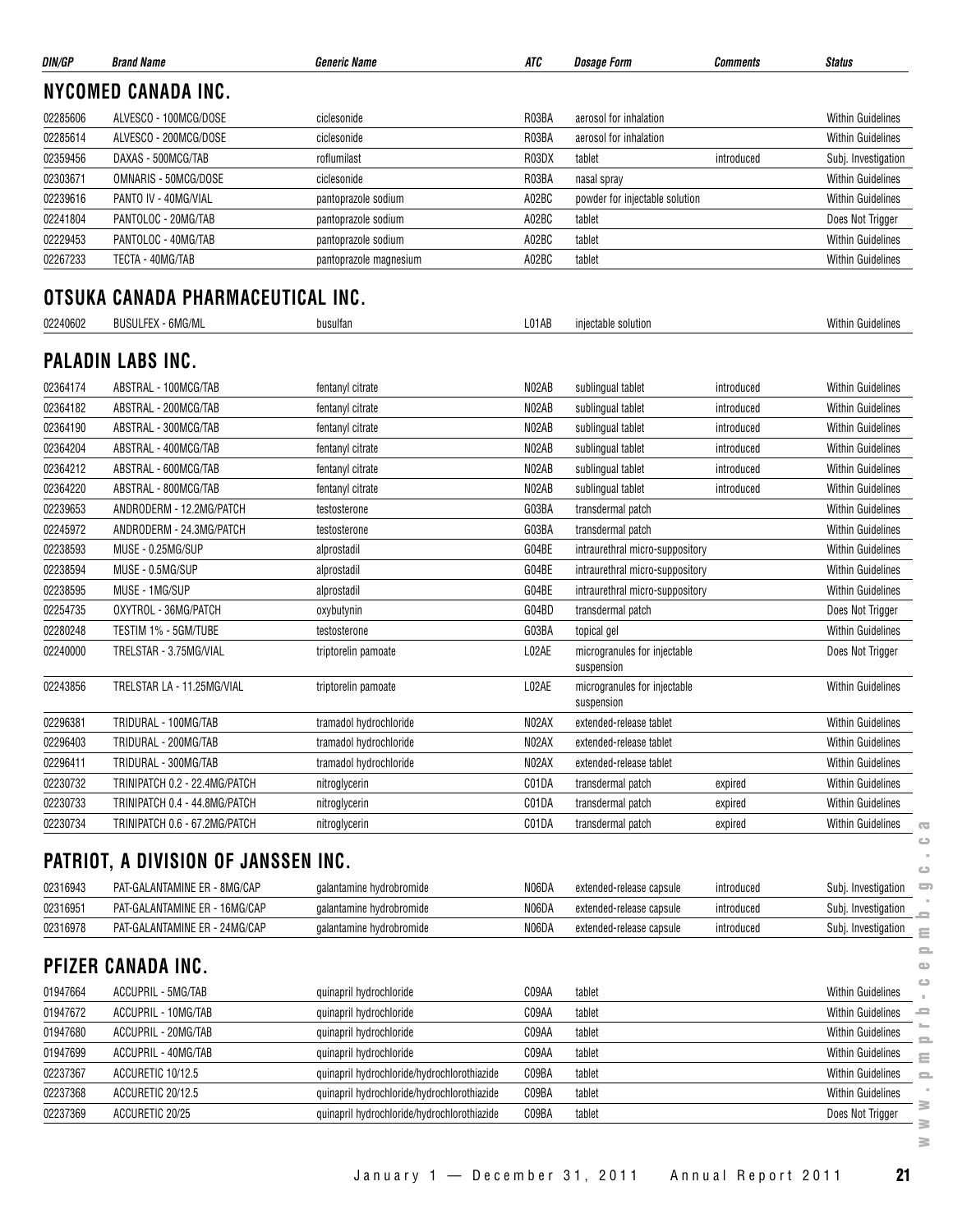| DIN/GP        | <b>Brand Name</b>                     | <b>Generic Name</b>                      | ATC   | Dosage Form                    | <b>Comments</b> | <b>Status</b>            |
|---------------|---------------------------------------|------------------------------------------|-------|--------------------------------|-----------------|--------------------------|
|               | <b>PFIZER CANADA INC. (continued)</b> |                                          |       |                                |                 |                          |
| 02232043      | ARICEPT - 5MG/TAB                     | donepezil hydrochloride                  | N06DA | tablet                         |                 | <b>Within Guidelines</b> |
| 02232044      | ARICEPT - 10MG/TAB                    | donepezil hydrochloride                  | N06DA | tablet                         |                 | <b>Within Guidelines</b> |
| 02269457      | ARICEPT RDT - 5MG/TAB                 | donepezil hydrochloride                  | N06DA | rapidly disintegrating tablet  |                 | <b>Within Guidelines</b> |
| 02269465      | ARICEPT RDT - 10MG/TAB                | donepezil hydrochloride                  | N06DA | rapidly disintegrating tablet  |                 | <b>Within Guidelines</b> |
| 02242705      | AROMASIN - 25MG/TAB                   | exemestane                               | L02BG | tablet                         |                 | <b>Within Guidelines</b> |
| 01917056      | ARTHROTEC 0.2/50                      | misoprostol/diclofenac sodium            | M01AB | tablet                         | expired         | <b>Within Guidelines</b> |
| 02229837      | ARTHROTEC 0.2/75                      | misoprostol/diclofenac sodium            | M01AB | tablet                         | expired         | <b>Within Guidelines</b> |
| 02293773      | BENEFIX - 500UNIT/VIAL                | coagulation factor IX (recombinant)      | B02BD | powder for injectable solution |                 | <b>Within Guidelines</b> |
| 02293781      | BENEFIX - 1000UNIT/VIAL               | coagulation factor IX (recombinant)      | B02BD | powder for injectable solution |                 | <b>Within Guidelines</b> |
| 02293803      | BENEFIX - 2000UNIT/VIAL               | coagulation factor IX (recombinant)      | B02BD | powder for injectable solution |                 | <b>Within Guidelines</b> |
| 02273284      | CADUET 10/10                          | amlodipine besylate/atorvastatin calcium | C10AA | tablet                         |                 | <b>Within Guidelines</b> |
| 02273292      | CADUET 10/20                          | amlodipine besylate/atorvastatin calcium | C10AA | tablet                         |                 | <b>Within Guidelines</b> |
| 02273306      | CADUET 10/40                          | amlodipine besylate/atorvastatin calcium | C10AA | tablet                         |                 | <b>Within Guidelines</b> |
| 02273314      | CADUET 10/80                          | amlodipine besylate/atorvastatin calcium | C10AA | tablet                         |                 | <b>Within Guidelines</b> |
| 02273233      | CADUET 5/10                           | amlodipine besylate/atorvastatin calcium | C10AA | tablet                         |                 | <b>Within Guidelines</b> |
| 02273241      | CADUET 5/20                           | amlodipine besylate/atorvastatin calcium | C10AA | tablet                         |                 | <b>Within Guidelines</b> |
| 02273268      | CADUET 5/40                           | amlodipine besylate/atorvastatin calcium | C10AA | tablet                         |                 | <b>Within Guidelines</b> |
| 02273276      | CADUET 5/80                           | amlodipine besylate/atorvastatin calcium | C10AA | tablet                         |                 | <b>Within Guidelines</b> |
| 02231622      | CAMPTOSAR - 20MG/ML                   | irinotecan hydrochloride                 | L01XX | injectable solution            |                 | <b>Within Guidelines</b> |
| 02239941      | CELEBREX - 100MG/CAP                  | celecoxib                                | M01AH |                                |                 | <b>Within Guidelines</b> |
| 02239942      | CELEBREX - 200MG/CAP                  |                                          | M01AH | capsule                        |                 | <b>Within Guidelines</b> |
| 02291177      | CHAMPIX - 0.5MG/TAB                   | celecoxib<br>varenicline tartrate        | N07BA | capsule<br>tablet              |                 | <b>Within Guidelines</b> |
| 02291185      | CHAMPIX - 1MG/TAB                     |                                          | N07BA |                                |                 |                          |
|               |                                       | varenicline tartrate                     |       | tablet                         |                 | <b>Within Guidelines</b> |
| 02298309      | CHAMPIX 0.5/1.0                       | varenicline tartrate                     | N07BA | tablet                         |                 | <b>Within Guidelines</b> |
| 02132680      | COLESTID - 1000MG/TAB                 | colestipol hydrochloride                 | C10AC | tablet                         |                 | <b>Within Guidelines</b> |
| 02132699      | COLESTID ORANGE - 7500MG/DOSE         | colestipol hydrochloride                 | C10AC | oral granules                  |                 | <b>Within Guidelines</b> |
| 02239064      | DETROL - 1MG/TAB                      | tolterodine tartrate                     | G04BD | tablet                         |                 | <b>Within Guidelines</b> |
| 02239065      | DETROL - 2MG/TAB                      | tolterodine tartrate                     | G04BD | tablet                         |                 | <b>Within Guidelines</b> |
| 02244612      | DETROL LA - 2MG/CAP                   | tolterodine tartrate                     | G04BD | extended-release capsule       |                 | <b>Within Guidelines</b> |
| 02244613      | DETROL LA - 4MG/CAP                   | tolterodine tartrate                     | G04BD | extended-release capsule       |                 | <b>Within Guidelines</b> |
| 00891835      | DIFLUCAN - 2MG/ML                     | fluconazole                              | J02AC | injectable solution            |                 | VCU                      |
| 02237279      | EFFEXOR XR - 37.5MG/CAP               | venlafaxine hydrochloride                | N06AA | extended-release capsule       |                 | Does Not Trigger         |
| 02237280      | EFFEXOR XR - 75MG/CAP                 | venlafaxine hydrochloride                | N06AA | extended-release capsule       |                 | Does Not Trigger         |
| 02237282      | EFFEXOR XR - 150MG/CAP                | venlafaxine hydrochloride                | N06AA | extended-release capsule       |                 | <b>Within Guidelines</b> |
| 02330695      | ERAXIS (WITHOUT SOLVENT) - 100MG/VIAL | anidulafungin                            | J02AX | powder for injectable solution |                 | <b>Within Guidelines</b> |
| 02282496      | <b>IDAMYCIN PFS - 1MG/ML</b>          | idarubicin hydrochloride                 | L01DB | injectable solution            |                 | <b>Within Guidelines</b> |
| 02230711      | LIPITOR - 10MG/TAB                    | atorvastatin calcium                     | C10AA | tablet                         |                 | Within Guidelines        |
| 02230713      | LIPITOR - 20MG/TAB                    | atorvastatin calcium                     | C10AA | tablet                         |                 | Within Guidelines        |
| 02230714<br>ᇹ | LIPITOR - 40MG/TAB                    | atorvastatin calcium                     | C10AA | tablet                         |                 | Within Guidelines        |
| 02243097      | LIPITOR - 80MG/TAB                    | atorvastatin calcium                     | C10AA | tablet                         |                 | <b>Within Guidelines</b> |
| 02268418      | LYRICA - 25MG/CAP                     | pregabalin                               | N03AX | capsule                        |                 | Does Not Trigger         |
| 02268426      | LYRICA - 50MG/CAP                     | pregabalin                               | N03AX | capsule                        |                 | Within Guidelines        |
| 02268434      | LYRICA - 75MG/CAP                     | pregabalin                               | N03AX | capsule                        |                 | Subj. Investigation      |
| 02268450      | LYRICA - 150MG/CAP                    | pregabalin                               | N03AX | capsule                        |                 | <b>Within Guidelines</b> |
| 02268477      | LYRICA - 225MG/CAP                    | pregabalin                               | N03AX | capsule                        |                 | Within Guidelines        |
| 02268485      | LYRICA - 300MG/CAP                    | pregabalin                               | N03AX | capsule                        |                 | <b>Within Guidelines</b> |
| 02084260      | NEURONTIN - 100MG/CAP                 | gabapentin                               | N03AX | capsule                        |                 | <b>Within Guidelines</b> |
| 02084279      | NEURONTIN - 300MG/CAP                 | gabapentin                               | N03AX | capsule                        |                 | <b>Within Guidelines</b> |
| 02084287      | NEURONTIN - 400MG/CAP                 | gabapentin                               | N03AX | capsule                        |                 | <b>Within Guidelines</b> |
| 02239717      | NEURONTIN - 600MG/TAB                 | gabapentin                               | N03AX | tablet                         |                 | <b>Within Guidelines</b> |
| 02239718      | NEURONTIN - 800MG/TAB                 | gabapentin                               | N03AX | tablet                         |                 | Within Guidelines        |
|               |                                       |                                          |       |                                |                 |                          |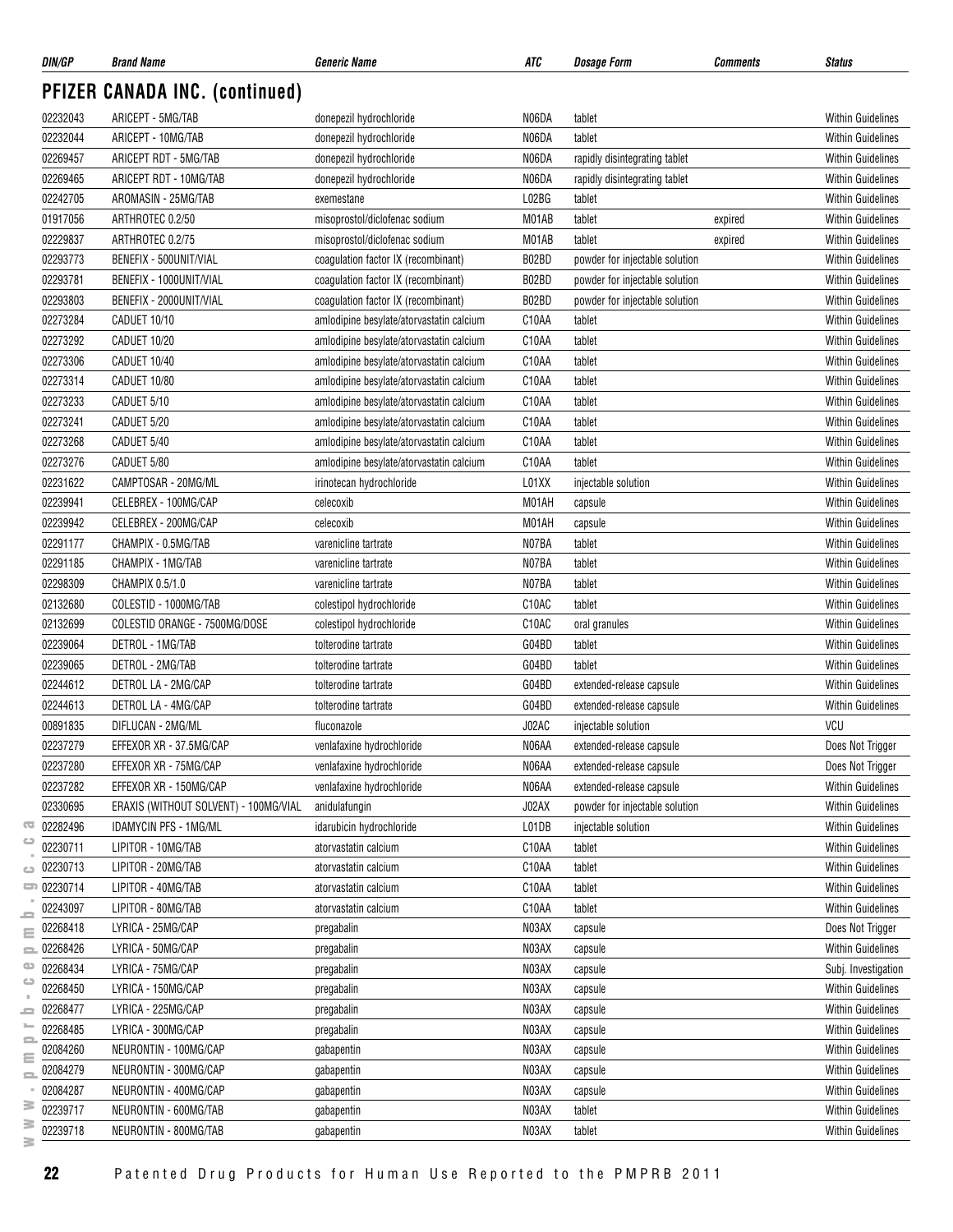| DIN/GP   | <b>Brand Name</b>              | <b>Generic Name</b>                      | ATC                | <i><b>Dosage Form</b></i>      | Comments | <b>Status</b>            |                                 |
|----------|--------------------------------|------------------------------------------|--------------------|--------------------------------|----------|--------------------------|---------------------------------|
|          | PFIZER CANADA INC. (continued) |                                          |                    |                                |          |                          |                                 |
| 00878928 | NORVASC - 5MG/TAB              | amlodipine besylate                      | C08CA              | tablet                         |          | <b>Within Guidelines</b> |                                 |
| 00878936 | NORVASC - 10MG/TAB             | amlodipine besylate                      | C08CA              | tablet                         |          | <b>Within Guidelines</b> |                                 |
| 02335204 | PREVNAR 13                     | pneumococcal 13-valent conjugate vaccine | J07AL              | injectable suspension          |          | <b>Within Guidelines</b> |                                 |
| 02321092 | PRISTIQ - 50MG/TAB             | desvenlafaxine succinate                 | N06AX              | tablet                         |          | <b>Within Guidelines</b> |                                 |
| 02321106 | PRISTIQ - 100MG/TAB            | desvenlafaxine succinate                 | N06AX              | tablet                         |          | <b>Within Guidelines</b> |                                 |
| 02243237 | RAPAMUNE - 1MG/ML              | sirolimus                                | L04AA              | oral solution                  |          | <b>Within Guidelines</b> |                                 |
| 02247111 | RAPAMUNE - 1MG/TAB             | sirolimus                                | L04AA              | tablet                         |          | <b>Within Guidelines</b> |                                 |
| 02308215 | RELISTOR - 20MG/ML             | methylnaltrexone bromide                 | A06AX              | injectable solution            |          | <b>Within Guidelines</b> |                                 |
| 02256290 | RELPAX - 20MG/TAB              | eletriptan hydrobromide                  | N02CC              | tablet                         |          | <b>Within Guidelines</b> |                                 |
| 02256304 | RELPAX - 40MG/TAB              | eletriptan hydrobromide                  | N <sub>02</sub> CC | tablet                         |          | <b>Within Guidelines</b> |                                 |
| 02279401 | REVATIO - 20MG/TAB             | sildenafil citrate                       | G04BE              | tablet                         |          | <b>Within Guidelines</b> |                                 |
| 02341611 | REVATIO IV - 0.8MG/ML          | sildenafil citrate                       | G04BE              | injectable solution            |          | Subj. Investigation      |                                 |
| 02272199 | SOMAVERT - 10MG/VIAL           | pegvisomant                              | H01AX              | powder for injectable solution |          | <b>Within Guidelines</b> |                                 |
| 02272202 | SOMAVERT - 15MG/VIAL           | pegvisomant                              | H01AX              | powder for injectable solution |          | <b>Within Guidelines</b> |                                 |
| 02272210 | SOMAVERT - 20MG/VIAL           | pegvisomant                              | H01AX              | powder for injectable solution |          | <b>Within Guidelines</b> |                                 |
| 02280795 | SUTENT - 12.5MG/CAP            | sunitinib malate                         | L01XE              | capsule                        |          | <b>Within Guidelines</b> |                                 |
| 02280809 | SUTENT - 25MG/CAP              | sunitinib malate                         | L01XE              | capsule                        |          | <b>Within Guidelines</b> |                                 |
| 02280817 | SUTENT - 50MG/CAP              | sunitinib malate                         | L01XE              | capsule                        |          | <b>Within Guidelines</b> |                                 |
| 02170817 | TAZOCIN 2000/250               | piperacillin sodium/tazobactam sodium    | J01CR              | powder for injectable solution |          | Does Not Trigger         |                                 |
| 02170795 | TAZOCIN 3000/375               | piperacillin sodium/tazobactam sodium    | J01CR              | powder for injectable solution |          | Does Not Trigger         |                                 |
| 02170809 | TAZOCIN 4000/500               | piperacillin sodium/tazobactam sodium    | J01CR              | powder for injectable solution |          | Does Not Trigger         |                                 |
| 02295636 | THELIN - 100MG/TAB             | sitaxsentan sodium                       | C02KX              | tablet                         |          | <b>Within Guidelines</b> |                                 |
| 02304104 | TORISEL - 25MG/VIAL            |                                          | L01XE              | injectable solution            |          | <b>Within Guidelines</b> |                                 |
|          |                                | temsirolimus                             | J01AA              |                                |          | <b>Within Guidelines</b> |                                 |
| 02285401 | TYGACIL - 50MG/VIAL            | tigecycline                              |                    | powder for injectable solution |          |                          |                                 |
| 02279991 | VFEND - 40MG/ML                | voriconazole                             | J02AC              | powder for oral suspension     |          | Within Guidelines        |                                 |
| 02256460 | VFEND - 50MG/TAB               | voriconazole                             | J02AC              | tablet                         |          | <b>Within Guidelines</b> |                                 |
| 02256479 | VFEND - 200MG/TAB              | voriconazole                             | J02AC              | tablet                         |          | <b>Within Guidelines</b> |                                 |
| 02256487 | VFEND - 200MG/VIAL             | voriconazole                             | J02AC              | powder for injectable solution |          | <b>Within Guidelines</b> |                                 |
| 02239766 | VIAGRA - 25MG/TAB              | sildenafil citrate                       | G04BE              | tablet                         |          | <b>Within Guidelines</b> |                                 |
| 02239767 | VIAGRA - 50MG/TAB              | sildenafil citrate                       | G04BE              | tablet                         |          | <b>Within Guidelines</b> |                                 |
| 02239768 | VIAGRA - 100MG/TAB             | sildenafil citrate                       | G04BE              | tablet                         |          | <b>Within Guidelines</b> |                                 |
| 02246619 | XALACOM                        | latanoprost/timolol maleate              | S01ED              | ophthalmic drops               |          | <b>Within Guidelines</b> |                                 |
| 02231493 | XALATAN - 0.05MG/ML            | latanoprost                              | S01EE              | ophthalmic solution            |          | Within Guidelines        |                                 |
| 02309483 | XYNTHA - 250UNIT/VIAL          | moroctocog alfa                          | B02BD              | powder for injectable solution |          | Within Guidelines        |                                 |
| 02309491 | XYNTHA - 500UNIT/VIAL          | moroctocog alfa                          | B02BD              | powder for injectable solution |          | <b>Within Guidelines</b> |                                 |
| 02309505 | XYNTHA - 1000UNIT/VIAL         | moroctocog alfa                          | B02BD              | powder for injectable solution |          | <b>Within Guidelines</b> | Œ<br>ت                          |
| 02309513 | XYNTHA - 2000UNIT/VIAL         | moroctocog alfa                          | B02BD              | powder for injectable solution |          | Within Guidelines        |                                 |
| 02298597 | ZELDOX - 20MG/CAP              | ziprasidone hydrochloride                | N05AE              | capsule                        |          | <b>Within Guidelines</b> | $\qquad \qquad \qquad \Box$     |
| 02298600 | ZELDOX - 40MG/CAP              | ziprasidone hydrochloride                | N05AE              | capsule                        |          | Within Guidelines        | $\overline{\phantom{m}}$        |
| 02298619 | ZELDOX - 60MG/CAP              | ziprasidone hydrochloride                | N05AE              | capsule                        |          | Within Guidelines        | 0                               |
| 02298627 | ZELDOX - 80MG/CAP              | ziprasidone hydrochloride                | N05AE              | capsule                        |          | <b>Within Guidelines</b> | $\equiv$                        |
| 02153432 | ZINECARD - 250MG/VIAL          | dexrazoxane                              | V03AF              | powder for injectable solution |          | Does Not Trigger         | $\equiv$                        |
| 02153440 | ZINECARD - 500MG/VIAL          | dexrazoxane                              | V03AF              | powder for injectable solution |          | Does Not Trigger         | $\circ$<br>$\qquad \qquad \Box$ |
| 02223716 | ZITHROMAX - 20MG/ML            | azithromycin                             | J01FA              | powder for oral suspension     |          | Does Not Trigger         |                                 |
| 02223724 | ZITHROMAX - 40MG/ML            | azithromycin                             | J01FA              | powder for oral suspension     |          | Does Not Trigger         | -                               |
| 02212021 | ZITHROMAX - 250MG/TAB          | azithromycin                             | J01FA              | tablet                         |          | Within Guidelines        | 2                               |
| 02231143 | ZITHROMAX - 600MG/TAB          | azithromycin                             | J01FA              | tablet                         |          | within Guidelines        | $\equiv$                        |
| 02239952 | ZITHROMAX - 500MG/VIAL         | azithromycin                             | J01FA              | powder for injectable solution |          | Within Guidelines        | 으                               |
| 02354802 | ZMAX SR - 2G/BOTTLE            | azithromycin                             | J01FA              | powder for oral suspension     |          | Within Guidelines        |                                 |
| 02132702 | ZOLOFT - 25MG/CAP              | sertraline hydrochloride                 | N06AB              | capsule                        |          | Within Guidelines        | ≧                               |
| 01962817 | ZOLOFT - 50MG/CAP              | sertraline hydrochloride                 | N06AB              | capsule                        |          | Within Guidelines        | ≧<br>$\geq$                     |
|          |                                |                                          |                    |                                |          |                          |                                 |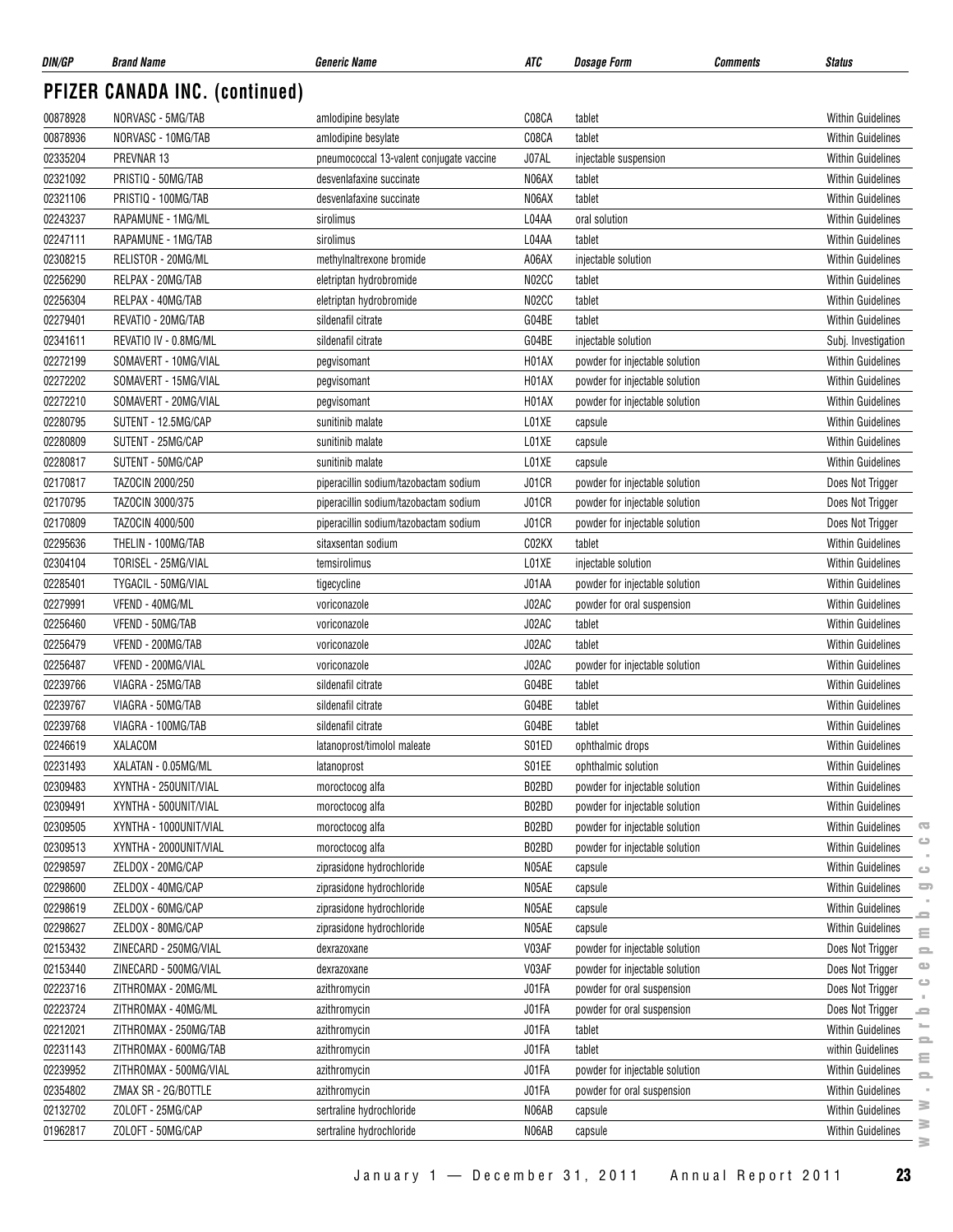| DIN/GP              | <b>Brand Name</b>                     | <b>Generic Name</b>                                | ATC   | Dosage Form                | <i><b>Comments</b></i> | <b>Status</b>            |
|---------------------|---------------------------------------|----------------------------------------------------|-------|----------------------------|------------------------|--------------------------|
|                     | <b>PFIZER CANADA INC. (continued)</b> |                                                    |       |                            |                        |                          |
| 01962779            | ZOLOFT - 100MG/CAP                    | sertraline hydrochloride                           | N06AB | capsule                    |                        | <b>Within Guidelines</b> |
| 02243685            | ZYVOXAM - 2MG/ML                      | linezolid                                          | J01XX | injectable solution        |                        | <b>Within Guidelines</b> |
| 02243686            | ZYVOXAM - 20MG/ML                     | linezolid                                          | J01XX | powder for oral suspension |                        | <b>Within Guidelines</b> |
| 02243684            | ZYVOXAM - 600MG/TAB                   | linezolid                                          | J01XX | tablet                     |                        | <b>Within Guidelines</b> |
|                     | <b>PHARMASCIENCE INC.</b>             |                                                    |       |                            |                        |                          |
| 02242473            | ATRIDOX - 44MG/DOSE                   | doxycycline hyclate                                | A01AB | subgingival gel            |                        | Subj. Investigation      |
|                     | <b>PURDUE PHARMA</b>                  |                                                    |       |                            |                        |                          |
| 02277166            |                                       |                                                    | N06BA |                            |                        |                          |
|                     | BIPHENTIN - 10MG/CAP                  | methylphenidate hydrochloride                      |       | controlled-release capsule |                        | <b>Within Guidelines</b> |
| 02277131            | BIPHENTIN - 15MG/CAP                  | methylphenidate hydrochloride                      | N06BA | controlled-release capsule |                        | <b>Within Guidelines</b> |
| 02277158            | BIPHENTIN - 20MG/CAP                  | methylphenidate hydrochloride                      | N06BA | controlled-release capsule |                        | <b>Within Guidelines</b> |
| 02277174            | BIPHENTIN - 30MG/CAP                  | methylphenidate hydrochloride                      | N06BA | controlled-release capsule |                        | <b>Within Guidelines</b> |
| 02277182            | BIPHENTIN - 40MG/CAP                  | methylphenidate hydrochloride                      | N06BA | controlled-release capsule |                        | <b>Within Guidelines</b> |
| 02277190            | BIPHENTIN - 50MG/CAP                  | methylphenidate hydrochloride                      | N06BA | controlled-release capsule |                        | <b>Within Guidelines</b> |
| 02277204            | BIPHENTIN - 60MG/CAP                  | methylphenidate hydrochloride                      | N06BA | controlled-release capsule |                        | <b>Within Guidelines</b> |
| 02277212            | BIPHENTIN - 80MG/CAP                  | methylphenidate hydrochloride                      | N06BA | controlled-release capsule |                        | <b>Within Guidelines</b> |
| 02341174            | <b>BUTRANS 5 - 5MG/PATCH</b>          | buprenorphine                                      | N02AE | transdermal patch          |                        | <b>Within Guidelines</b> |
| 02341212            | BUTRANS 10 - 10MG/PATCH               | buprenorphine                                      | N02AE | transdermal patch          |                        | <b>Within Guidelines</b> |
| 02341220            | BUTRANS 20 - 20MG/PATCH               | buprenorphine                                      | N02AE | transdermal patch          |                        | <b>Within Guidelines</b> |
| 02258129            | OXYCONTIN - 5MG/TAB                   | oxycodone hydrochloride                            | N02AA | controlled-release tablet  |                        | <b>Within Guidelines</b> |
| 02202441            | OXYCONTIN - 10MG/TAB                  | oxycodone hydrochloride                            | N02AA | controlled-release tablet  |                        | <b>Within Guidelines</b> |
| 02323192            | OXYCONTIN - 15MG/TAB                  | oxycodone hydrochloride                            | N02AA | controlled-release tablet  |                        | <b>Within Guidelines</b> |
| 02202468            | OXYCONTIN - 20MG/TAB                  | oxycodone hydrochloride                            | N02AA | controlled-release tablet  |                        | <b>Within Guidelines</b> |
| 02323206            | OXYCONTIN - 30MG/TAB                  | oxycodone hydrochloride                            | N02AA | controlled-release tablet  |                        | <b>Within Guidelines</b> |
| 02202476            | OXYCONTIN - 40MG/TAB                  | oxycodone hydrochloride                            | N02AA | controlled-release tablet  |                        | <b>Within Guidelines</b> |
| 02323214            | OXYCONTIN - 60MG/TAB                  | oxycodone hydrochloride                            | N02AA | controlled-release tablet  |                        | <b>Within Guidelines</b> |
| 02202484            | OXYCONTIN - 80MG/TAB                  | oxycodone hydrochloride                            | N02AA | controlled-release tablet  |                        | <b>Within Guidelines</b> |
| 02372525            | OXYNEO - 10MG/TAB                     | oxycodone hydrochloride                            | N02AA | controlled-release tablet  | introduced             | <b>Within Guidelines</b> |
| 02372533            | OXYNEO - 15MG/TAB                     | oxycodone hydrochloride                            | N02AA | controlled-release tablet  | introduced             | <b>Within Guidelines</b> |
| 02372797            | OXYNEO - 20MG/TAB                     | oxycodone hydrochloride                            | N02AA | controlled-release tablet  | introduced             | <b>Within Guidelines</b> |
| 02372541            | OXYNEO - 30MG/TAB                     | oxycodone hydrochloride                            | N02AA | controlled-release tablet  | introduced             | Within Guidelines        |
| 02372568            | OXYNEO - 40MG/TAB                     | oxycodone hydrochloride                            | N02AA | controlled-release tablet  | introduced             | <b>Within Guidelines</b> |
| 02372576            | OXYNEO - 60MG/TAB                     | oxycodone hydrochloride                            | N02AA | controlled-release tablet  | introduced             | <b>Within Guidelines</b> |
| 02372584            | OXYNEO - 80MG/TAB                     | oxycodone hydrochloride                            | N02AA | controlled-release tablet  | introduced             | Within Guidelines        |
| 02339609            | TARGIN 10/5                           | oxycodone hydrochloride/<br>naloxone hydrochloride | N02AA | controlled-release tablet  |                        | <b>Within Guidelines</b> |
| $\implies$ 02339617 | <b>TARGIN 20/10</b>                   | oxycodone hydrochloride/<br>naloxone hydrochloride | N02AA | controlled-release tablet  |                        | Within Guidelines        |
| 02339625            | <b>TARGIN 40/20</b>                   | oxycodone hydrochloride/<br>naloxone hydrochloride | N02AA | controlled-release tablet  |                        | Within Guidelines        |
| 02360322            | ZYTRAM XL - 75MG/TAB                  | tramadol hydrochloride                             | N02AX | controlled-release tablet  | introduced             | <b>Within Guidelines</b> |
| 02360349            | ZYTRAM XL - 100MG/TAB                 | tramadol hydrochloride                             | N02AX | controlled-release tablet  | introduced             | <b>Within Guidelines</b> |
| 02286424            | ZYTRAM XL - 150MG/TAB                 | tramadol hydrochloride                             | N02AX | controlled-release tablet  |                        | Within Guidelines        |
| 02286432            | ZYTRAM XL - 200MG/TAB                 | tramadol hydrochloride                             | N02AX | controlled-release tablet  |                        | Within Guidelines        |
| 02286440            | ZYTRAM XL - 300MG/TAB                 | tramadol hydrochloride                             | N02AX | controlled-release tablet  |                        | <b>Within Guidelines</b> |
| 02286459            | ZYTRAM XL - 400MG/TAB                 | tramadol hydrochloride                             | N02AX | controlled-release tablet  |                        | Within Guidelines        |
|                     |                                       |                                                    |       |                            |                        |                          |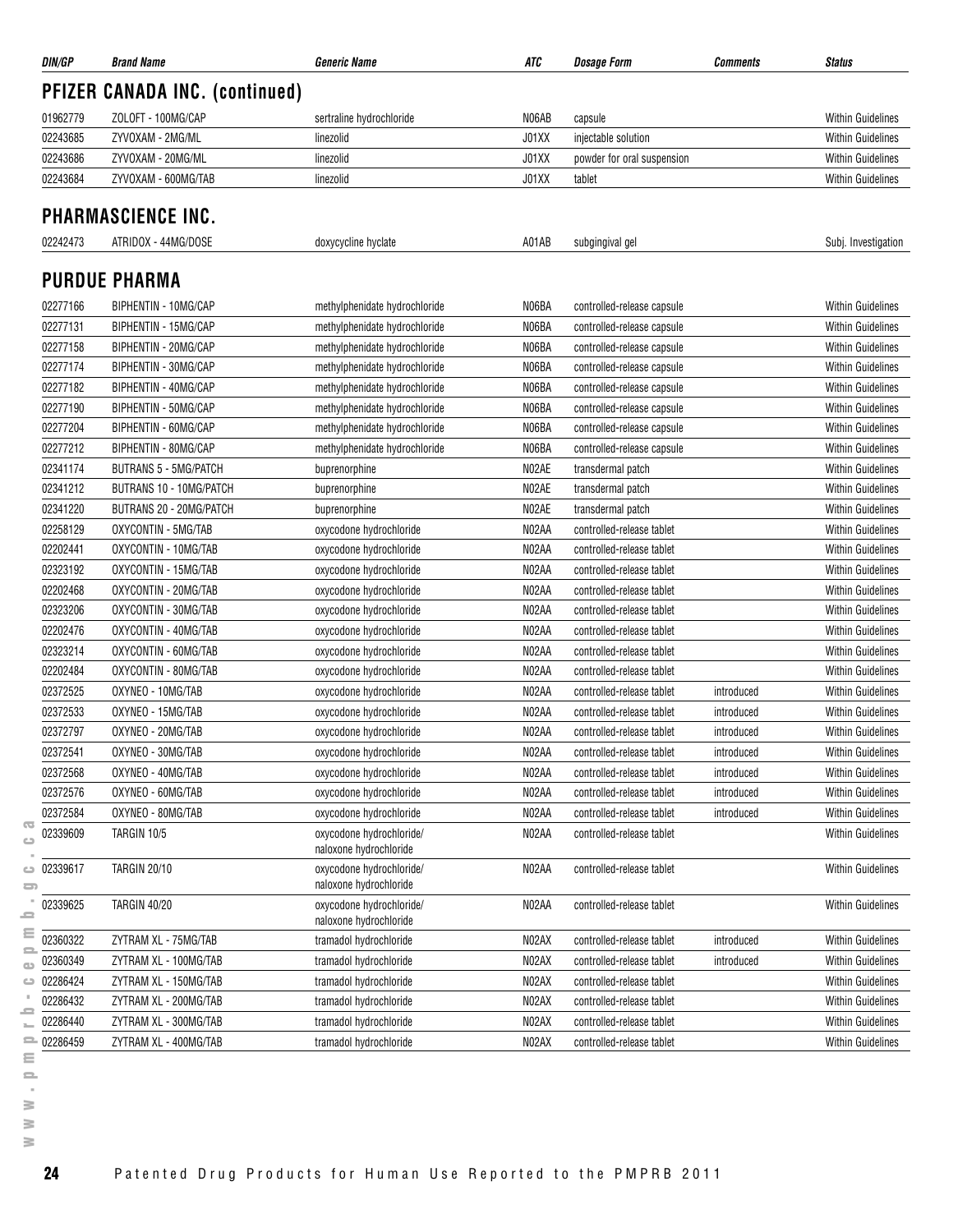| DIN/GP   | <b>Brand Name</b>                   | <b>Generic Name</b> | ATC   | Dosage Form | <b>Comments</b> | <b>Status</b>            |
|----------|-------------------------------------|---------------------|-------|-------------|-----------------|--------------------------|
|          | RANBAXY PHARMACEUTICALS CANADA INC. |                     |       |             |                 |                          |
| 02305038 | RAN-PANTOPRAZOLE - 20MG/TAB         | pantoprazole sodium | A02BC | tablet      |                 | <b>Within Guidelines</b> |
| 02305046 | RAN-PANTOPRAZOLE - 40MG/TAB         | pantoprazole sodium | A02BC | tablet      |                 | <b>Within Guidelines</b> |
| 02298074 | RAN-RABEPRAZOLE - 10MG/TAB          | rabeprazole sodium  | A02BC | tablet      |                 | <b>Within Guidelines</b> |
| 02298082 | RAN-RABEPRAZOLE - 20MG/TAB          | rabeprazole sodium  | A02BC | tablet      |                 | <b>Within Guidelines</b> |

## **RARE DISEASE THERAPEUTICS INC.**

| 2MG/CAP<br>ORFADIN -  | $\cdots$<br>nitisinone | A16AX<br>capsule         | <b>Within Guidelines</b> |
|-----------------------|------------------------|--------------------------|--------------------------|
| ORFADIN - 5MG/CAP     | nitisinone             | A16AX<br>capsule         | Does Not<br>Triage       |
| 10MG/CAP<br>ORFADIN - | nitisinone             | $A16A\lambda$<br>capsule | <b>Within Guidelines</b> |

## **SANOFI PASTEUR LIMITED**

| 02240255 | ADACEL         | DaPT vaccine                                                     | J07AJ               | injectable suspension | expired          | <b>Within Guidelines</b> |
|----------|----------------|------------------------------------------------------------------|---------------------|-----------------------|------------------|--------------------------|
| 02352044 | ADACEL-POLIO   | DaPT-ipv vaccine                                                 | J07CA               | injectable suspension | introduced       | <b>Within Guidelines</b> |
| 02247208 | <b>DUKORAL</b> | vaccine cholera toxin B subunit (rDNA)                           | J07AE               | oral vaccine          |                  | Does Not Trigger         |
| 02279924 | MENACTRA       | diphteria toxoid/meningoccocal polysach.<br>conjugate vacciJ07AH | injectable solution |                       | introduced (nas) | Does Not Trigger         |
| 02243167 | PEDIACEL       | DaPT-IPV-Hib vaccine                                             | J07CA               | injectable suspension | expired          | <b>Within Guidelines</b> |
| 02231343 | PENTACEL       | DaPT-IPV-Hib vaccine                                             | J07CA               | injectable suspension | expired          | <b>Within Guidelines</b> |
| 02230946 | QUADRACEL      | DaPT-IPV vaccine                                                 | J07CA               | injectable suspension | expired          | Does Not Trigger         |

## **SANOFI-AVENTIS CANADA INC.**

| 02221829 | ALTACE - 1.25MG/CAP          | ramipril                     | C09AA | capsule                                 | Within Guidelines                           |
|----------|------------------------------|------------------------------|-------|-----------------------------------------|---------------------------------------------|
| 02221837 | ALTACE - 2.5MG/CAP           | ramipril                     | C09AA | capsule                                 | <b>Within Guidelines</b>                    |
| 02221845 | ALTACE - 5MG/CAP             | ramipril                     | C09AA | capsule                                 | <b>Within Guidelines</b>                    |
| 02221853 | ALTACE - 10MG/CAP            | ramipril                     | C09AA | capsule                                 | <b>Within Guidelines</b>                    |
| 02281112 | ALTACE - 15MG/CAP            | ramipril                     | C09AA | capsule                                 | <b>Within Guidelines</b>                    |
| 02283166 | ALTACE HCT 10/12.5           | ramipril/hydrochlorothiazide | C09BA | tablet                                  | <b>Within Guidelines</b>                    |
| 02283182 | ALTACE HCT 10/25             | ramipril/hydrochlorothiazide | C09BA | tablet                                  | <b>Within Guidelines</b>                    |
| 02283131 | ALTACE HCT 2.5/12.5          | ramipril/hydrochlorothiazide | C09BA | tablet                                  | <b>Within Guidelines</b>                    |
| 02283158 | ALTACE HCT 5/12.5            | ramipril/hydrochlorothiazide | C09BA | tablet                                  | <b>Within Guidelines</b>                    |
| 02283174 | ALTACE HCT 5/25              | ramipril/hydrochlorothiazide | C09BA | tablet                                  | Does Not Trigger                            |
| 02231380 | ANZEMET - 20MG/ML            | dolasetron mesylate          | A04AA | injectable solution                     | Does Not Trigger                            |
| 02231378 | ANZEMET - 50MG/TAB           | dolasetron mesylate          | A04AA | tablet                                  | Does Not Trigger                            |
| 02231379 | ANZEMET - 100MG/TAB          | dolasetron mesylate          | A04AA | tablet                                  | <b>Within Guidelines</b>                    |
| 02279460 | APIDRA - 100UNIT/ML          | insulin glulisine            | A10AB | injectable solution                     | <b>Within Guidelines</b>                    |
| 02279479 | APIDRA - 100UNIT/ML          | insulin glulisine            | A10AB | injectable solution                     | $\overline{\mathbb{C}}$<br>Does Not Trigger |
| 02294346 | APIDRA SOLOSTAR - 100UNIT/ML | insulin glulisine            | A10AB | injectable solution                     | <b>Within Guidelines</b>                    |
| 02241888 | ARAVA - 10MG/TAB             | leflunomide                  | L04AA | tablet                                  | $\circ$<br><b>Within Guidelines</b>         |
| 02241889 | ARAVA - 20MG/TAB             | leflunomide                  | L04AA | tablet                                  | $\Box$<br><b>Within Guidelines</b>          |
| 02248239 | ELIGARD - 7.5MG/VIAL         | leuprolide acetate           | L02AE | injectable solution                     | VCU<br>ᆖ                                    |
| 02248240 | ELIGARD - 22.5MG/VIAL        | leuprolide acetate           | L02AE | injectable solution                     | VCU<br>Ξ                                    |
| 02248999 | ELIGARD - 30MG/VIAL          | leuprolide acetate           | L02AE | injectable solution                     | $\equiv$<br>VCU                             |
| 02268892 | ELIGARD - 45MG/VIAL          | leuprolide acetate           | L02AE | injectable solution                     | $\bigcirc$<br>VCU<br>$\sim$                 |
| 02296284 | ELOXATIN - 5MG/ML            | oxaliplatin                  | L01XA | injectable solution                     | Within Guidelines                           |
| 02248416 | FASTURTEC - 1.5MG/VIAL       | rasburicase                  | V03AF | powder for injectable solution          | ᇰ<br>Within Guidelines                      |
| 02369524 | JEVTANA - 60MG/VIAL          | cabazitaxel                  | L01CD | injectable solution<br>introduced (nas) | <b>Within Guidelines</b>                    |
| 02247520 | KETEK - 400MG/TAB            | telithromycin                | J01FA | tablet                                  | <b>Within Guidelines</b><br>$\equiv$        |
| 02245689 | LANTUS - 100UNIT/ML          | insulin glargine             | A10AE | injectable solution                     | <b>Within Guidelines</b><br>$=$             |
| 02251930 | LANTUS - 100UNIT/ML          | insulin glargine             | A10AE | injectable solution                     | Within Guidelines                           |
| 02294338 | LANTUS SOLOSTAR - 100UNIT/ML | insulin glargine             | A10AE | injectable solution                     | ≧<br><b>Within Guidelines</b><br>$\geq$     |
| 02221802 | LOPROX - 10MG/G              | ciclopirox olamine           | D01AE | topical cream                           | Subj. Investigation<br>≧                    |
|          |                              |                              |       |                                         |                                             |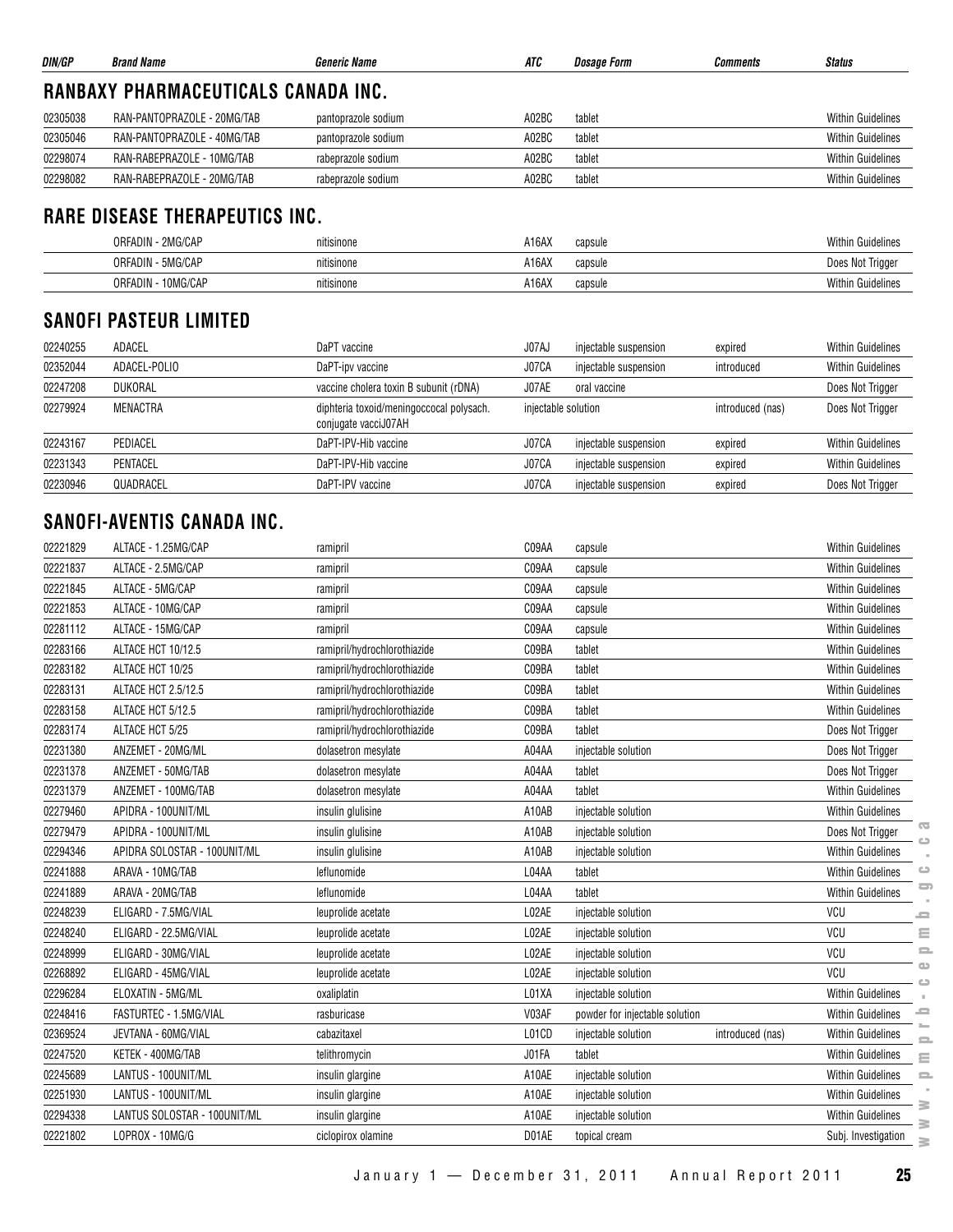| DIN/GP                                                                                       | <b>Brand Name</b>                             | <b>Generic Name</b>                                        | ATC            | <b>Dosage Form</b>       | <b>Comments</b>                | <b>Status</b>                                                                                                                                                                                                                                                                                                                                           |
|----------------------------------------------------------------------------------------------|-----------------------------------------------|------------------------------------------------------------|----------------|--------------------------|--------------------------------|---------------------------------------------------------------------------------------------------------------------------------------------------------------------------------------------------------------------------------------------------------------------------------------------------------------------------------------------------------|
|                                                                                              | <b>SANOFI-AVENTIS CANADA INC. (continued)</b> |                                                            |                |                          |                                |                                                                                                                                                                                                                                                                                                                                                         |
| 02221810                                                                                     | LOPROX - 10MG/ML                              | ciclopirox olamine                                         | D01AE          | topical lotion           |                                | Subj. Investigation                                                                                                                                                                                                                                                                                                                                     |
| 02012472                                                                                     | LOVENOX - 100MG/ML                            | enoxaparin sodium                                          | B01AB          | injectable solution      | expired                        | <b>Within Guidelines</b>                                                                                                                                                                                                                                                                                                                                |
| 02236564                                                                                     | LOVENOX - 100MG/ML                            | enoxaparin sodium                                          | B01AB          | injectable solution      | expired                        | <b>Within Guidelines</b>                                                                                                                                                                                                                                                                                                                                |
| 02236883                                                                                     | LOVENOX - 100MG/ML                            | enoxaparin sodium                                          | B01AB          | injectable solution      | expired                        | <b>Within Guidelines</b>                                                                                                                                                                                                                                                                                                                                |
| 02242692                                                                                     | LOVENOX HP - 150MG/ML                         | enoxaparin sodium                                          | B01AB          | injectable solution      | expired                        | <b>Within Guidelines</b>                                                                                                                                                                                                                                                                                                                                |
| 02330989                                                                                     | MULTAQ - 400MG/TAB                            | dronedarone hydrochloride                                  | C01BD          | tablet                   |                                | <b>Within Guidelines</b>                                                                                                                                                                                                                                                                                                                                |
| 02213834                                                                                     | NASACORT AQ - 55MCG/DOSE                      | triamcinolone acetonide                                    | R01AD          | nasal spray              |                                | <b>Within Guidelines</b>                                                                                                                                                                                                                                                                                                                                |
| 02221985                                                                                     | RENEDIL - 2.5MG/TAB                           | felodipine                                                 | C08CA          | sustained-release tablet |                                | Subj. Investigation                                                                                                                                                                                                                                                                                                                                     |
| 02221993                                                                                     | RENEDIL - 5MG/TAB                             | felodipine                                                 | C08CA          | sustained-release tablet |                                | Subj. Investigation                                                                                                                                                                                                                                                                                                                                     |
| 02222000                                                                                     | RENEDIL - 10MG/TAB                            | felodipine                                                 | C08CA          | sustained-release tablet |                                | Subj. Investigation                                                                                                                                                                                                                                                                                                                                     |
| 02242763                                                                                     | RILUTEK - 50MG/TAB                            | riluzole                                                   | N07XX          | tablet                   |                                | <b>Within Guidelines</b>                                                                                                                                                                                                                                                                                                                                |
| 02195984                                                                                     | SUPRAX - 400MG/TAB                            | cefixime                                                   | J01DA          | tablet                   | expired                        | <b>Within Guidelines</b>                                                                                                                                                                                                                                                                                                                                |
| 02177099                                                                                     | TAXOTERE - 20MG/VIAL                          | docetaxel                                                  | L01CD          | injectable solution      |                                | <b>Within Guidelines</b>                                                                                                                                                                                                                                                                                                                                |
| 02177080                                                                                     | TAXOTERE - 80MG/VIAL                          | docetaxel                                                  | L01CD          | injectable solution      |                                | <b>Within Guidelines</b>                                                                                                                                                                                                                                                                                                                                |
| 02245565                                                                                     | XATRAL - 10MG/TAB                             | alfuzosin hydrochloride                                    | G04CA          | sustained-release tablet |                                | <b>Within Guidelines</b>                                                                                                                                                                                                                                                                                                                                |
|                                                                                              | SANTHERA PHARMACEUTICALS (CANADA) INC.        |                                                            |                |                          |                                |                                                                                                                                                                                                                                                                                                                                                         |
| 02314150                                                                                     | CATENA - 150MG/TAB                            | idebenone                                                  | N06BX          | tablet                   |                                | <b>Within Guidelines</b>                                                                                                                                                                                                                                                                                                                                |
|                                                                                              | <b>SERVIER CANADA INC.</b>                    |                                                            |                |                          |                                |                                                                                                                                                                                                                                                                                                                                                         |
|                                                                                              | CORALAN - 5MG/TAB                             | ivabradine hydrochloride                                   | C01EB          | tablet                   |                                | Subj. Investigation                                                                                                                                                                                                                                                                                                                                     |
|                                                                                              | CORALAN - 7.5MG/TAB                           | ivabradine hydrochloride                                   | C01EB          | tablet                   |                                | Does Not Trigger                                                                                                                                                                                                                                                                                                                                        |
| 02123274                                                                                     | COVERSYL - 2MG/TAB                            | perindopril erbumine                                       | C09AA          | tablet                   |                                | <b>Within Guidelines</b>                                                                                                                                                                                                                                                                                                                                |
| 02123282                                                                                     | COVERSYL - 4MG/TAB                            | perindopril erbumine                                       | C09AA          | tablet                   |                                | <b>Within Guidelines</b>                                                                                                                                                                                                                                                                                                                                |
| 02246624                                                                                     | COVERSYL - 8MG/TAB                            | perindopril erbumine                                       | C09AA          | tablet                   |                                | <b>Within Guidelines</b>                                                                                                                                                                                                                                                                                                                                |
| 02246569                                                                                     | COVERSYL PLUS 4/1.25                          | perindopril erbumine/indapamide                            | C09BA          | tablet                   |                                | <b>Within Guidelines</b>                                                                                                                                                                                                                                                                                                                                |
| 02321653                                                                                     | COVERSYL PLUS HD 8/2.5                        | perindopril erbumine/indapamide                            | C09BA          | tablet                   |                                | <b>Within Guidelines</b>                                                                                                                                                                                                                                                                                                                                |
| 02246568                                                                                     | COVERSYL PLUS LD 2/0.625                      | perindopril erbumine/indapamide                            | C09BA          | tablet                   |                                | <b>Within Guidelines</b>                                                                                                                                                                                                                                                                                                                                |
| 02242987                                                                                     | DIAMICRON MR - 30MG/TAB                       | gliclazide                                                 | A10BB          | sustained-release tablet |                                | <b>Within Guidelines</b>                                                                                                                                                                                                                                                                                                                                |
|                                                                                              | <b>SHIRE CANADA INC.</b>                      |                                                            |                |                          |                                |                                                                                                                                                                                                                                                                                                                                                         |
| 02248808                                                                                     | ADDERALL XR - 5MG/CAP                         | mixed salts amphetamine                                    | N06BA          | extended-release capsule |                                | Does Not Trigger                                                                                                                                                                                                                                                                                                                                        |
| 02248809                                                                                     | ADDERALL XR - 10MG/CAP                        | mixed salts amphetamine                                    | N06BA          | extended-release capsule |                                | <b>Within Guidelines</b>                                                                                                                                                                                                                                                                                                                                |
|                                                                                              |                                               | mixed salts amphetamine                                    | N06BA          | extended-release capsule |                                | <b>Within Guidelines</b>                                                                                                                                                                                                                                                                                                                                |
|                                                                                              |                                               |                                                            |                |                          |                                |                                                                                                                                                                                                                                                                                                                                                         |
| 02248810                                                                                     | ADDERALL XR - 15MG/CAP                        |                                                            |                |                          |                                |                                                                                                                                                                                                                                                                                                                                                         |
| 02248811                                                                                     | ADDERALL XR - 20MG/CAP                        | mixed salts amphetamine                                    | N06BA          | extended-release capsule |                                |                                                                                                                                                                                                                                                                                                                                                         |
|                                                                                              | ADDERALL XR - 25MG/CAP                        | mixed salts amphetamine                                    | N06BA          | extended-release capsule |                                |                                                                                                                                                                                                                                                                                                                                                         |
|                                                                                              | ADDERALL XR - 30MG/CAP                        | mixed salts amphetamine                                    | N06BA          | extended-release capsule |                                |                                                                                                                                                                                                                                                                                                                                                         |
| 02248812<br>02248813<br>02239665                                                             | ALERTEC - 100MG/TAB                           | modafinil                                                  | N06BA          | tablet                   |                                |                                                                                                                                                                                                                                                                                                                                                         |
|                                                                                              | FOSRENOL - 250MG/TAB                          | lanthanum carbonate hydrate                                | V03AE          | chewable tablet          |                                |                                                                                                                                                                                                                                                                                                                                                         |
|                                                                                              | FOSRENOL - 500MG/TAB<br>FOSRENOL - 750MG/TAB  | lanthanum carbonate hydrate                                | V03AE          | chewable tablet          |                                |                                                                                                                                                                                                                                                                                                                                                         |
|                                                                                              |                                               | lanthanum carbonate hydrate                                | V03AE          | chewable tablet          |                                |                                                                                                                                                                                                                                                                                                                                                         |
|                                                                                              | FOSRENOL - 1000MG/TAB                         | lanthanum carbonate hydrate                                | V03AE          | chewable tablet          |                                |                                                                                                                                                                                                                                                                                                                                                         |
|                                                                                              | MEZAVANT - 1200MG/TAB                         | mesalamine                                                 | A07EC          | sustained-release tablet |                                |                                                                                                                                                                                                                                                                                                                                                         |
|                                                                                              | VYVANSE - 20MG/CAP                            | lisdexamfetamine dimesylate                                | N06BA          | capsule                  | introduced                     |                                                                                                                                                                                                                                                                                                                                                         |
|                                                                                              | VYVANSE - 30MG/CAP                            | lisdexamfetamine dimesylate                                | N06BA          | capsule                  | introduced (nas)               |                                                                                                                                                                                                                                                                                                                                                         |
| 02287145<br>02287153<br>02287161<br>02287188<br>02297558<br>02347156<br>02322951<br>02347164 | VYVANSE - 40MG/CAP                            | lisdexamfetamine dimesylate                                | N06BA          | capsule                  | introduced                     | Does Not Trigger                                                                                                                                                                                                                                                                                                                                        |
| 02322978<br>$= 02347172$                                                                     | VYVANSE - 50MG/CAP<br>VYVANSE - 60MG/CAP      | lisdexamfetamine dimesylate<br>lisdexamfetamine dimesylate | N06BA<br>N06BA | capsule<br>capsule       | introduced (nas)<br>introduced | <b>Within Guidelines</b><br><b>Within Guidelines</b><br><b>Within Guidelines</b><br><b>Within Guidelines</b><br><b>Within Guidelines</b><br><b>Within Guidelines</b><br>Within Guidelines<br><b>Within Guidelines</b><br><b>Within Guidelines</b><br><b>Within Guidelines</b><br><b>Within Guidelines</b><br>Subj. Investigation<br>Subj. Investigation |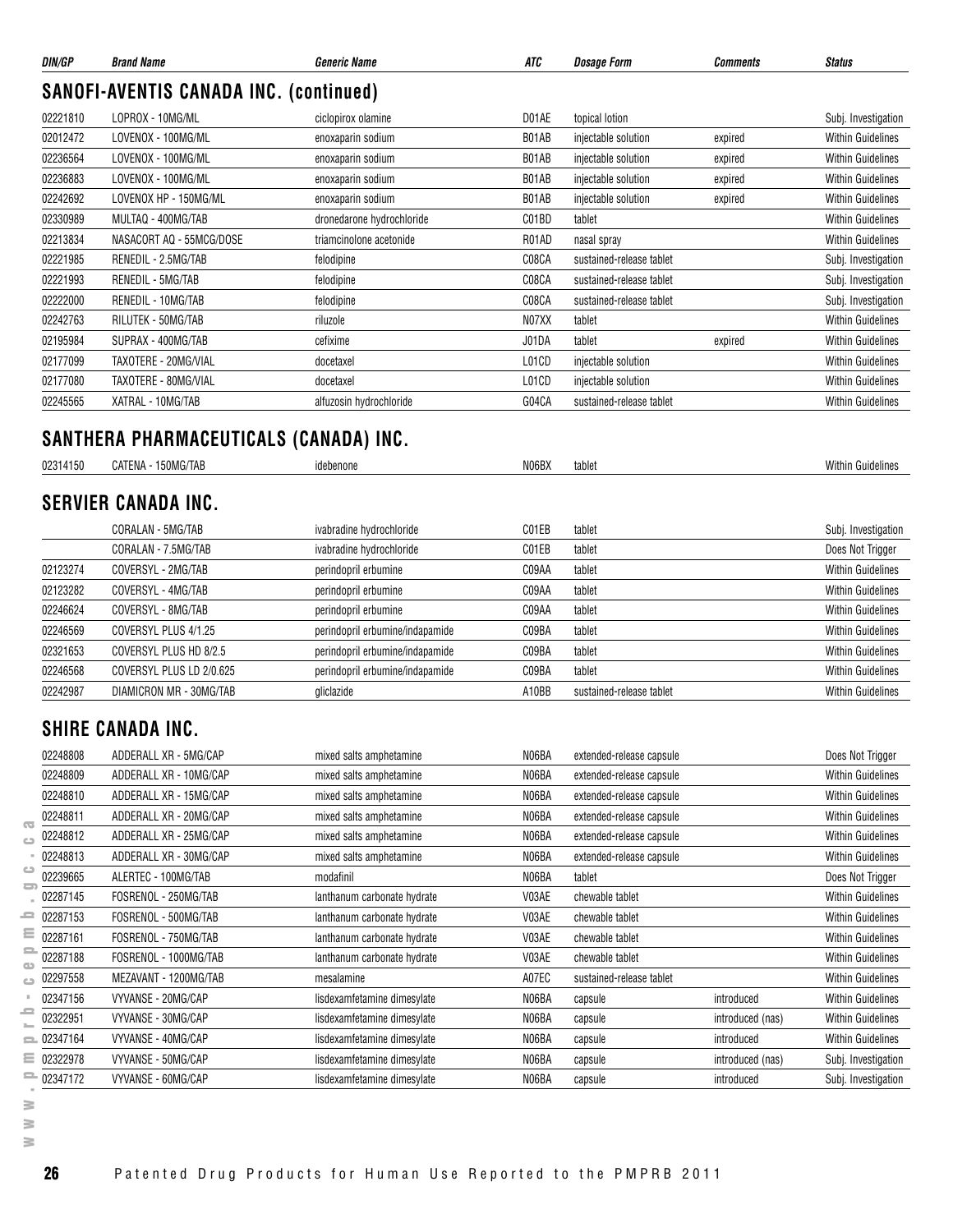| DIN/GP   | <b>Brand Name</b>                         | <b>Generic Name</b>                  | ATC                | <b>Dosage Form</b>             | <b>Comments</b>  | <b>Status</b>            |
|----------|-------------------------------------------|--------------------------------------|--------------------|--------------------------------|------------------|--------------------------|
|          | <b>SHIRE HUMAN GENETIC THERAPIES INC.</b> |                                      |                    |                                |                  |                          |
|          | FIRAZYR - 30MG/SYRINGE                    | icatibant                            | C01EB              | injectable solution            | introduced (nas) | Does Not Trigger         |
| 02249057 | REPLAGAL - 3.5MG/VIAL                     | agalsidase alfa                      | A16AB              | injectable solution            |                  | <b>Within Guidelines</b> |
|          | SIGMA-TAU PHARMACEUTICALS INC.            |                                      |                    |                                |                  |                          |
| 02231590 | ABELCET - 5MG/ML                          | amphotericin B lipid complex         | J02AA              | powder for injectable solution |                  | Does Not Trigger         |
|          | SOPHERION THERAPEUTICS INC.               |                                      |                    |                                |                  |                          |
| 02245015 | <b>MYOCET</b>                             | doxorubicin hydrochloride, liposomal | L01DB              | powder for injectable solution |                  | <b>Within Guidelines</b> |
|          | SUNOVION PHARMACEUTICALS CANADA INC.      |                                      |                    |                                |                  |                          |
| 02270439 | <b>ADVICOR 500/20</b>                     | niacin/lovastatin                    | C <sub>10</sub> BA | tablet                         |                  | <b>Within Guidelines</b> |
| 02270447 | <b>ADVICOR 1000/20</b>                    | niacin/lovastatin                    | C <sub>10</sub> BA | tablet                         |                  | <b>Within Guidelines</b> |
| 02246533 | ANGIOMAX - 250MG/VIAL                     | bivalirudin                          | B01AE              | powder for injectable solution |                  | <b>Within Guidelines</b> |
| 02299909 | CUBICIN - 500MG/VIAL                      | daptomycin                           | J01XX              | powder for injectable solution |                  | <b>Within Guidelines</b> |
| 02242505 | NAPRELAN 375 - 412.5MG/TAB                | naproxen sodium                      | M01AE              | controlled-release tablet      | expired          | Does Not Trigger         |
| 02242506 | NAPRELAN 500 - 550MG/TAB                  | naproxen sodium                      | M01AE              | controlled-release tablet      | expired          | Does Not Trigger         |
| 02262347 | NIASPAN - 500MG/TAB                       | niacin                               | C <sub>10</sub> AD | extended-release tablet        |                  | <b>Within Guidelines</b> |
| 02262355 | NIASPAN - 750MG/TAB                       | niacin                               | C <sub>10</sub> AD | extended-release tablet        |                  | Does Not Trigger         |
| 02262339 | NIASPAN - 1000MG/TAB                      | niacin                               | C <sub>10</sub> AD | extended-release tablet        |                  | Does Not Trigger         |
| 02309254 | NIASPAN FCT - 500MG/TAB                   | niacin                               | C <sub>10</sub> AD | extended-release tablet        |                  | <b>Within Guidelines</b> |
| 02309262 | NIASPAN FCT - 750MG/TAB                   | niacin                               | C <sub>10</sub> AD | extended-release tablet        |                  | <b>Within Guidelines</b> |
| 02309289 | NIASPAN FCT - 1000MG/TAB                  | niacin                               | C <sub>10</sub> AD | extended-release tablet        |                  | <b>Within Guidelines</b> |

### **TAKEDA CANADA INC.**

| 02242572 | ACTOS - 15MG/TAB    | pioglitazone hydrochloride | A10BG | tablet                  | <b>Within Guidelines</b> |
|----------|---------------------|----------------------------|-------|-------------------------|--------------------------|
| 02242573 | ACTOS - 30MG/TAB    | pioglitazone hydrochloride | A10BG | tablet                  | <b>Within Guidelines</b> |
| 02242574 | ACTOS - 45MG/TAB    | pioglitazone hydrochloride | A10BG | tablet                  | <b>Within Guidelines</b> |
| 02354950 | DEXILANT - 30MG/CAP | dexlansoprazole            | A02BC | delayed-release capsule | <b>Within Guidelines</b> |
| 02354969 | DEXILANT - 60MG/CAP | dexlansoprazole            | A02BC | delayed-release capsule | <b>Within Guidelines</b> |
| 02357380 | ULORIC - 80MG/TAB   | febuxostat                 | M04AA | tablet                  | Does Not Trigger         |

## **TEVA CANADA INNOVATION G.P.-S.E.N.C.**

| 02284642 | AZILECT - 0.5MG/TAB              | rasagiline mesylate     | N04BD              | tablet                   | <b>Within Guidelines</b>                                 |
|----------|----------------------------------|-------------------------|--------------------|--------------------------|----------------------------------------------------------|
| 02284650 | AZILECT - 1MG/TAB                | rasagiline mesylate     | N04BD              | tablet                   | <b>Within Guidelines</b>                                 |
| 02245619 | COPAXONE - 20MG/SYRINGE          | glatiramer acetate      | L03AX              | injectable solution      | <b>NOH</b><br>$\overline{\mathbf{G}}$                    |
| 02257084 | FROVA - 2.5MG/TAB                | frovatriptan succinate  | N <sub>02</sub> CC | tablet                   | <b>Within Guidelines</b><br>$\bigcirc$                   |
|          | <b>TEVA CANADA LIMITED</b>       |                         |                    |                          | $\bigcirc$<br>$\equiv$                                   |
| 02078627 | RATIO-ACYCLOVIR - 200MG/TAB      | acyclovir               | J05AB              | tablet                   | <b>Within Guidelines</b>                                 |
| 02078635 | RATIO-ACYCLOVIR - 400MG/TAB      | acyclovir               | J05AB              | tablet                   | <b>Within Guidelines</b><br>≘                            |
| 02078651 | RATIO-ACYCLOVIR - 800MG/TAB      | acyclovir               | J05AB              | tablet                   | <b>Within Guidelines</b><br>$\qquad \qquad \blacksquare$ |
| 02243026 | RATIO-BRIMONIDINE - 2MG/ML       | brimonidine tartrate    | S01EA              | ophthalmic solution      | <b>Within Guidelines</b><br>$\Box$                       |
| 02242656 | RATIO-CEFUROXIME - 250MG/TAB     | cefuroxime axetil       | J01DC              | tablet                   | <b>Within Guidelines</b>                                 |
| 02242657 | RATIO-CEFUROXIME - 500MG/TAB     | cefuroxime axetil       | J01DC              | tablet                   | <b>Within Guidelines</b><br><b>SC</b>                    |
| 02229783 | RATIO-DILTIAZEM CD - 240MG/CAP   | diltiazem hydrochloride | C08DB              | modified-release capsule | <b>Within Guidelines</b><br>∸                            |
| 02229784 | RATIO-DILTIAZEM CD - 300MG/CAP   | diltiazem hydrochloride | C08DB              | modified-release capsule | $\equiv$<br><b>Within Guidelines</b><br>Ξ                |
| 02250039 | RATIO-FENOFIBRATE MC - 200MG/CAP | fenofibrate             | C <sub>10</sub> AB | capsule                  | <b>Within Guidelines</b><br>$\qquad \qquad \blacksquare$ |
| 02247461 | RATIO-KETOROLAC - 5MG/ML         | ketorolac tromethamine  | S01BC              | ophthalmic solution      | <b>Within Guidelines</b>                                 |
| 02243352 | RATIO-LAMOTRIGINE - 25MG/TAB     | lamotrigine             | N03AX              | tablet                   | ≋<br><b>Within Guidelines</b>                            |
| 02243353 | RATIO-LAMOTRIGINE - 100MG/TAB    | lamotrigine             | NO3AX              | tablet                   | 3<br><b>Within Guidelines</b><br>≧                       |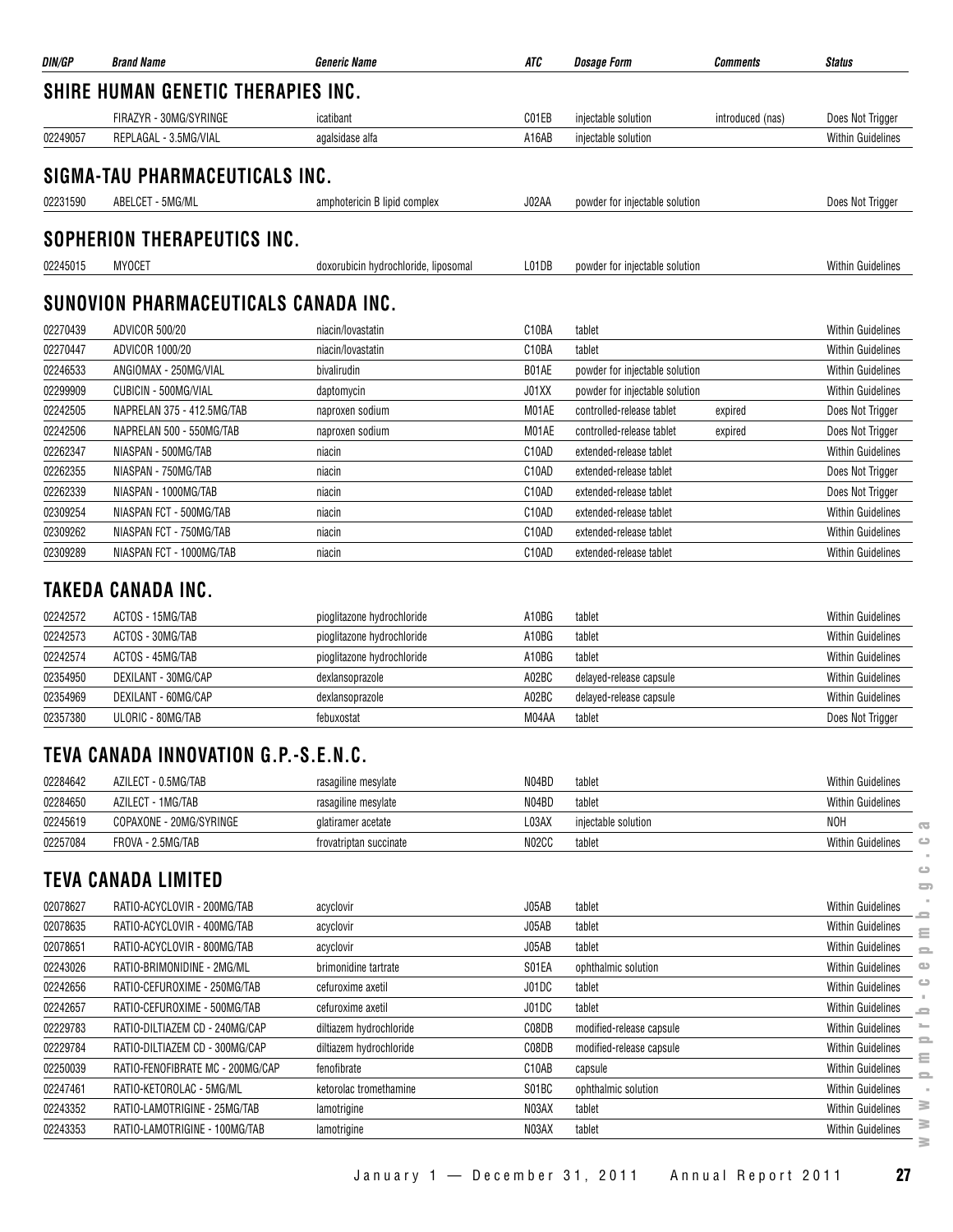| DIN/GP                                                               | <b>Brand Name</b>                                | <i><b>Generic Name</b></i>                    | ATC   | <b>Dosage Form</b>             | Comments   | <b>Status</b>                                                                          |
|----------------------------------------------------------------------|--------------------------------------------------|-----------------------------------------------|-------|--------------------------------|------------|----------------------------------------------------------------------------------------|
|                                                                      | <b>TEVA CANADA LIMITED (continued)</b>           |                                               |       |                                |            |                                                                                        |
| 02246963                                                             | RATIO-LAMOTRIGINE - 150MG/TAB                    | lamotrigine                                   | N03AX | tablet                         |            | <b>Within Guidelines</b>                                                               |
| 02260867                                                             | RATIO-OMEPRAZOLE - 20MG/TAB                      | omeprazole magnesium                          | A02BC | tablet                         |            | <b>Within Guidelines</b>                                                               |
| 02247810                                                             | RATIO-PAROXETINE - 10MG/TAB                      | paroxetine hydrochloride                      | N06AB | tablet                         |            | Does Not Trigger                                                                       |
| 02247811                                                             | RATIO-PAROXETINE - 20MG/TAB                      | paroxetine hydrochloride                      | N06AB | tablet                         |            | <b>Within Guidelines</b>                                                               |
| 02247812                                                             | RATIO-PAROXETINE - 30MG/TAB                      | paroxetine hydrochloride                      | N06AB | tablet                         |            | <b>Within Guidelines</b>                                                               |
| 02311704                                                             | RATIO-QUETIAPINE - 25MG/TAB                      | quetiapine fumarate                           | N05AH | tablet                         |            | <b>Within Guidelines</b>                                                               |
| 02311712                                                             | RATIO-QUETIAPINE - 100MG/TAB                     | quetiapine fumarate                           | N05AH | tablet                         |            | <b>Within Guidelines</b>                                                               |
| 02311747                                                             | RATIO-QUETIAPINE - 200MG/TAB                     | quetiapine fumarate                           | N05AH | tablet                         |            | <b>Within Guidelines</b>                                                               |
| 02311755                                                             | RATIO-QUETIAPINE - 300MG/TAB                     | quetiapine fumarate                           | N05AH | tablet                         |            | <b>Within Guidelines</b>                                                               |
| 02287692                                                             | RATIO-RAMIPRIL - 1.25MG/CAP                      | ramipril                                      | C09AA | capsule                        |            | <b>Within Guidelines</b>                                                               |
| 02287706                                                             | RATIO-RAMIPRIL - 2.5MG/CAP                       | ramipril                                      | C09AA | capsule                        |            | <b>Within Guidelines</b>                                                               |
| 02287714                                                             | RATIO-RAMIPRIL - 5MG/CAP                         | ramipril                                      | C09AA | capsule                        |            | <b>Within Guidelines</b>                                                               |
| 02287722                                                             | RATIO-RAMIPRIL - 10MG/CAP                        | ramipril                                      | C09AA | capsule                        |            | <b>Within Guidelines</b>                                                               |
| 02245787                                                             | RATIO-SERTRALINE - 25MG/CAP                      | sertraline hydrochloride                      | N06AB | capsule                        |            | Subj. Investigation                                                                    |
| 02245788                                                             | RATIO-SERTRALINE - 50MG/CAP                      | sertraline hydrochloride                      | N06AB | capsule                        |            | Subj. Investigation                                                                    |
| 02245789                                                             | RATIO-SERTRALINE - 100MG/CAP                     | sertraline hydrochloride                      | N06AB | capsule                        |            | Subj. Investigation                                                                    |
| 02247068                                                             | RATIO-SIMVASTATIN - 10MG/TAB                     | simvastatin                                   | C10AA | tablet                         |            | <b>Within Guidelines</b>                                                               |
| 02247069                                                             | RATIO-SIMVASTATIN - 20MG/TAB                     | simvastatin                                   | C10AA | tablet                         |            | <b>Within Guidelines</b>                                                               |
| 02247070                                                             | RATIO-SIMVASTATIN - 40MG/TAB                     | simvastatin                                   | C10AA | tablet                         |            | <b>Within Guidelines</b>                                                               |
| 02247071                                                             | RATIO-SIMVASTATIN - 80MG/TAB                     | simvastatin                                   | C10AA | tablet                         |            | <b>Within Guidelines</b>                                                               |
| 02294265                                                             | RATIO-TAMSULOSIN - 0.4MG/CAP                     | tamsulosin hydrochloride                      | G04CA | capsule                        |            | <b>Within Guidelines</b>                                                               |
| 02264625                                                             | THERAMED CORPORATION<br>FSME-IMMUN - 2.4MCG/VIAL | tick-borne encephalitis vaccine (inactivated) | J07BA | injectable suspension          |            | <b>Within Guidelines</b>                                                               |
|                                                                      | TRITON PHARMA INC.                               |                                               |       |                                |            |                                                                                        |
| 02087286                                                             | ALKERAN - 50MG/VIAL                              | melphalan hydrochloride                       | L01AA | powder for injectable solution |            | <b>Within Guidelines</b>                                                               |
| 02243837                                                             | VANIQA - 139MG/G                                 | eflornithine hydrochloride                    | D11AX | topical cream                  |            | <b>Within Guidelines</b>                                                               |
|                                                                      |                                                  |                                               |       |                                |            |                                                                                        |
|                                                                      | TYCO HEALTHCARE GROUP CANADA INC.                |                                               |       |                                |            |                                                                                        |
|                                                                      | OCTREOSCAN - 3.3MCI/VIAL                         | in-111 pentetreotide                          | V09IB | injectable solution            |            | Within Guidelines                                                                      |
| 02242986                                                             | OPTIMARK - 330.9MG/ML                            | gadoversetamide                               | V08CA | injectable solution            |            | <b>Within Guidelines</b>                                                               |
|                                                                      | UCB CANADA INC.                                  |                                               |       |                                |            |                                                                                        |
| 02331675                                                             | CIMZIA - 200MG/ML                                | certolizumab pegol                            | L04AB | powder for injectable solution |            | <b>Within Guidelines</b>                                                               |
| 02247027                                                             | KEPPRA - 250MG/TAB                               | levetiracetam                                 | N03AX | tablet                         |            | <b>Within Guidelines</b>                                                               |
|                                                                      | KEPPRA - 500MG/TAB                               | levetiracetam                                 | N03AX | tablet                         |            | <b>Within Guidelines</b>                                                               |
|                                                                      |                                                  | levetiracetam                                 | N03AX | tablet                         |            | <b>Within Guidelines</b>                                                               |
|                                                                      | KEPPRA - 750MG/TAB                               |                                               |       |                                | introduced |                                                                                        |
|                                                                      | VIMPAT - 10MG/ML                                 | lacosamide                                    | N03AX | injectable solution            |            |                                                                                        |
|                                                                      | VIMPAT - 50MG/TAB                                | lacosamide                                    | N03AX | tablet                         |            |                                                                                        |
|                                                                      | VIMPAT - 100MG/TAB                               | lacosamide                                    | N03AX | tablet                         |            |                                                                                        |
| 02247028<br>02247029<br>02357666<br>02357615<br>02357623<br>02357631 | VIMPAT - 150MG/TAB                               | lacosamide                                    | N03AX | tablet                         |            | Within Guidelines<br><b>Within Guidelines</b><br>Does Not Trigger<br>Within Guidelines |

**28** Patented Drug Products for Human Use Reported to the PMPRB 2011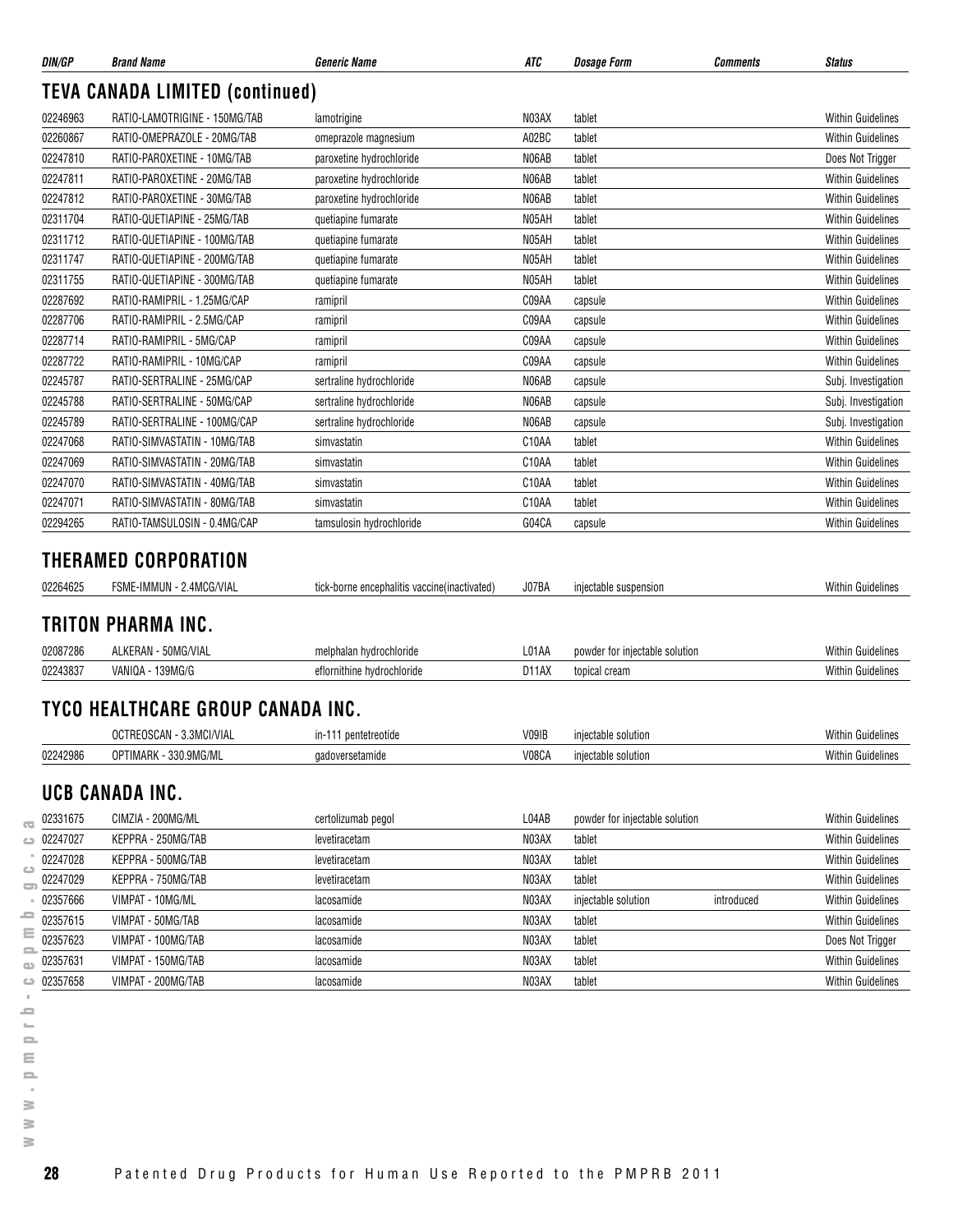| DIN/GP   | <b>Brand Name</b>                | <b>Generic Name</b>             | ATC                | <b>Dosage Form</b>       | <b>Comments</b>  | <b>Status</b>            |
|----------|----------------------------------|---------------------------------|--------------------|--------------------------|------------------|--------------------------|
|          | <b>VALEANT CANADA LP</b>         |                                 |                    |                          |                  |                          |
| 02281074 | ACZONE - 50MG/G                  | dapsone                         | D <sub>10</sub> AX | topical gel              | introduced       | <b>Within Guidelines</b> |
| 02359685 | BIACNA 1.2/0.025                 | clindamycin phosphate/tretinoin | D <sub>10</sub> AF | topical gel              | introduced       | <b>Within Guidelines</b> |
| 02238162 | DIASTAT - 5MG/ML                 | diazepam                        | N05BA              | rectal gel               |                  | Does Not Trigger         |
| 02268493 | GLUMETZA - 500MG/TAB             | metformin hydrochloride         | A10BA              | extended-release tablet  |                  | <b>Within Guidelines</b> |
| 02300451 | GLUMETZA - 1000MG/TAB            | metformin hydrochloride         | A10BA              | extended-release tablet  |                  | <b>Within Guidelines</b> |
| 02299194 | RALIVIA - 100MG/TAB              | tramadol hydrochloride          | N <sub>02</sub> AX | extended-release tablet  |                  | <b>Within Guidelines</b> |
| 02299208 | RALIVIA - 200MG/TAB              | tramadol hydrochloride          | N02AX              | extended-release tablet  |                  | <b>Within Guidelines</b> |
| 02299216 | RALIVIA - 300MG/TAB              | tramadol hydrochloride          | N02AX              | extended-release tablet  |                  | <b>Within Guidelines</b> |
| 02370433 | SUBLINOX - 10MG/TAB              | zolpidem tartrate               | N05CF              | sublingual tablet        | introduced (nas) | <b>Within Guidelines</b> |
| 02231150 | TIAZAC - 120MG/CAP               | diltiazem hydrochloride         | C08DB              | extended-release capsule |                  | <b>Within Guidelines</b> |
| 02231151 | TIAZAC - 180MG/CAP               | diltiazem hydrochloride         | C08DB              | extended-release capsule |                  | Subj. Investigation      |
| 02231152 | TIAZAC - 240MG/CAP               | diltiazem hydrochloride         | C08DB              | extended-release capsule |                  | Subj. Investigation      |
| 02231154 | TIAZAC - 300MG/CAP               | diltiazem hydrochloride         | C08DB              | extended-release capsule |                  | Does Not Trigger         |
| 02231155 | TIAZAC - 360MG/CAP               | diltiazem hydrochloride         | C08DB              | extended-release capsule |                  | Subj. Investigation      |
| 02256738 | TIAZAC XC - 120MG/TAB            | diltiazem hydrochloride         | C08DB              | extended-release tablet  |                  | <b>Within Guidelines</b> |
| 02256746 | TIAZAC XC - 180MG/TAB            | diltiazem hydrochloride         | C08DB              | extended-release tablet  |                  | <b>Within Guidelines</b> |
| 02256754 | TIAZAC XC - 240MG/TAB            | diltiazem hydrochloride         | C08DB              | extended-release tablet  |                  | <b>Within Guidelines</b> |
| 02256762 | TIAZAC XC - 300MG/TAB            | diltiazem hydrochloride         | C08DB              | extended-release tablet  |                  | <b>Within Guidelines</b> |
| 02256770 | TIAZAC XC - 360MG/TAB            | diltiazem hydrochloride         | C08DB              | extended-release tablet  |                  | <b>Within Guidelines</b> |
| 02237825 | <b>WELLBUTRIN SR - 150MG/TAB</b> | bupropion hydrochloride         | N07BA              | sustained-release tablet |                  | Does Not Trigger         |
| 02275090 | WELLBUTRIN XL - 150MG/TAB        | bupropion hydrochloride         | N07BA              | extended-release tablet  |                  | <b>Within Guidelines</b> |
| 02275104 | WELLBUTRIN XL - 300MG/TAB        | bupropion hydrochloride         | N07BA              | extended-release tablet  |                  | <b>Within Guidelines</b> |
| 02268272 | XYREM - 500MG/ML                 | sodium oxybate                  | N07XX              | oral solution            |                  | <b>Within Guidelines</b> |
| 02238441 | ZYBAN - 150MG/TAB                | bupropion hydrochloride         | N07BA              | sustained-release tablet |                  | Does Not Trigger         |

## **VIIV HEALTHCARE ULC**

| 02192691 | 3TC - 10MG/ML          | lamivudine                             | J05AF | oral solution       | Does Not Trigger                       |          |
|----------|------------------------|----------------------------------------|-------|---------------------|----------------------------------------|----------|
| 02192683 | 3TC - 150MG/TAB        | lamivudine                             | J05AF | tablet              | <b>Within Guidelines</b>               |          |
| 02247825 | 3TC - 300MG/TAB        | lamivudine                             | J05AF | tablet              | Does Not Trigger                       |          |
| 02299844 | CELSENTRI - 150MG/TAB  | maraviroc                              | J05AX | tablet              | <b>Within Guidelines</b>               |          |
| 02299852 | CELSENTRI - 300MG/TAB  | maraviroc                              | J05AX | tablet              | <b>Within Guidelines</b>               |          |
| 02239213 | COMBIVIR 150/300       | lamivudine/zidovudine                  | J05AF | tablet              | <b>Within Guidelines</b>               |          |
| 02269341 | KIVEXA 300/600         | lamivudine/abacavir sulfate            | J05AF | tablet              | <b>Within Guidelines</b>               |          |
| 02238348 | RESCRIPTOR - 100MG/TAB | delavirdine mesylate                   | J05AG | tablet              | <b>Within Guidelines</b>               |          |
| 01902660 | RETROVIR - 100MG/CAP   | zidovudine                             | J05AF | capsule             | <b>Within Guidelines</b>               |          |
| 01902644 | RETROVIR - 10MG/ML     | zidovudine                             | J05AF | injectable solution | $\sqrt{2}$<br><b>Within Guidelines</b> |          |
| 01902652 | RETROVIR - 10MG/ML     | zidovudine                             | J05AF | oral solution       | Does Not Trigger                       |          |
| 02261553 | TELZIR - 50MG/ML       | fosamprenavir calcium                  | J05AE | oral suspension     | Does Not Trigger<br>ت                  |          |
| 02261545 | TELZIR - 700MG/TAB     | fosamprenavir calcium                  | J05AE | tablet              | <b>Within Guidelines</b>               | 5        |
| 02244757 | TRIZIVIR 150/300/300   | lamivudine/zidovudine/abacavir sulfate | J05AF | tablet              | <b>Within Guidelines</b><br><b>SC</b>  |          |
| 02238617 | VIRACEPT - 250MG/TAB   | nelfinavir mesylate                    | J05AE | tablet              | <b>Within Guidelines</b><br>Ξ          |          |
| 02248761 | VIRACEPT - 625MG/TAB   | nelfinavir mesylate                    | J05AE | tablet              | <b>Within Guidelines</b>               | $\equiv$ |
| 02240358 | ZIAGEN - 20MG/ML       | abacavir sulfate                       | J05AF | oral solution       | $\mathbf{a}$<br>Does Not Trigger       |          |
| 02240357 | ZIAGEN - 300MG/TAB     | abacavir sulfate                       | J05AF | tablet              | $\circ$<br>Does Not Trigger            |          |